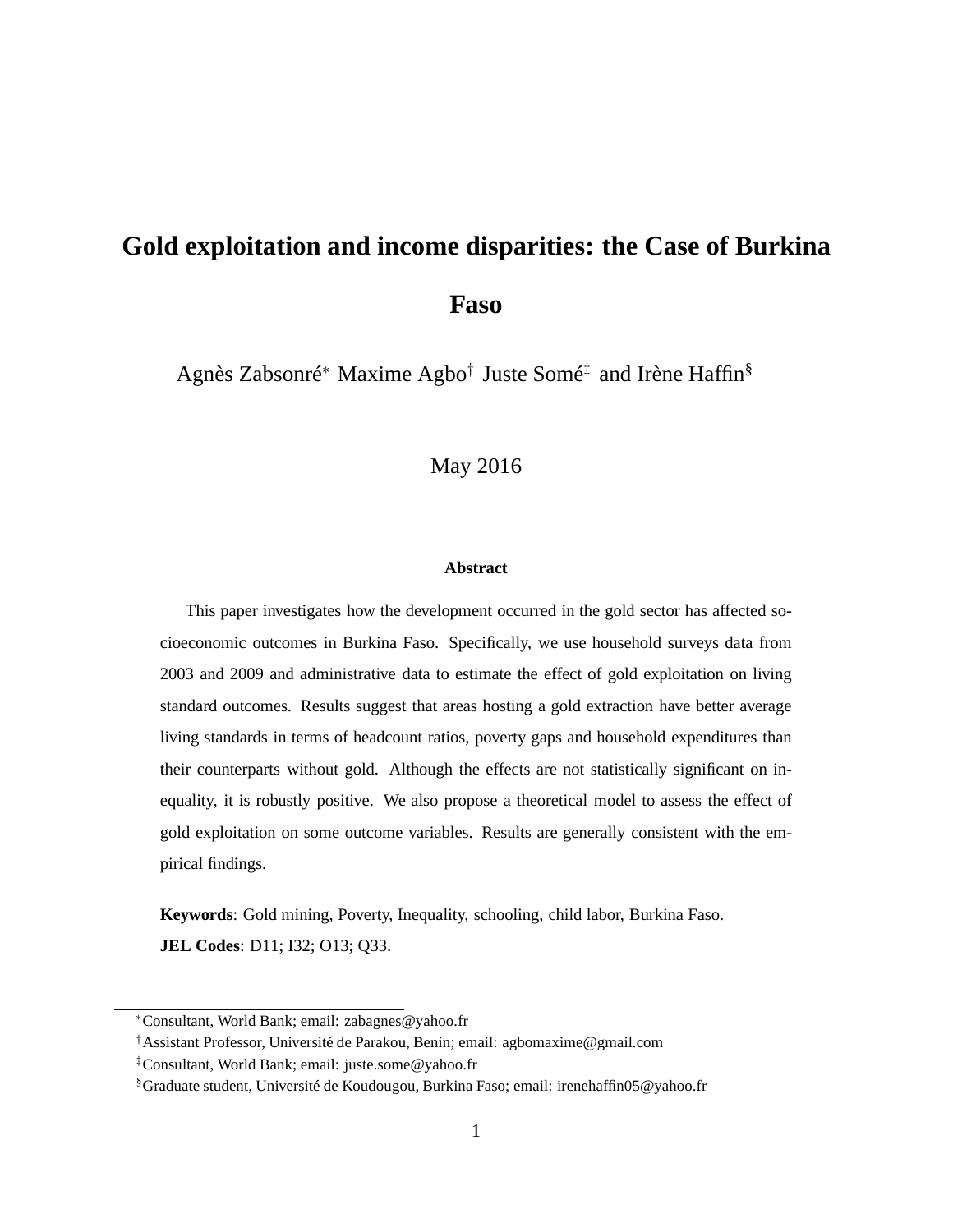## **Contents**

|                  | <b>Executive summary</b>                          | 5  |
|------------------|---------------------------------------------------|----|
| 1                | <b>Introduction</b>                               | 8  |
|                  | 1.1                                               | 8  |
|                  | 1.2                                               | 10 |
| $\boldsymbol{2}$ | <b>Literature review</b>                          | 11 |
| 3                | <b>Gold exploitation in Burkina Faso</b>          | 14 |
| 4                | <b>Methodology</b>                                | 16 |
|                  | 4.1                                               | 17 |
|                  | 4.2                                               | 19 |
|                  | 4.3                                               | 21 |
|                  | 4.4                                               | 22 |
| 5                | <b>Application and results</b>                    | 26 |
| 6                | <b>Conclusions and policy implications</b>        | 29 |
|                  | <b>References</b>                                 | 47 |
|                  | A Results of the theoretical model                | 48 |
|                  | <b>B</b> Predicted effect of gold mining          | 49 |
|                  | C Gold exploitation and inequality in expenditure | 50 |
| D                | <b>Tables</b>                                     | 51 |
| E                | <b>Figures</b>                                    | 56 |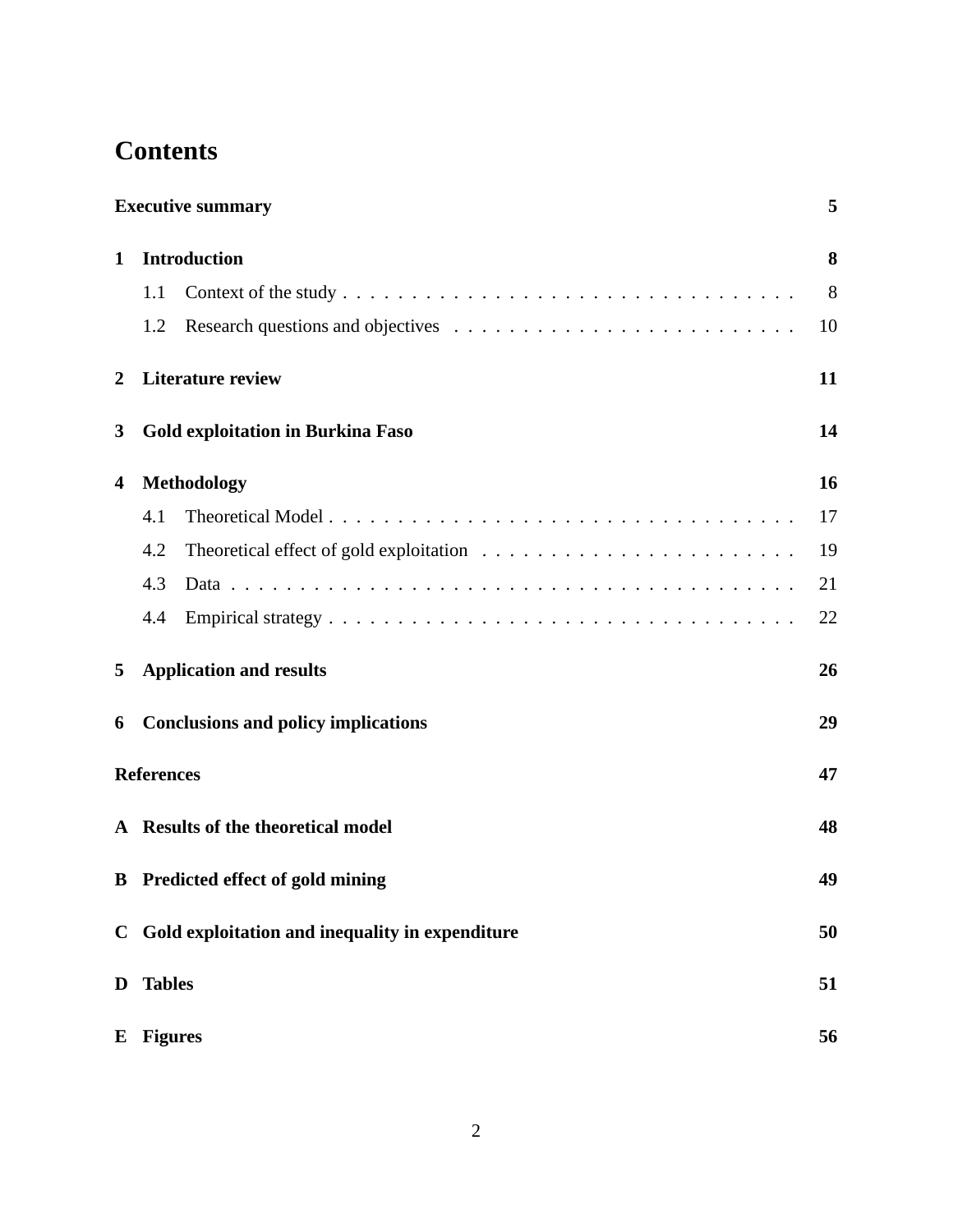## **List of Tables**

| 1              |                                                                                              | 31 |
|----------------|----------------------------------------------------------------------------------------------|----|
| 2              |                                                                                              | 32 |
| 3              |                                                                                              | 33 |
| $\overline{4}$ |                                                                                              | 34 |
| 5              |                                                                                              | 35 |
| 6              | DID estimation with regional dummies $\dots \dots \dots \dots \dots \dots \dots \dots \dots$ | 36 |
| 7              |                                                                                              | 37 |
| 8              |                                                                                              | 38 |
| 9              |                                                                                              | 39 |
| 10             |                                                                                              | 52 |
| 11             | Random-effects estimation in case of no industrial mining                                    | 53 |
| 12             | Loayza et al. model estimations with provincial dummies                                      | 54 |
| 13             | Loayza et al. model estimations with less covariates                                         | 55 |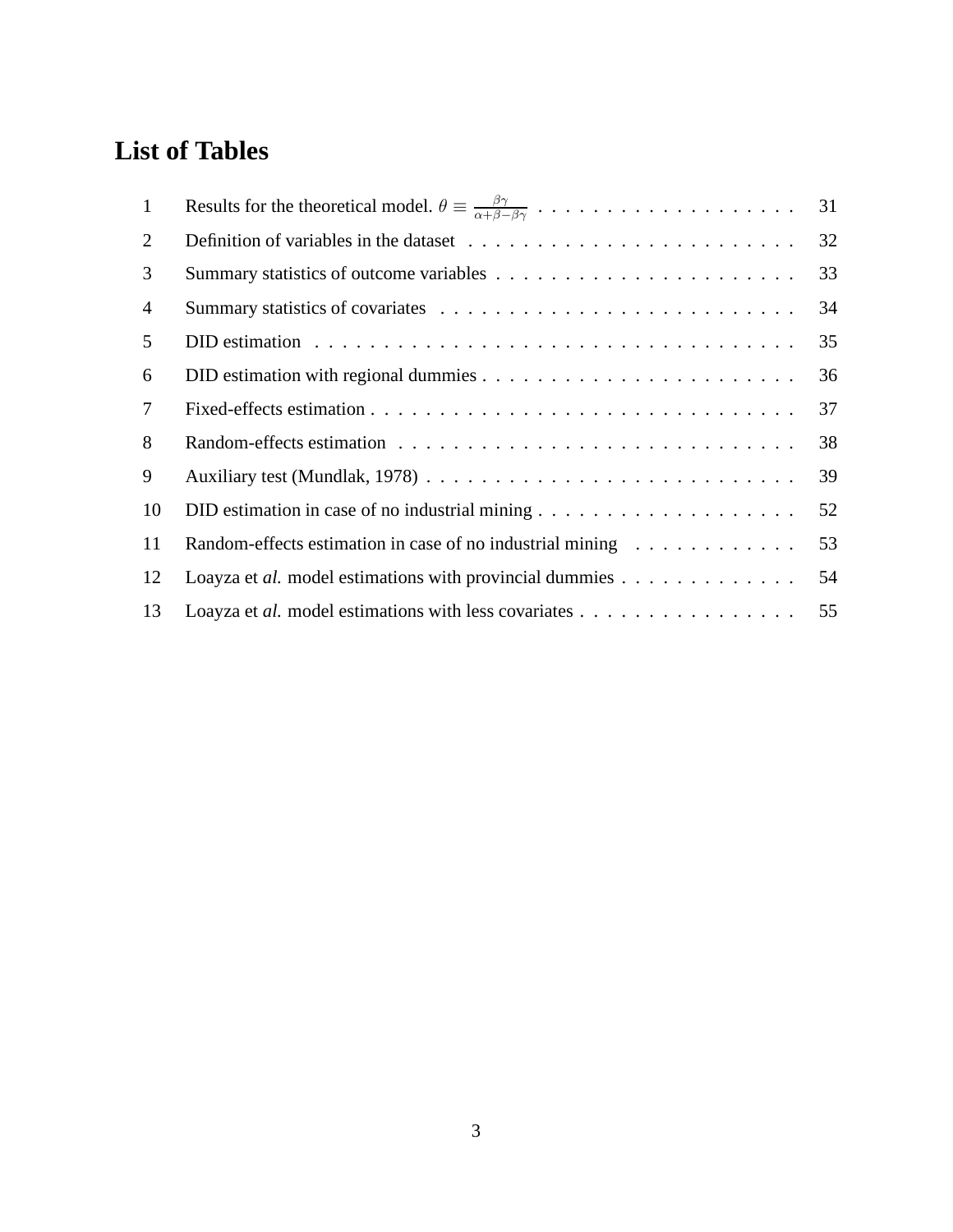# **List of Figures**

| $\mathbf{1}$   | Child schooling time as a function of child wage. We set $A = 1$ , $\alpha = \beta = 0.5$ ,               |    |
|----------------|-----------------------------------------------------------------------------------------------------------|----|
|                | $t_c = 2, t_a = 1, w_i = 4, w_x = 2, p_0 = p_1 = 1, \ldots, \ldots, \ldots, \ldots, \ldots, \ldots$       | 40 |
| $\overline{2}$ | Inequality as a function of child wage. We set $A = 1$ , $\alpha = \beta = 0.5$ , $t_c = 1$ , $t_a = 1$ , |    |
|                | $w_i = 12, w_x = 6, p_0 = p_1 = 1. \ldots \ldots \ldots \ldots \ldots \ldots \ldots \ldots \ldots \ldots$ | 41 |
| 3              | Evolution of gold production between 2000 and 2009 $\ldots$                                               | 42 |
| 4              | Child schooling time as a function of industrial wage. We set $A = 1$ , $\alpha = \beta = 0.5$ ,          |    |
|                | $t_c = 2, t_a = 1, w_c = 1, w_x = 1.5, p_0 = p_1 = 1. \ldots \ldots \ldots \ldots \ldots \ldots \ldots$   | 56 |
| 5              | School goods expenditure as function of child wage. We set $A = 1$ , $\alpha = \beta = 0.5$ ,             |    |
|                | $t_c = 2, t_a = 1, w_i = 4, w_x = 2, p_0 = p_1 = 1, \ldots, \ldots, \ldots, \ldots, \ldots, \ldots$       | 57 |
| 6              | School goods expenditure as function of child wage. We set $A = 1$ , $\alpha = \beta = 0.5$ ,             |    |
|                | $t_c = 2, t_a = 1, w_i = 4, w_x = 2, p_0 = 1, p_1 = 6, \ldots \ldots \ldots \ldots \ldots \ldots \ldots$  | 58 |
| 7              | Impact on headcount with the DID model $\ldots \ldots \ldots \ldots \ldots \ldots \ldots$                 | 59 |
| 8              | Impact on headcount with the DID model $\dots \dots \dots \dots \dots \dots \dots \dots$                  | 60 |
| 9              | Impact on poverty gap with the DID model $\ldots \ldots \ldots \ldots \ldots \ldots \ldots$               | 61 |
| 10             | Impact on inequality with the DID model $\ldots \ldots \ldots \ldots \ldots \ldots \ldots$                | 62 |
| 11             | Impact on expenditure with the DID model $\dots \dots \dots \dots \dots \dots \dots \dots$                | 63 |
| 12             |                                                                                                           | 64 |
| 13             |                                                                                                           | 65 |
| 14             |                                                                                                           | 66 |
| 15             |                                                                                                           | 67 |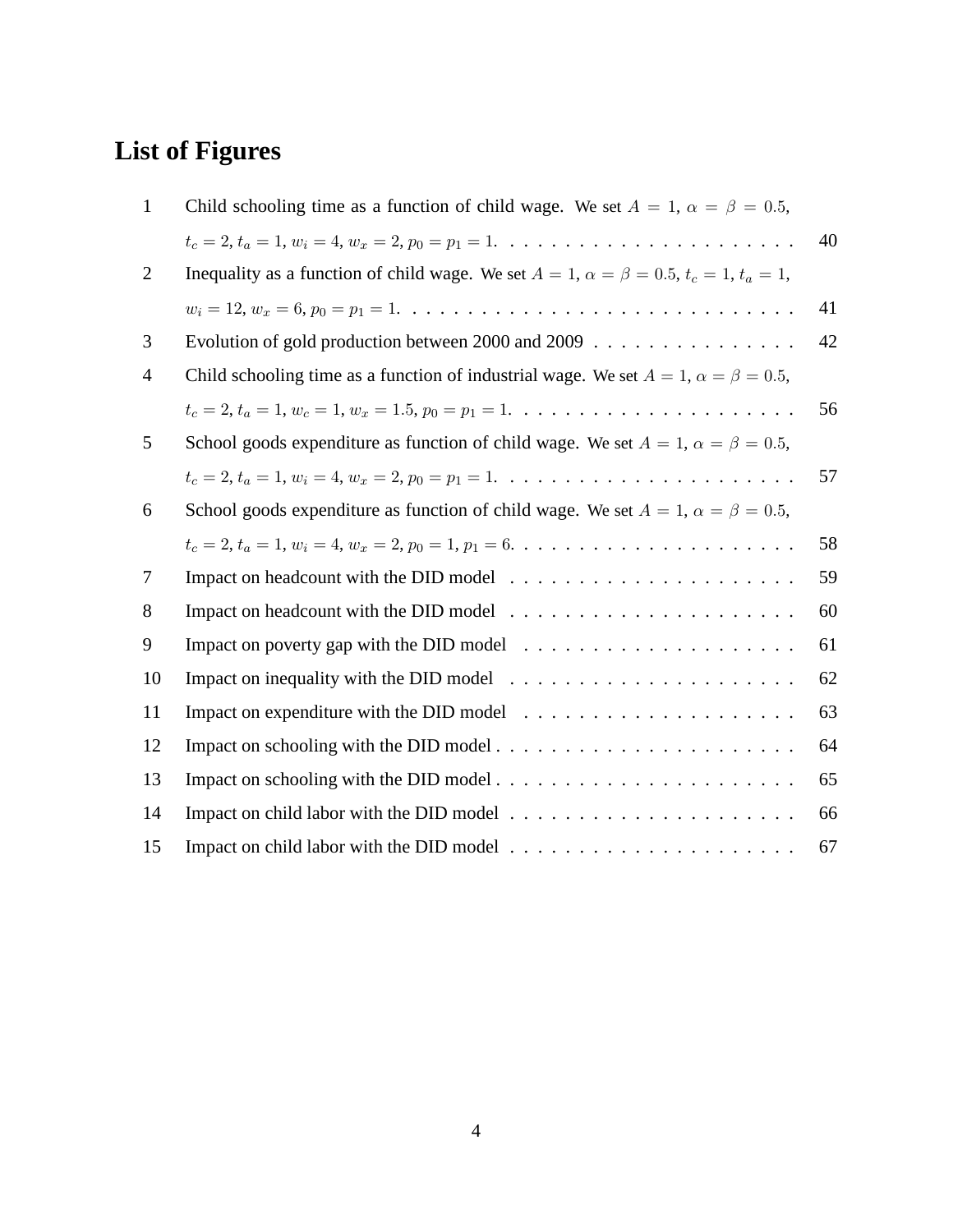### **Executive summary**

Burkina Faso is considered as a low-income country. The principal economic activity is agriculture, and the majority of the people are poor. For instance, according to World Bank (2013), almost half of the population is still below the poverty line in 2009. In the same year, the agricultural sector (including forestry, hunting, fishing, crops and livestock production) represented about 35% of the GDP and 85% of the working population (see statistics from the African Economic Outlook). Burkina Faso also has mining resources. The mining sector (mainly consisting of gold production) plays an increasingly important role in the economy of Burkina Faso. Before 2006, the gold mining sector was dominated by artisanal and small-scale gold mining, and the contribution of the sector to the national revenue was not substantial. However, since 2007 the government has initiated many reforms to increase revenue from gold production, and to reduce poverty. The consequence of these reforms is the gold mining boom experienced over the period 2007-2009. From 2007 to 2010 seven gold mining companies came into operation and gold production has been multiplied by eight-fold. In 2010, the revenue from gold exploitation represented 63.8% of total revenues from exportation and 7.7% of GDP. Moreover, in 2012, the earnings from the exploitation of gold substantially raised from 440 billion CFA francs to 806 billion CFA francs. Based on this performance of the country in terms of gold production, some questions may arise. Does this gold boom impact the living standards in Burkina Faso, particularly the poverty rate and the inequality? What is the effect of this resource boom on schooling and child labor? Our main objective in this study is to answer these questions.

In the literature, the effect of natural resource exploitation on economic performance is diversely discussed. A trend of that literature described a negative impact of natural resources while the other considered that natural resource exploitation should not harm economy. The mainstream message is that the result depends on the variable used to access economic performance, the economic policy, and the institutional environment under which the economy is led. The findings may significantly vary if we consider average income, schooling, poverty and inequality, investment, infrastructure creation, or social stability. Most of the studies have found that natural resource boom is a source of income increase. But this increase in income is generally challenged by lower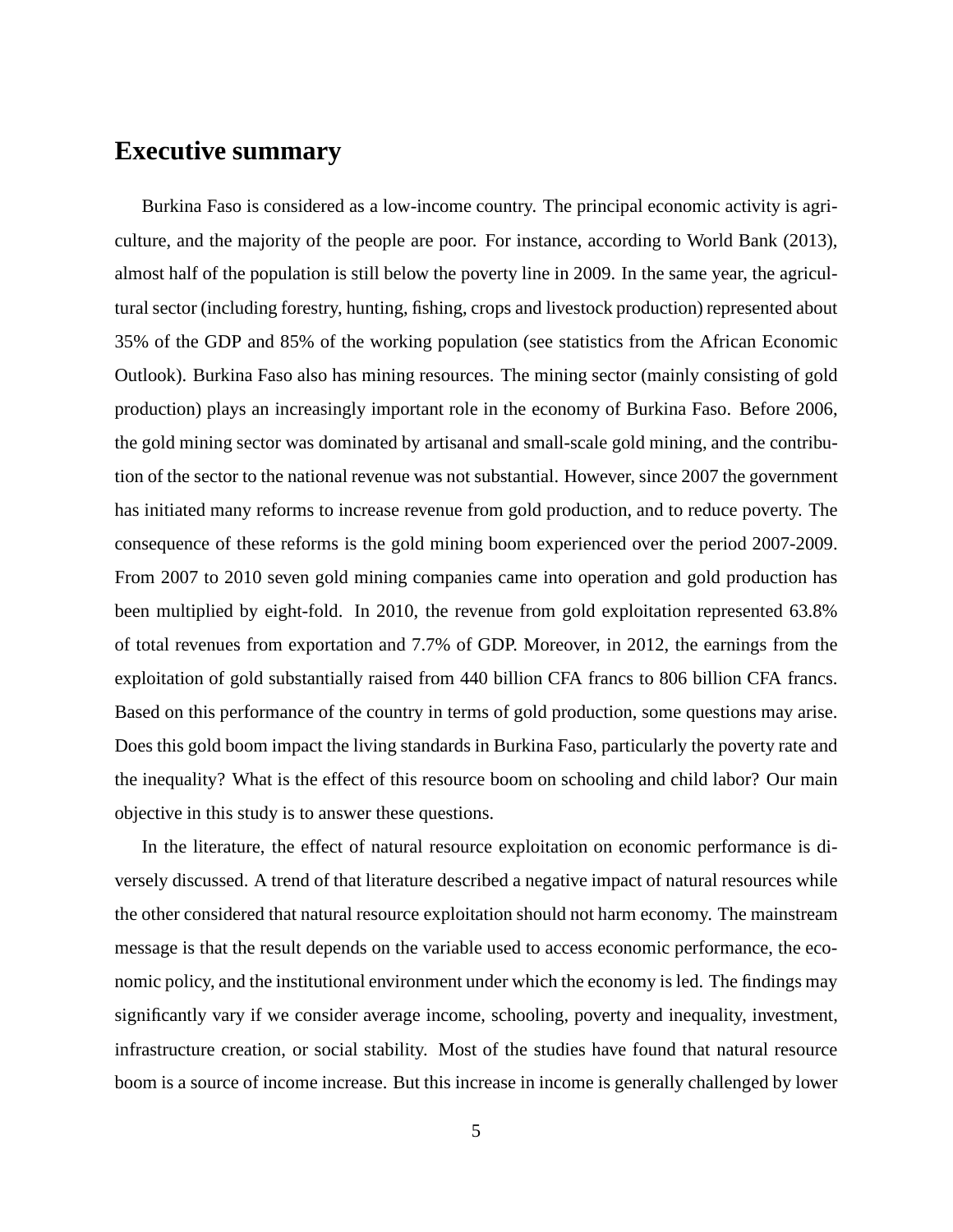schooling or inequalities exacerbation.

In this paper, we use two approaches to assess the impact of the gold exploitation on some socioeconomic outcomes. We first develop a theoretical framework and, then, we design an empirical strategy to estimate this impact using household data. Theoretically, we find that gold exploitation has positive effect on consumption for both industrial and artisanal mining, and there is more inequality in industrial mining than in artisanal mining. We also find that gold exploitation increases school dropouts. The overall theoretical effect on welfare is ambiguous. Indeed mining allows people to have access to consumption goods, but does not necessarily ensure human capital accumulation for the future generations.

To empirically assess the impact of gold exploitation, micro data from household surveys and administrative data have been used. We rely on two nationally representative household surveys (*Enquête Burkinabè sur les conditions de vies des ménages*, EBCVM 2003, and *Enquête intégrale sur les conditions de vies des ménages*, EICVM 2009). The 2003 survey covers a period where the formal gold extraction was in its infancy and the 2009 survey spans the period of the gold resource boom. The use of the two data sets enable an assessment of the extent to which the development of gold mining has contributed to improving local living standards. Our method consists of comparing the outcomes of two groups. The first group named *producing departments* is composed of departments (or municipalities) in which there is gold extraction and the second group, the *non-producing departments* are those without gold extraction.

We obtain the following results. First, the headcount ratio and the poverty gap decrease respectively by 8 percentage points and 4 percentage points from the non-producing to the producing departments. The average per capita expenditure increases by 12 percent. Second, we do not find a significant effect of gold extraction on inequality, schooling and child labor. However, the effect is robustly positive on inequality and child labor. Lastly, geographic subdivision has always a significant effect on the outcome variables. Subdivision is associated with improvements in living standards: less poverty, larger consumption, higher schooling rates and lower fraction of children engaged in child labor. The only drawback is that larger geographic subdivisions contribute to rising inequality.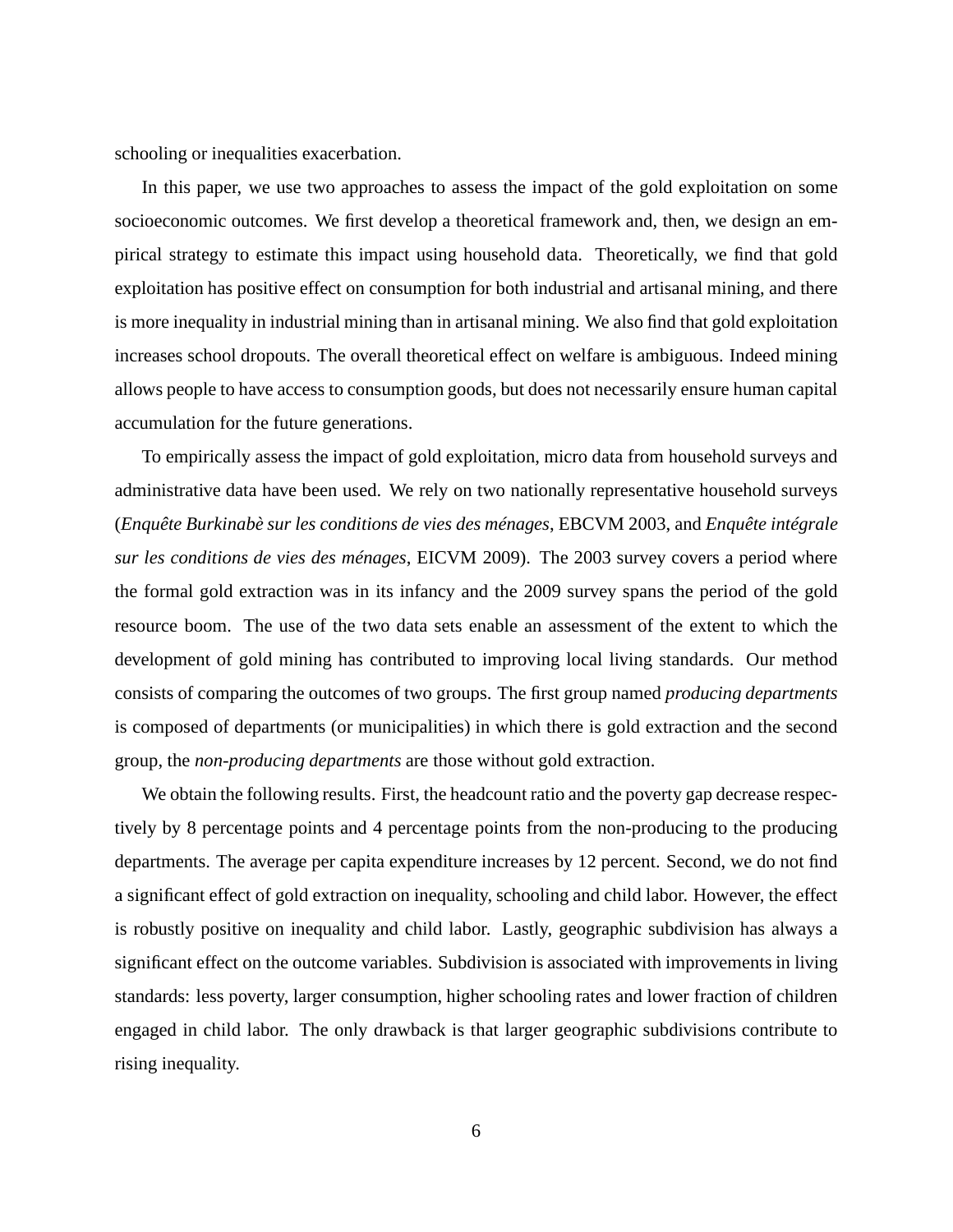Our empirical findings suggest that gold extraction may help to reduce poverty and to increase average income. The government should also ensure a better redistribution of the revenues from gold exploitation. We also recommend to the Government to improve the access to education for children and especially for girls in the artisanal gold mining areas. This could be done by decreasing, for example, school fees, introducing free school meals, increasing public financial support for community schools, and improving schools' infrastructure. Finally, regarding the context of Burkina Faso, there is also a need to better regulate artisanal mining in order to reduce negative impacts on environment and health and to prevent conflicts that result from artisanal gold mining activities. These adverse effects could mitigate the positive impacts of gold extraction on the average living standards of producing departments.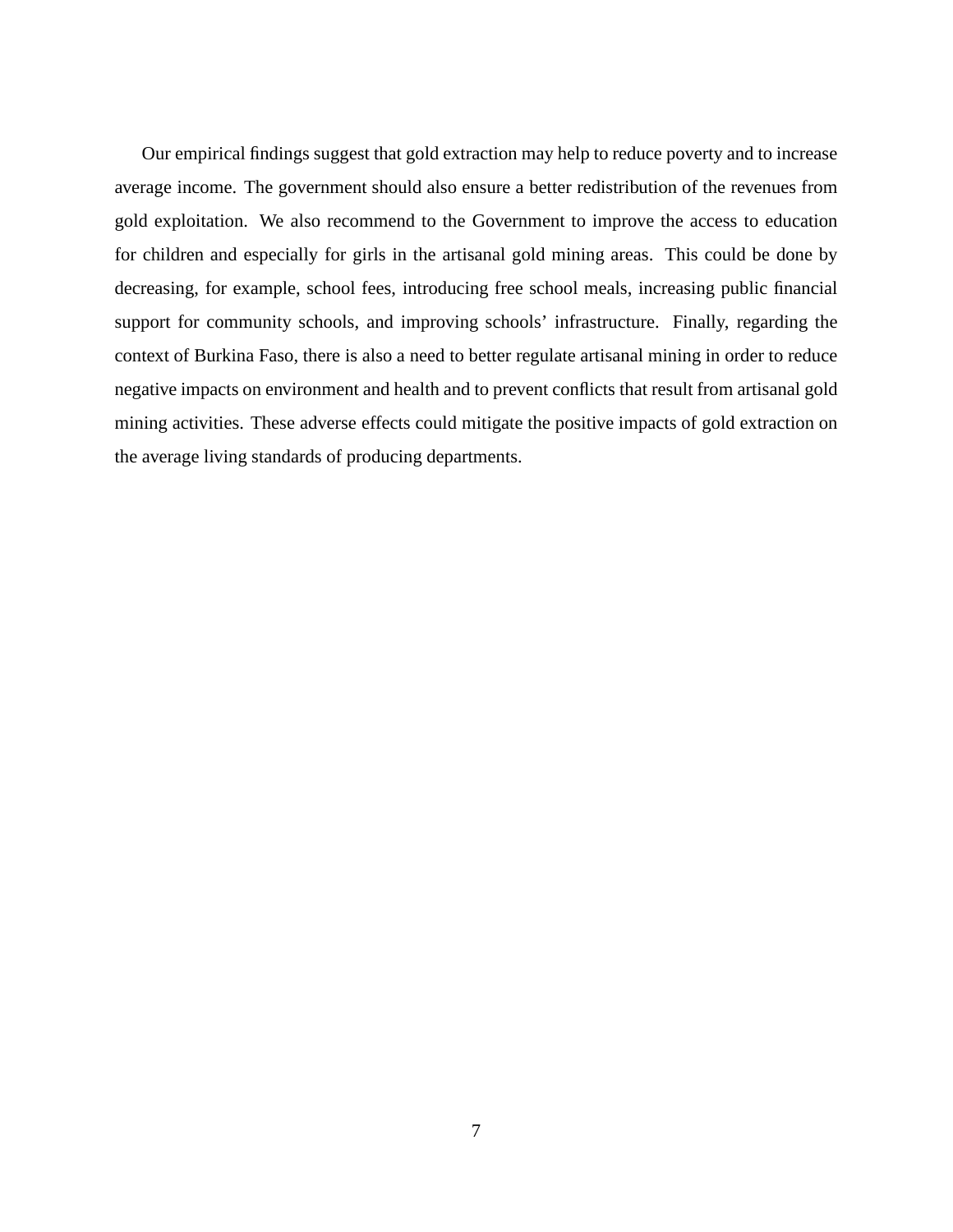### **1 Introduction**

#### **1.1 Context of the study**

Burkina Faso is one of the poorest countries in the world. According to the 2015 Human Development Index report, Burkina Faso is ranked 183rd out of 188 countries. Poverty is still pervasive in the country. Indeed, it is estimated that 51% of Burkinabè were poor in 2003 and 47% in 2009 (World Bank 2013). The majority of people depend on agricultural activities and more than 75% of the population are still living in rural areas.

Burkina Faso is also a landlocked country. According to the 2014 country report of the International Monetary Fund on Burkina Faso, poverty reduction has not been strong in the country during recent decades. Moreover, there has been a lack of inclusive growth, leading to exacerbation of inequality. Given such poor economic performance and rapidly increasing population (due to the high demographic growth rate and a population estimated at 18 millions in 2015),<sup>1</sup> the Government of Burkina Faso has committed itself to stimulate and improve the living standards of the population. Since agriculture is a core sector of the economy, the authorities attempted to increase agricultural productivity by improving the irrigation of land. However, these investments were not productive, only 10% of land was reached by these irrigation initiatives. As a result, the country is struggling to find other way or resources for its economic development.

Burkina Faso is endowed with natural resources including gold. Since 1960, small-scale and artisanal gold mining has been developed. To date, however, the revenues from artisanal mining appear insufficient to initiate sustainable economic development. Because of this, in 2007, the country implemented three projects and launched many reforms intended to increase gold revenue and so to lead to poverty reduction. These projects aims to improve the cadastral plan and the financial management of mining activities, to strengthen small-scale mining, to organize artisanal mining and to create a statistical database for monitoring the effects of mining on the environment (MME 2013). The major reform is the revision of the 2003 Mining Code to attract foreign direct investments in gold mining and exploration activities.

<sup>&</sup>lt;sup>1</sup>The projection of the population is given by the National Statistical Institute, INSD.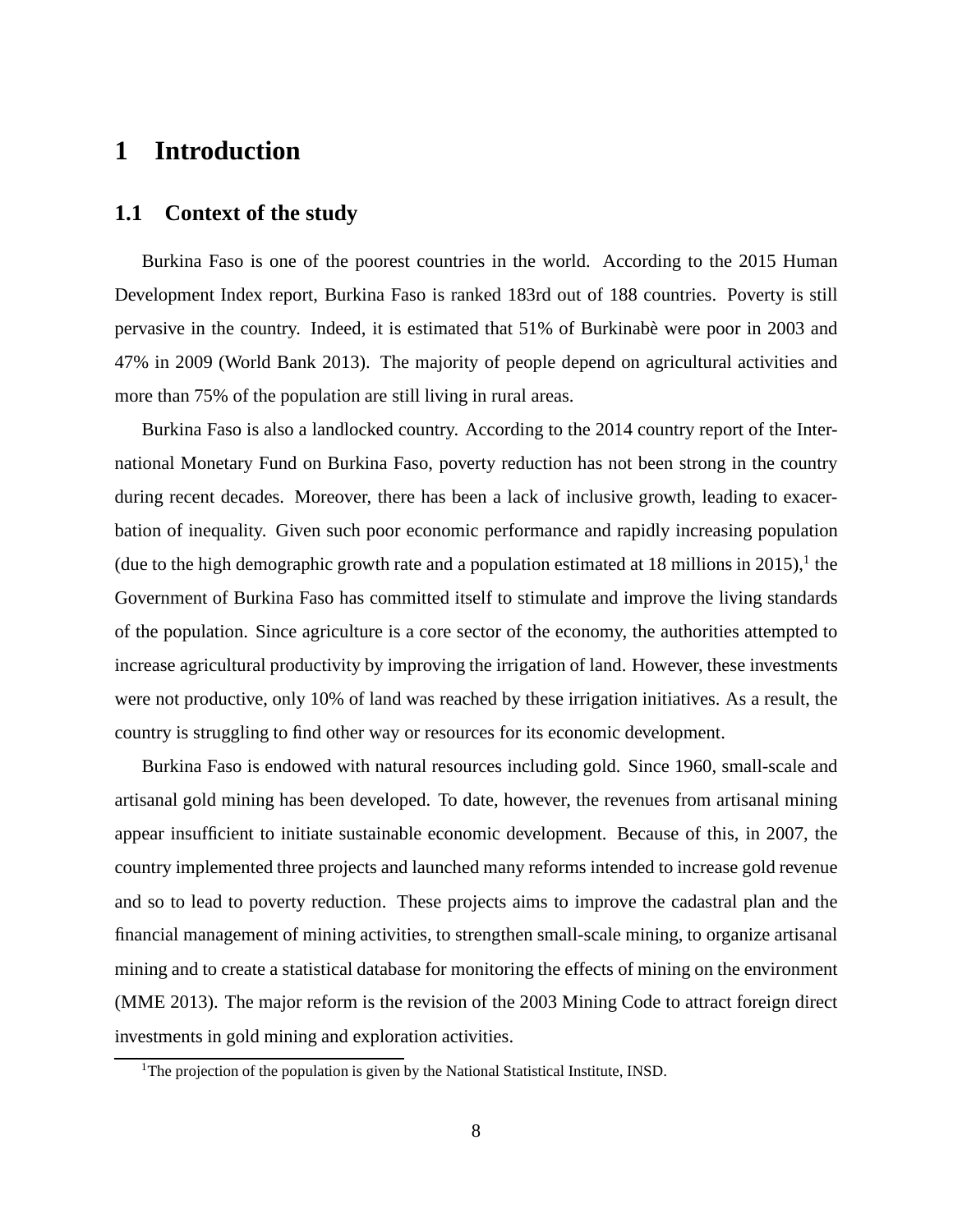As a result of these reforms, four commercial mining licenses and sixty nine exploration rights have been given in 2007. The number of industrial mining companies operating in the country has increased. While no large-scale mining industry existed in 2003, there were five companies in 2008.<sup>2</sup> This has led to the gold mining boom observed over the last five years, making gold the main product of exports and the main source of economic growth. In 2012, gold mining generates export revenue of 806 billion CFA francs and accounts for 10.6% of GDP (ITIE Burkina Faso 2014). The number of permanent jobs created by gold mining companies is 5,535 in the same year. At the end of 2015, eight industrial mines have been producing gold which include Taparko, Youga, Mana, Seguenega, Inata, Essakane, Belahouro and Bissa-Zandkom.

The State is the main beneficiary of gold mining. The revenues from gold are entirely going to the coffers of the State. Local governments are also benefitting from mining extraction to some extent. Since 2010, the government transfers 20% of the taxes levied on mining companies to departments and regions that host a mining activity. Producing departments receive 90% of the amount and the related regions receive 10%.

Although, gold exploitation has certainly contributed to boost the economy the last five years, it also has negative impacts. The gold mining boom has created a gold rush in Burkina Faso. Adults as well as children are migrating periodically towards mining areas. One consequence of those internal migrations is the social conflicts between migrants and local people. Conflicts can lead to communities division and sometimes can be violent (Cote 2013a). Another consequence is child labor. Many primary school students as young as six are abandoning schools for artisanal mining sites. In 2014, the net primary school enrollment rate is estimated at 64.4% for the population aged 6 to 11 years in the country, and 42.2% for the Sahel region, which is the lower one in the country. This is not surprising as the Sahel region hosts several artisanal mining sites. Whether industrial or artisanal, gold mining negatively affects environment and can potentially have health-related problems for the populations close to mining sites. The often listed concerns are the deforestation, the degradation of soil and the pollution of soil and water.

The end of 2015 has seen the major revision of the Mining Code by the Transitional Govern-

<sup>2</sup>These companies are SOMITA, BMC, SEMAFO-BF, Kalsaka Mining and SMB.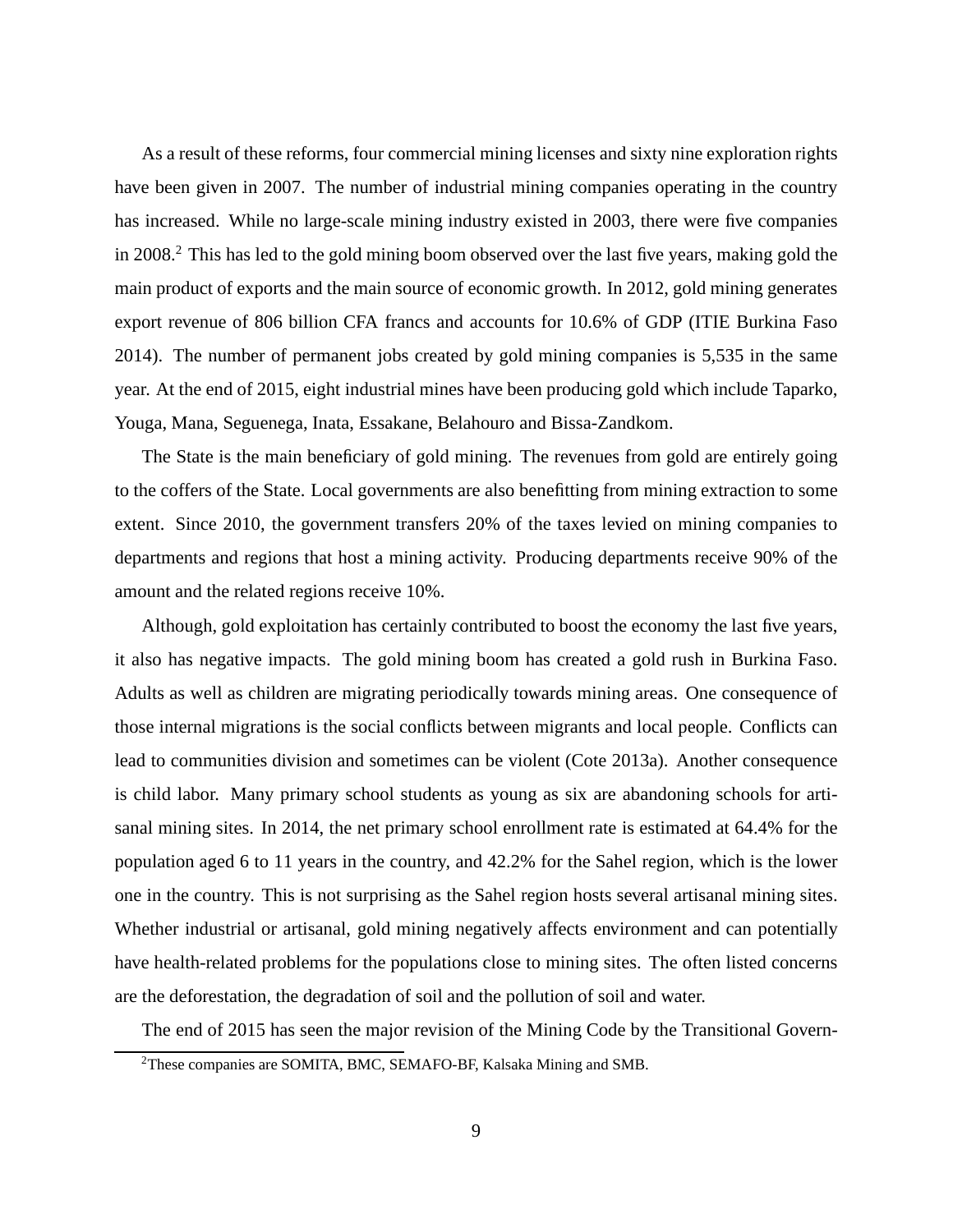ment. The necessity to contribute to local development and to increase the social benefit from gold exploitation has resulted in new amendments that oblige companies to increase local employment and business opportunities for Burkinabè. They are also compelled to contribute to building social infrastructures such as roads, schools and health facilities for local populations. However, they have not done enough as expected. In order to fight against child labor in artisanal mining sites, the 2015 Mining Code includes articles that provides for penalties for child labor law violations.

### **1.2 Research questions and objectives**

The so-called *resource curse* refers to a situation in which abundant natural resources do not help raise living standards of populations. This is a much-researched topic in the economics literature. Most studies have focused on the relationship between the abundance of natural resources and income inequality or income growth in a macroeconomic framework (see for example Leamer, Maul, Rodriguez, and Scott (1999), Fum and Hodler 2010 and Papyrakis and Gerlagh 2007). Mineral resource abundance as well as exploitation of natural resources has been found to have a negative correlation with long-term economic growth. Other studies based on a cross-country analysis report some more nuanced results (see for example Parcero and Papyrakis 2014).

In the case of micro data, the literature has focused on the links between natural resource extraction and poverty and inequality. The main findings suggest that industrial mining is likely to be more associated with poverty exacerbation while artisanal and small-scale mining has a positive effect on poverty reduction. The existence of various empirical studies provides some insights on the relationship between extractive mining and poverty. However, little evidence is focused on low income countries. Moreover, this evidence remains limited to some extent. The evidence for poor countries is largely specific to particular regions of countries, and is unlikely to be generalizable at the national level. As underlined in Gamu, Le Billon, and Spiegel (2015), the geographical breadth of the analysis is also a factor that matters in examining the poverty effects of extractive mining.

To date, little microeconomic studies are available about the extent to which natural resources exploitation has improved wellbeing, particularly for Burkina Faso. The country is endowed with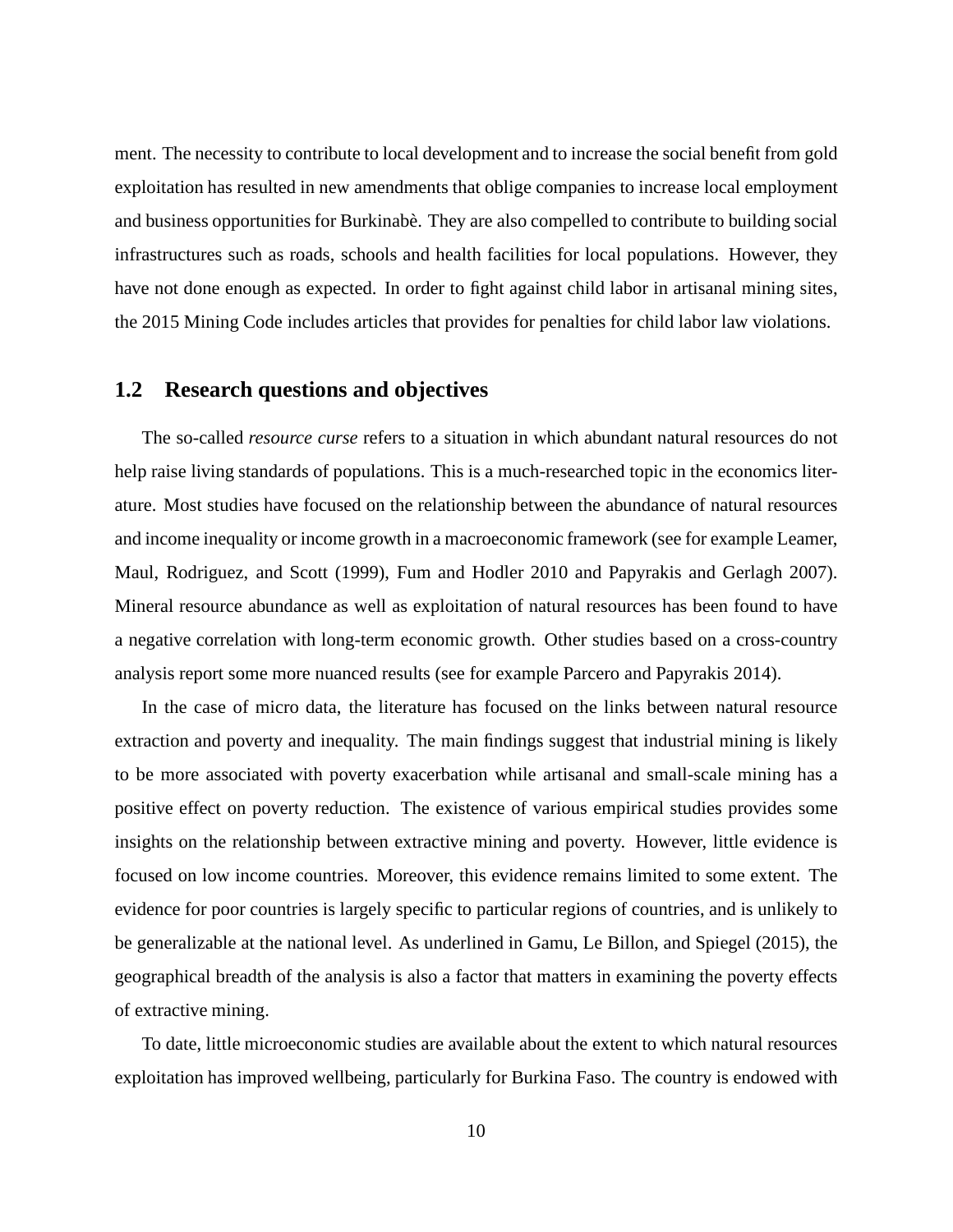natural resources including gold. Since 1960 small-scale and artisanal gold mining has been developed. However, the revenues from artisanal mining appear insufficient to initiate sustainable economic development. Because of this, in 2007, the country launched many reforms intended to increase gold revenue and so to lead to poverty reduction. The consequence of these reforms is the gold mining boom observed over the last five years.

This research focuses on the effects of the gold boom on socioeconomic outcomes. This is important for policy makers to improve the living standards of the population. Furthermore, including schooling and child labor in the list of the living standard outcomes offers us other interesting questions that are explored in this research, but have been little-explored in investigations of the resource curse.

We find that areas hosting a gold extraction have better average living standards in terms of headcount ratios, poverty gaps and household expenditures than their counterparts without gold. Although the effects are not statistically significant on inequality, it is robustly positive. We also propose a theoretical model to assess the effect of gold exploitation on some outcome variables. Results are generally consistent with the empirical findings.

The rest of the paper is organized as follows. Section 2 presents a brief literature related to natural resources. Section 3 describes the situation of gold exploitation in Burkina Faso. In Section 4, we develop a theoretical model followed by an empirical strategy to assess the effects of gold exploitation on the outcomes. We also describes the data. Section 5 presents the findings and Section 6 concludes.

### **2 Literature review**

The link between natural resources and economic performance is extensively discussed in the literature. While one trend of that literature has described a negative impact of natural resources, mainly under the hypothesis of Dutch disease (Sachs and Warner 2001, Davis and Tilton 2005, Mogotsi 2002, Corden and Neary 1982, Karl 2004) or under the more general concept of resource curse (Collier and Hoeffler 2000, Ross (2004), Leite and Weidmann (1999)), the other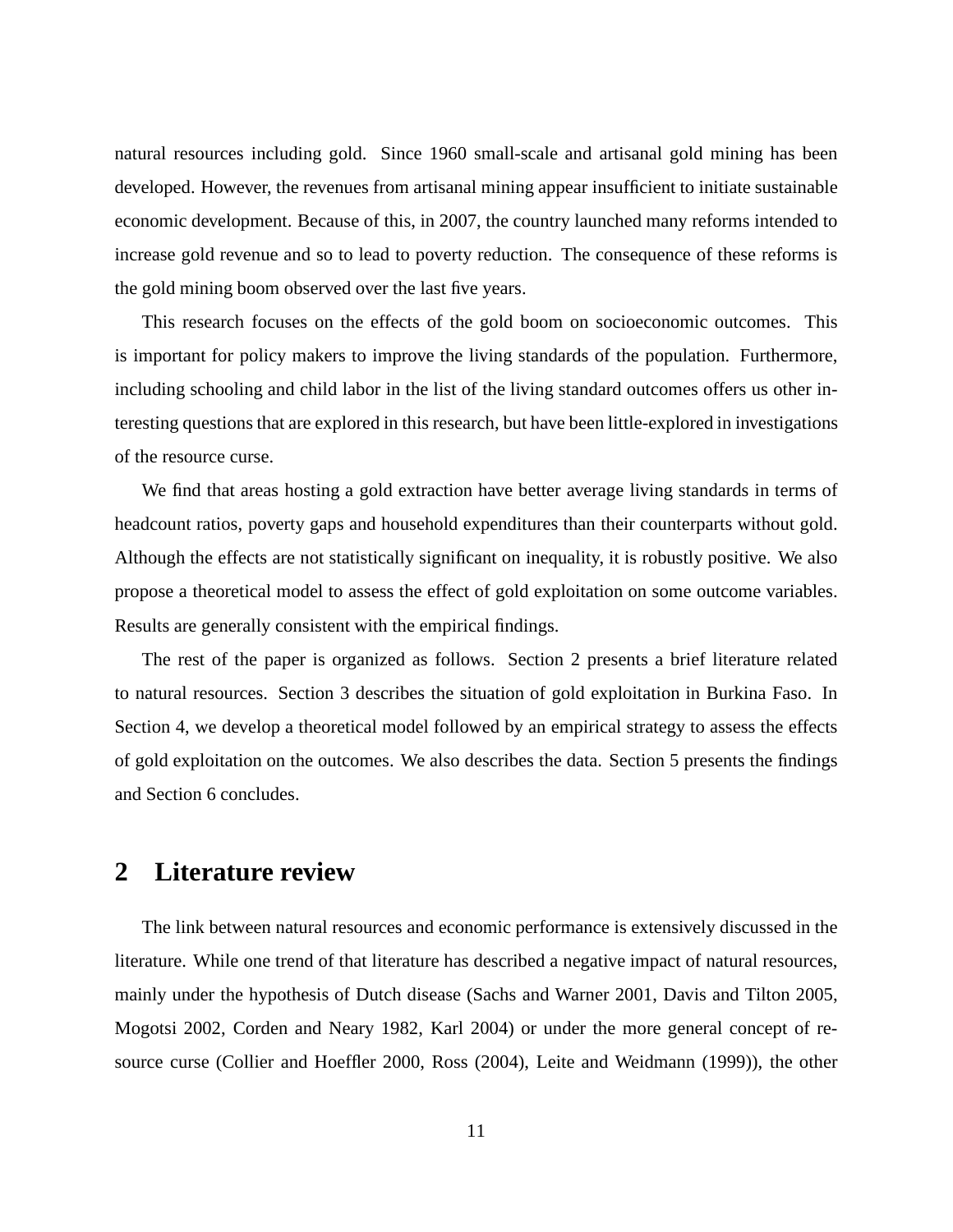has argued that natural resource exploitation should not harm economy (Petermann, Guzman, and Tilton 2007, Davis 1995, Stijns 2005, Torvik 2001, Gylfason 2001). In general, the result depends on the indicator used to access economic performance, economic policy, and the institutional environment under which the economy is led. The findings may significantly vary if we consider average income, schooling, poverty and inequality, investment, infrastructure creation, or social stability as economic performance indicators.<sup>3</sup> Most of the studies have found that natural resource booms are a source of income increases. But the rest of effects is generally undermined by lower schooling or poverty exacerbation.

Goderis and Malone (2011) used a theoretical and empirical analysis to examine the effect of resource exploitation booms on income inequality. In the theoretical model, they consider two types of labor (skilled and unskilled) and two production sectors (traded and non-traded) with a CES utility function. Theoretically, the paper finds that resource exploitation should reduce income inequality in the short term if the non-traded sector is intensive in unskilled labor. This finding is confirmed by empirical analysis. Howie and Atakhanova (2014) apply Goderis and Malone (2011)'s theoretical findings to access empirically the effect of resource exploitation boom on income inequality. The paper finds that resource booms decrease inequality, and that institutional quality and public health programs play an important role in that reduction. Using district-level data from Peru, Loayza, Alfredo, and Rigolini (2013) find that mining activity leads to an increase in household consumption, and a decrease in poverty and illiteracy rates. However, this positive effect is mitigated by an increase in consumption inequality. In the same country, Aragon and Rud (2013) observed that gold exploitation increases local real income even though this is comes along with an increase in the local price of non-tradable goods. Fisher, Mwaipopo, Mutagwaba, Nyange, and Yaron (2009) examined artisanal mining (specifically gold and diamonds) in Tanzania. They show that the sector contributes to poverty reduction inside the population of mine workers. However, because of the non regularity of the mining activity, it may lead to insecure standard of living. The effect of artisanal mining may be altered by the formal (industrial) mining. This is the case in Burkina Faso where the positive impact of artisanal mining on poverty

 $3$ For a more complete survey on the literature about natural resources and the economy, see van der Ploeg (2011).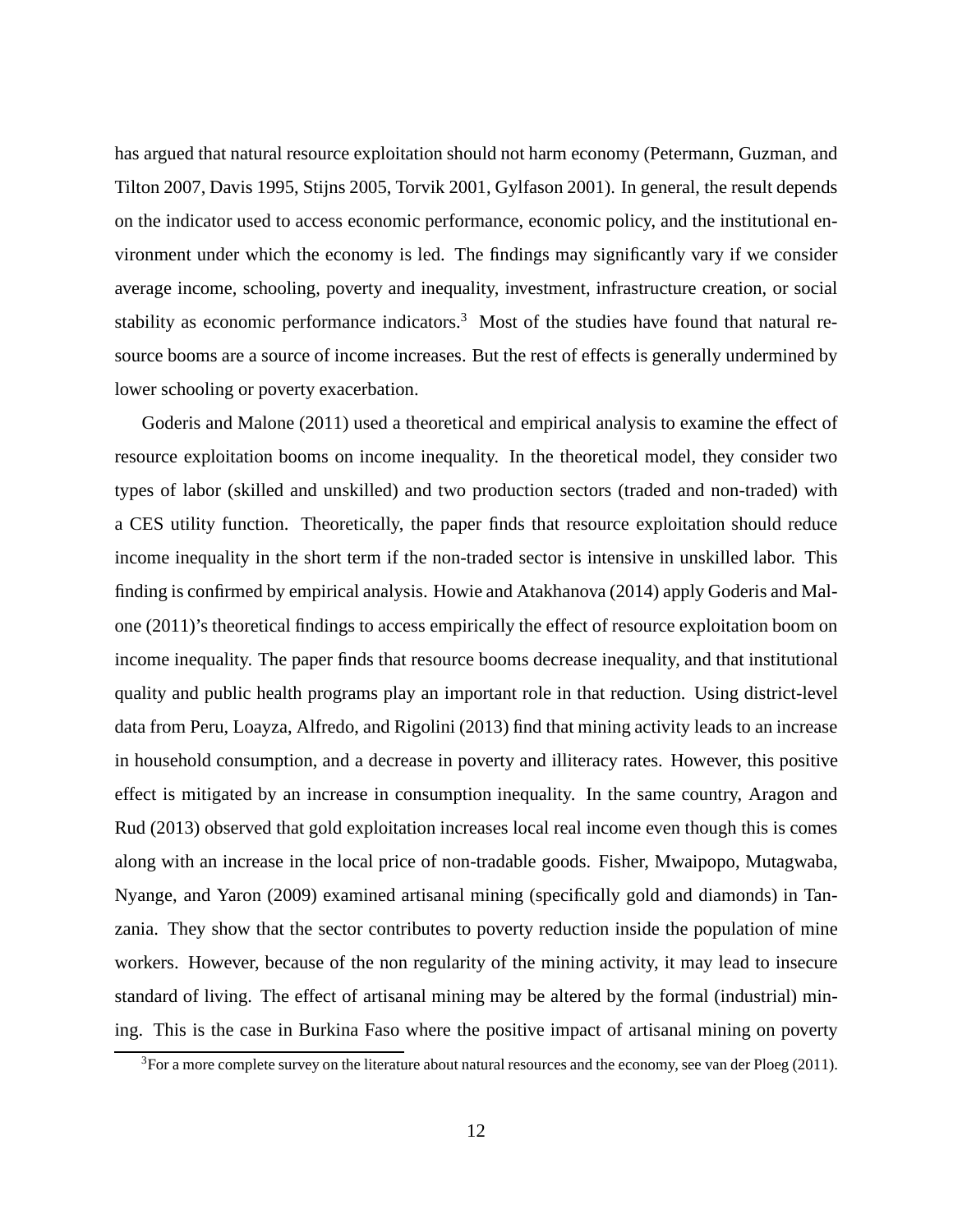reductions is enhanced by the effect of formal mining on infrastructure creation. This is shown in an IMF country report of July 2014 IMF (2014). Fum and Hodler (2010) introduced ethnical aspect in the analysis. The result is that natural resources exploitation leads to civil conflicts and ends up with increase in income inequality if the population is ethnically polarized. However, if the population is ethnically homogeneous, natural resources reduce income inequality. With cross-sectional data on different countries around the world, Leamer, Maul, Rodriguez, and Scott (1999) concluded that the use of natural resources delays industrialization and reduces the size of high-educated population because workers are attracted by the natural resources sector which does not require qualified labor. Pegg (2010) seems to find an opposite result in Botswana where diamond has a positive effect on education (size of educated population), savings and infrastructure creation, even if the country is still struggling to diversify its economy.<sup>4</sup> Ge and Lei  $(2013)$ used a multiplier decomposition method and the social accounting matrix of China and showed that, in terms of income increase and poverty reduction, mining activity contributes significantly to economic performance. However, this positive impact is more beneficial to the high and middle income class than the low income households. Buccellato and Mickiewicz (2009) stressed the effect of corruption on natural resource benefit. In their paper the authors considered the case of oil and gas in Russia and mentioned that natural resources lead to higher average incomes. However, because of corruption and weak economic institutions, this increase in income goes hand-in-hand with larger inequality. Papyrakis and Gerlagh (2007) use disaggregated state-level data for the US. They find that resources abundance has negative impacts on investment, schooling and openness. However, in the presence of good institutions, efficient economic policies and planning, resources exploitation may still be beneficial. In developing countries, artisanal mining may lead to some gender-based social problems. Indeed, on the mining sites girls and young women are exposed to sexual harassment, violence, exploitation, infectious diseases, etc., (Werthmann 2009).

<sup>4</sup>See Karl (2004) who mentioned a similar result with oil exploitation. Indeed, the earlier stages of oil boom are characterized by an increase in per capita income, employment rate, and infrastructure creation. But after a while, this good economic performance is mitigated by the incapacity of the country to diversify its economy.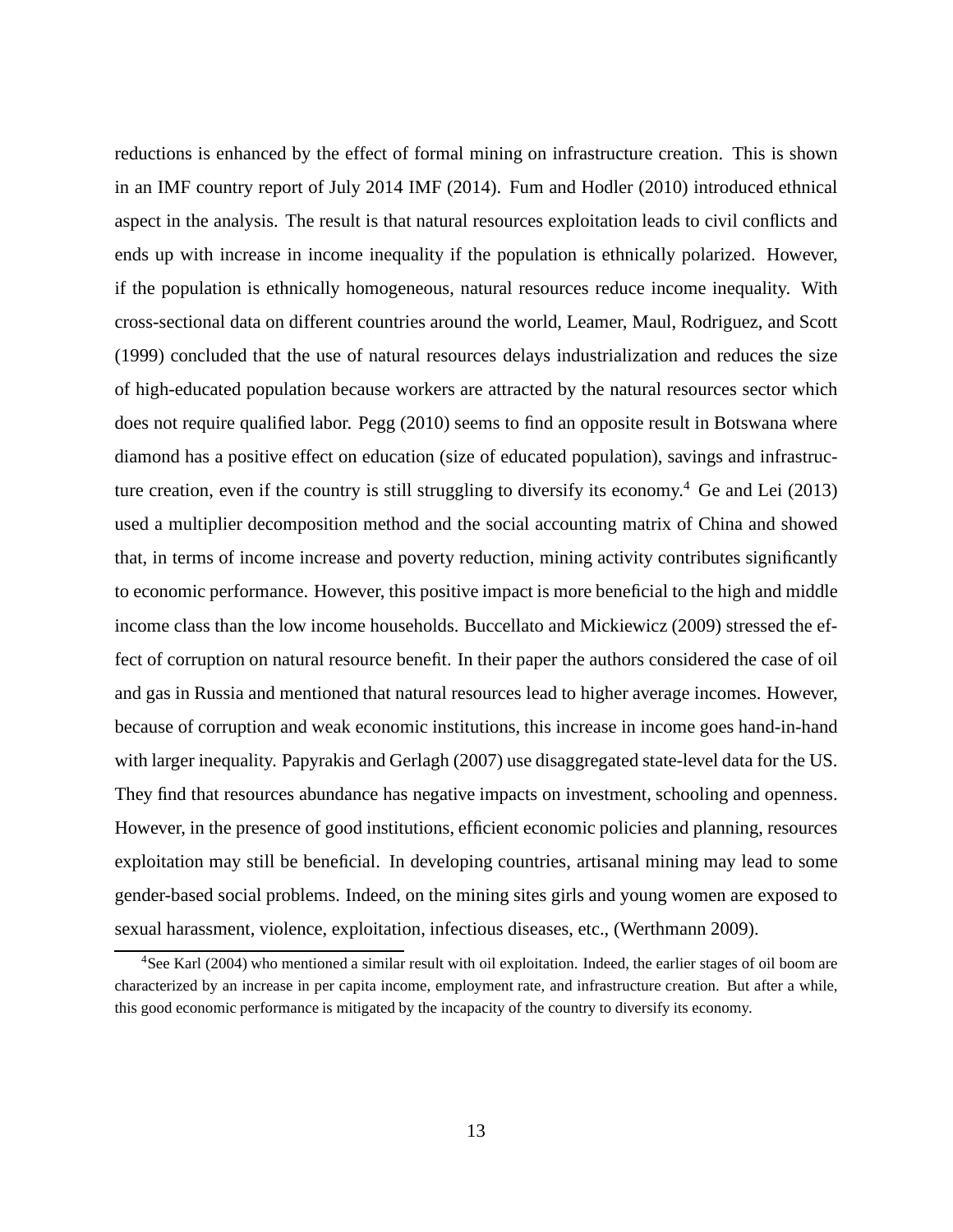### **3 Gold exploitation in Burkina Faso**

Burkina Faso has been producing and exporting gold since 1960. Gold mining became a major sector in the country during 2007-09 given the quantity produced and the revenue it generated when world gold prices rose substantially. During the 1980s, the "Bureau des Mines et de la Geologie du Burkina" (BUMIGEB), with the support from the World Bank, identified several potential gold mine sites. As of 1991, the country had a mining policy. Liberalization of the mining sector began with the adoption of the Mining Code in 1997. This code was revised in 2003 and 2010. A new Mining Code was adopted in June 2015. Since 1995, the country has engaged in an aggressive mining promotion policy with the organization of annual days of Mines (PROMIN). The combination of all these factors explains the mining boom observed since 2007.

Between 2007 and 2010, seven gold mining companies came into operation. Gold production multiplied by eight-fold between 2007 and 2010. The country rose to the rank of third gold producer in the West Africa region as of 2015. Burkina Faso is the African country where the increase in gold exploration expenditures has been the most important in recent years. Ranked 8th in 2009, Burkina Faso became the first African country in 2011 in terms of spending on gold exploration. Indeed in 2012, there were more than 80 gold deposit exploration projects, among a total of 250 in all Sub-Saharan Africa.<sup>5</sup> The boom in the gold mining sector is directly related to the increase in gold prices on the international market. Those prices increased by over 450% between 2003 and 2011, reaching \$1,895 per once during 2014.

Over the period before 2007, the quantity of gold produced in Burkina Faso remained low and never exceeded 2 tons.<sup>6</sup> From 1.6 tons in 2007, the production jumped to 5.8 tons in 2008, more than three times the 2007 production. In 2009, gold production was 12.5 tons. This represents an annual increase of more than 100%, and thereby brought Burkina Faso into the top five African countries gold producers. In 2014, the country is the fourth largest gold producer in Africa (after South Africa, Ghana and Mali) with approximately 36.5 tons of gold extracted and has a great potential to increase its output.

<sup>&</sup>lt;sup>5</sup>See for instance KPMG (2013).

<sup>6</sup>See Conseil Économique et Social (2012).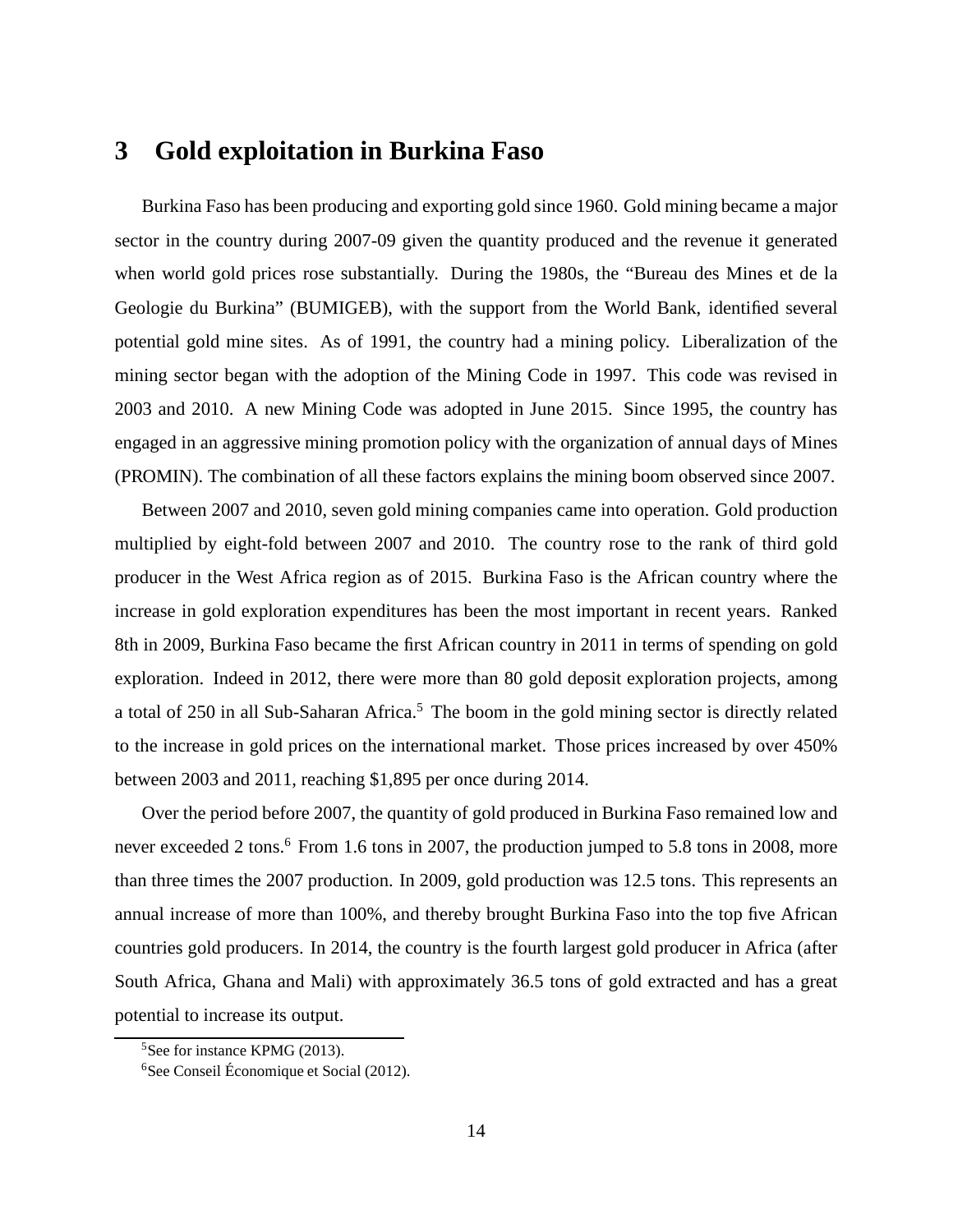Despite the fact that the opportunities for direct employment in gold mining industry may be limited due to high-skill labor and the capital intensive nature of gold mining, the increase in the production of industrial mining has led to a significant increase of labor supply within the mining sector. Between 2008 and 2009, the number of permanent jobs created by gold mining companies has grown nearly twofold, from 1,725 people to 3,317 people. This number reached 5,535 people in 2012 of which 3,698 are Burkina Faso nationals.<sup>7</sup>

The main concern remains the huge gap between the wages of nationals and non-nationals due to the difference in skills and qualifications. For example, in the Kalsaka gold mining, the payroll for 345 national workers is estimated at 80 million CFA francs per month whereas it is 68 million CFA francs for 21 expatriates. Nonetheless, industrial companies contribute to job creation through indirect and induced jobs generated by suppliers to mining operations (See for instance, IFC 2009 and World Gold Council 2015).

It is also well-known that artisanal and small-scale mining generate more jobs than large-scale mining (see for instance Gamu, Le Billon, and Spiegel 2015). In the case of Burkina Faso, the increase in the number of people working in artisanal and small-scale gold mines is driven by the presence of significant gold deposits and gold discovery. Artisanal and small-scale mining sector accounts for more than 1 million people exploiting gold (Conseil Économique et Social 2012). Significant gold reserves also have led to the emergence of large-scale industrial companies in Burkina Faso.

Gold mining revenues are substantial. For example, in 2012, the production of gold contributed to 806 billion CFA francs in earnings from exportation whereas it was 440 billion CFA francs in 2010. This last amount represents 62.8% of export value and 7.7% of GDP. The contribution of mining companies to the government budget was 127.4 billion CFA francs in 2011 and 46.3 billion CFA francs in 2010. With the falling prices on the international market, the contributions of gold fell from 191 billion CFA francs in 2013 to 168 billion francs CFA in 2014, representing a 12% reduction.<sup>8</sup>

Small-scale mining operations that are often unregistered (and sometimes illegal) have ac-

 $7$ These data are obtained from the Ministry of Mines and Energy.

<sup>8</sup>http://www.burkina-emine.com/?p=3168&lang=fr visited on October 3rd, 2015.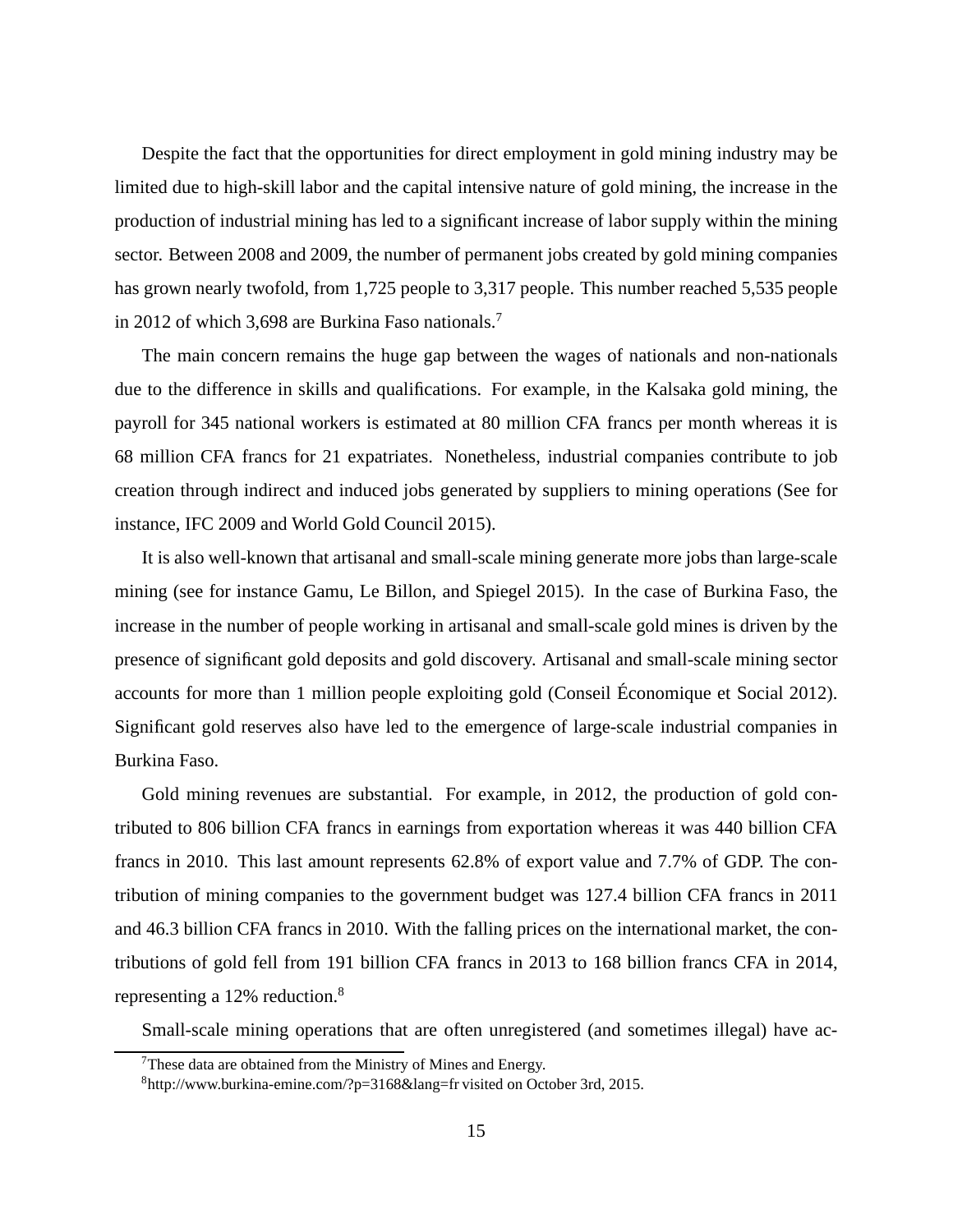counted for a significant amount of gold production in Africa before the advent of reforms which increased the presence of large multinational companies (World Bank 1992). In Burkina Faso between 1986 and 1997, small-scale artisanal mining production was 12 tons while the production from large-scale mines was 14 tons. But currently, in spite of the number of miners involved in artisanal production, the production is no longer significant. Indeed, in 2012, artisanal gold production accounted for only 3% of the total production. Many small businesses are operating without a license and with rudimentary equipment (ITIE Burkina Faso 2014). Child labor is particularly prevalent in artisanal production, and this has potentially negative implications for children's schooling. Besides, the other adverse effects of artisanal extraction are environmental degradation, health-related challenges and conflicts.<sup>9</sup>

Despite the gold boom in Burkina Faso since 2007, the contribution of the sector to poverty reduction could be judged to be low than expected. This suggests that the management and redistribution of the resources from gold exploitation in Burkina Faso remains a problem. For the social benefit from gold exploitation, the new Mining Code adopted in June 2015 provides: 1. The introduction of royalties on the extracted value (ad valorem) 1% that will lead to the development of local communities; 2. A corporate income tax rate of 17.5%; and 3. A tax on income from securities which increases to 6.3%. As well, a local development fund is established for the improvement of local communities and the fight against environmental degradation. This is given by Article 160 of the new Mining Code of  $2015$ <sup>10</sup>

### **4 Methodology**

Our methodology has two components. First, we develop a theoretical framework to assess the impact of gold exploitation on a set of socioeconomic outcomes. Second, we follow an empirical strategy to estimate this impact using data from Burkina Faso.

 $9$ See for instance Cote (2013b). Given the lack of information, we are unable to take into account these variables in our estimations.

 $10$ For more details, see Conseil National de la Transition (2015).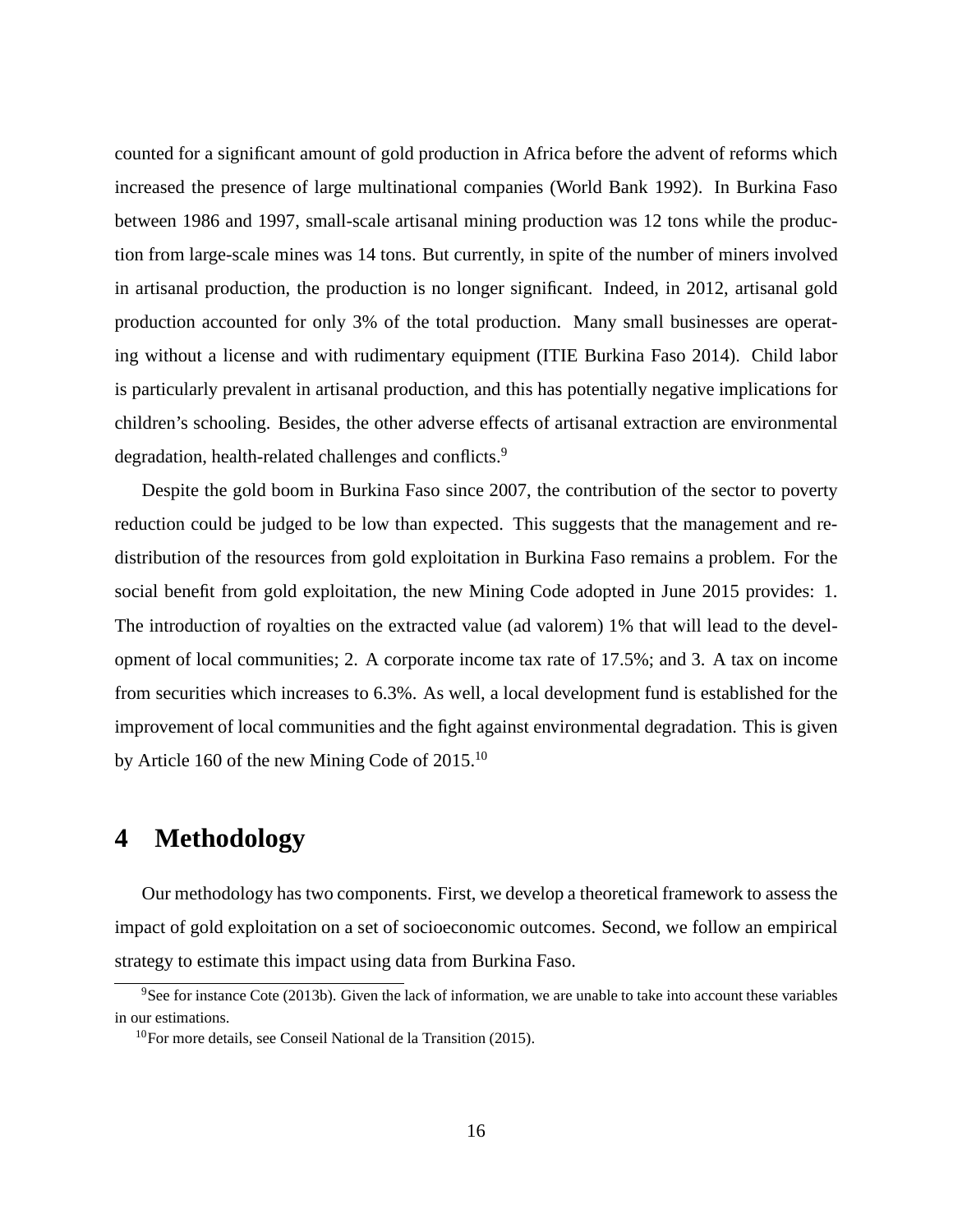#### **4.1 Theoretical Model**

The starting point is by modeling the representative household utility inspired from (Soares, Krueger, and Berthelon 2012). In this model, we consider a representative household of the department  $i$ . We also assume that the household has one adult and one child and its utility function is given by

$$
u_i(c_i, h_i) = \alpha_i \ln c_i + \beta \ln h_i, \quad \text{with } \alpha_i > 0 \text{ and } \beta > 0.
$$
 (1)

where  $c_i$  is the household's consumption and  $h_i$  is the human capital of the child. We assume that  $\alpha_i$  is a random variable with mean  $\bar{\alpha}$ . One unit of consumption is diversely valued over the households' population. For simplicity we abandon the subscript i. The human capital is produced according to the technology

$$
h = Ae_c^{\gamma} y^{1-\gamma}, \quad \text{with } 0 < \gamma < 1,\tag{2}
$$

where  $e_c$  is the time devoted by the child to schooling (time spent in school), and y is the adult's investment in the child's human capital. Actually, y represents the material costs borne by the household, and that are required to produce the child's human capital (equipment, tuition fees, etc.). Let us consider the following notations:  $l_c$  is the child's labor supply, i.e., the time spent by the child in mining activity,  $t_c$  is the total amount of time available for the child,  $l_a$  is the adult's labor supply in mining activity,  $l_x$  is his labor supply in other activities than mining,  $t_a$  is the total amount of time available for the adult,  $w_c > 0$  is the child's wage in mining activity. As we can observe in Burkina Faso, we distinguish two types of gold mining activity: artisanal mining and industrial mining.  $w_i > 0$  and  $w_a$  are the wages the adult respectively in the industrial and the artisanal mining activities, and  $w_x > 0$  is the adult's wage in the other activities. We assume that  $w_a \leq w_x \leq w_i$ . We have

$$
t_c = e_c + l_c \quad \text{and} \quad t_a = l_a + l_x \tag{3}
$$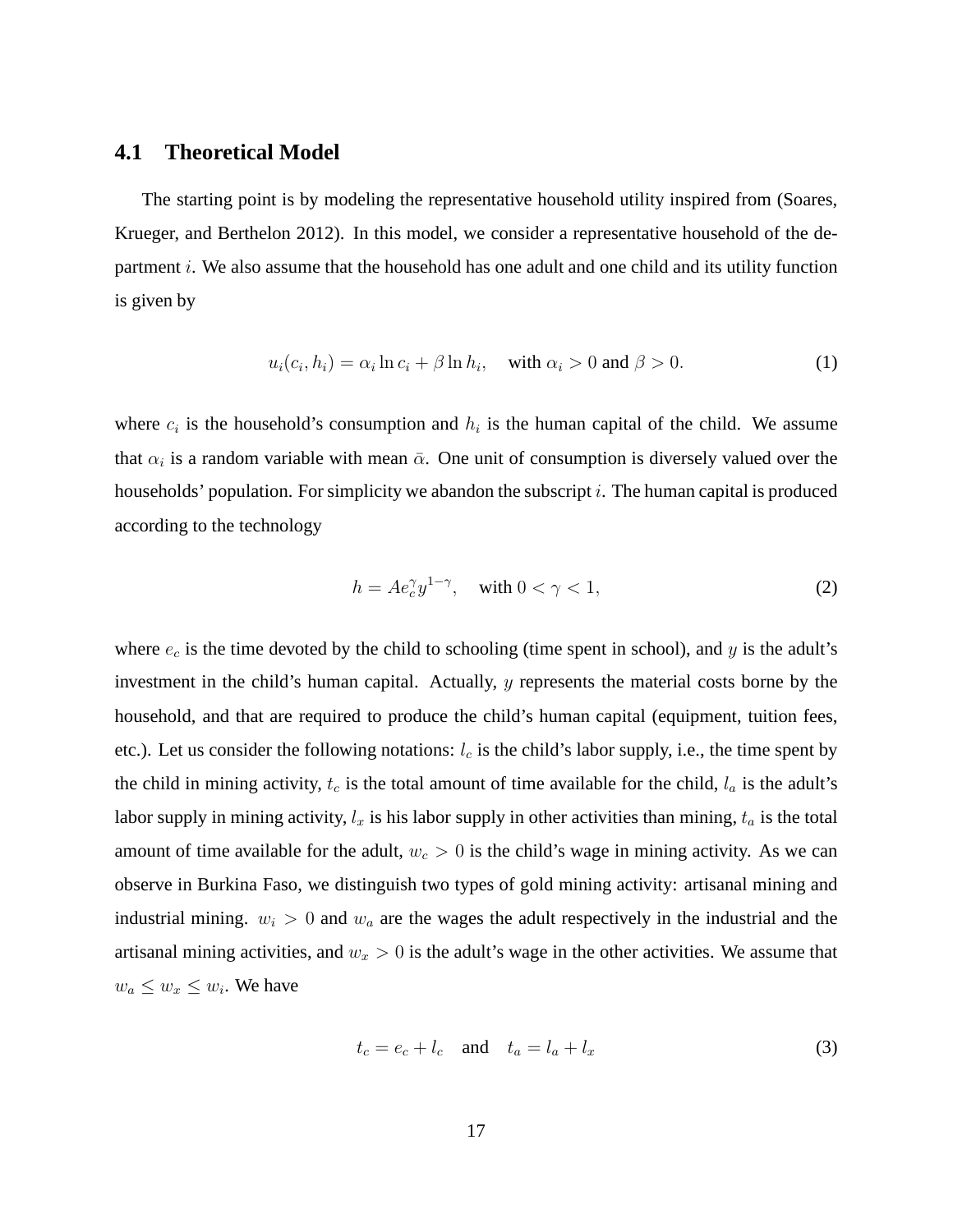We denote by  $1_D$  the indicator variable taking a value of 1 if the department where the household is living is a gold producing department.  $\mathbf{1}_{D_I}$  is the indicator variable taking a value of 1 if there is an industrial production in the department where the household is living. We also assume that the price  $p$  of the commodity  $y$  is affected by the status of the department (producing or not producing), i.e.,

$$
p = p_1 \mathbf{1}_D + p_0 \left( 1 - \mathbf{1}_D \right) \tag{4}
$$

Two facts may lead to change in education goods prices. First, gold mining can induce population concentration in gold producing areas. This will increase demand for goods and then will increase prices. In such a situation  $p_1$  is greater than  $p_0$ . In other words, gold boom leads to higher inflation. Second, gold exploitation may give the local authorities the financial capacity to subsidize education good, and  $p_1$  will be lower than  $p_0$ .<sup>11</sup> A summary of our setup is as follows.

Utility function:  $u(c, h) = \alpha \ln c + \beta \ln A + \beta \gamma \ln e_c + \beta (1 - \gamma) \ln y$ .

The household is subject to the following budget constraint:

Budget constraint:  $c + py + w_c \mathbf{1}_D e_c \leq w_c \mathbf{1}_D t_c + ((w_i \mathbf{1}_{D_I} + w_a (1 - \mathbf{1}_{D_I})) \mathbf{1}_D - w_x) l_a + w_x t_a$ . We normalize the price of the consumption good to one.

The problem of the household is

$$
\max_{c,l_c,l_a,y} \{ \alpha \ln c + \beta \ln A + \beta \gamma \ln e_c + \beta (1 - \gamma) \ln y \}
$$
  
s.t  $c + py + w_c \mathbf{1}_D e_c \le w_c \mathbf{1}_D t_c + ((w_i \mathbf{1}_{D_I} + w_a (1 - \mathbf{1}_{D_I})) \mathbf{1}_D - w_x) l_a + w_x t_a$  (5)  
 $e_c \le t_c$  (6)

To solve the problem we consider three different cases: case 1 where  $1_D = 0$ , case 2 where  $1_D = 1$  and  $1_{D_I} = 1$ , and case 3 where  $1_D = 1$  and  $1_{D_I} = 0$ . For any variable Y we denote by  $Y_0$ ,  $Y_{1,1}$ , and  $Y_{1,0}$  its values respectively in case 1, case 2 and case 3. The results are presented in

<sup>&</sup>lt;sup>11</sup>We may also assume that the price of consumption goods varies from a producing to a non producing department.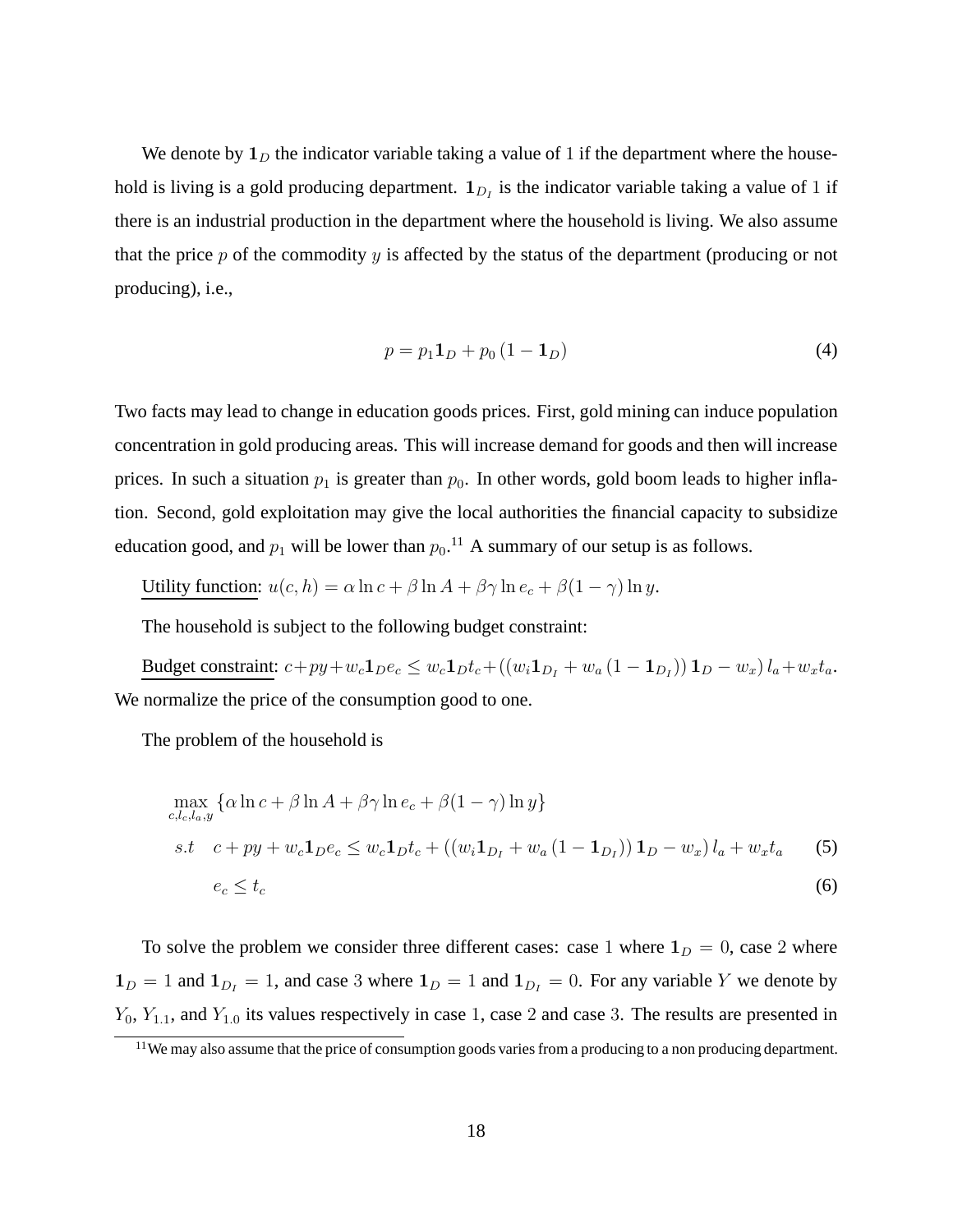Table 1, where  $\theta \equiv \frac{\beta \gamma}{\alpha + \beta - \beta \gamma}$ .<sup>12</sup> As we mentioned before, the goal of this section is to use a model to predict the effect of gold exploitation (industrial and artisanal) on some variables of interest. Specifically, in the next subsection, we discuss the effect of gold mining on child schooling  $(e_c)$ , school good expenditure  $(y)$ , consumption  $(c)$ , and inequality in the total expenditure (consumption and school good) across households.

#### **4.2 Theoretical effect of gold exploitation**

To study the theoretical effect of gold exploitation, we calculate for each variable of interest Y the difference between case 1 and the other scenarios (case 2 and case 3). Specifically, we compute  $Y_{1,1} - Y_0$ ,  $Y_{1,0} - Y_0$ , and  $Y_{1,1} - Y_{1,0}$  (to compare artisanal and industrial mining). For example, to find the effect of gold exploitation on consumption we compute  $c_{1,1} - c_0$ ,  $c_{1,0} - c_0$ , and  $c_{1,1} - c_{1,0}$ . We also compare the industrial exploitation to the artisanal one by computing  $Y_{1,1} - Y_{1,0}$  for each variable of interest. Details of calculations are in Appendix B.

#### **Gold mining effect on child schooling time**

Theoretically, children stay less in school when there is gold exploitation. In other words, gold exploitation increases the school rate absenteeism as students use a part of their time in working in mining activity. Compared with the department with artisanal exploitation, children spend more time at school in the department with industrial exploitation. This result is due to our assumption that salaries of adults are higher in industrial mining than in artisanal mining. Therefore, because the adults get higher income, they do not need to ask children to work. They are more able to satisfy the household's needs. However, if the child wage is too low (in comparison with the other wages) then we observe the same schooling time in gold producing departments as in the non producing one. Figures 1 and 4 give an illustration of all these results.

#### **Gold mining effect on school goods**

The effect of gold exploitation on adults' investment in child human capital is ambiguous. The

<sup>&</sup>lt;sup>12</sup>Please see calculation details in Appendix A.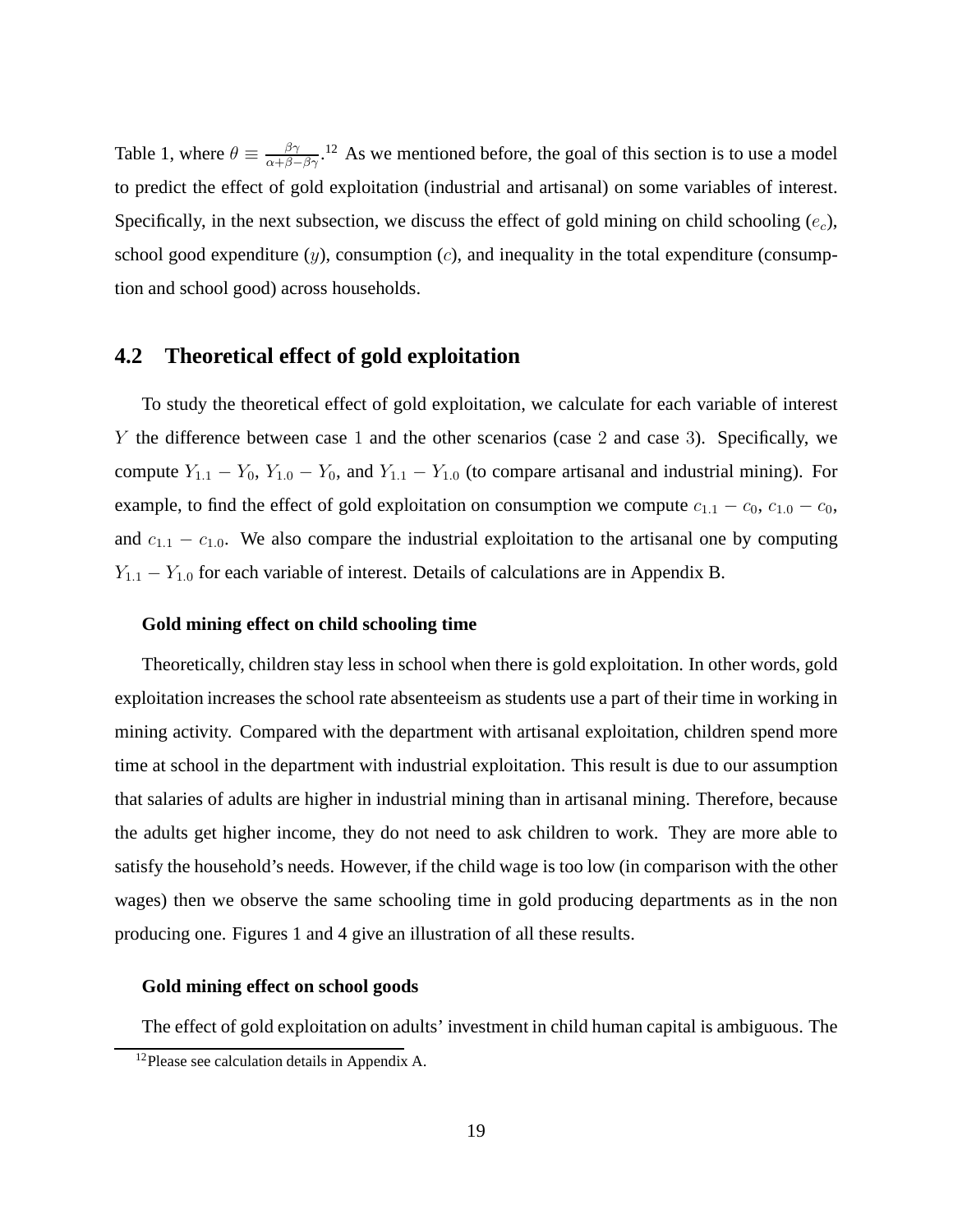result depends mainly on  $p_0$  (price of schooling goods in the non producing departments) and  $p_1$ (price of schooling goods in the producing departments). If because of population concentration, gold mining results in an increase in schooling goods prices then parents will invest less in human capital. However, with gold mining, local government could subsidize education and decrease the prices of schooling commodities. In such a case, investments in human capital will increase. Figures 5 and 6 give an illustration of all these results.

#### **Gold mining effect on households consumption**

Theoretically, we find that gold exploitation has positive effect on consumption. This holds for both industrial and artisanal mining. However, industrial mining increases consumption more than artisanal exploitation does. Indeed, we assume that wage for adult is higher in industrial mining than in artisanal mining. Therefore, higher income allows the households to purchase consumption goods. $^{13}$ 

#### **Gold mining effect on inequality in households' expenditure**

Although gold exploitation is source of increase in consumption and school good it may aggravate inequality in households' expenditure. Both artisanal and industrial mining may be source of inequality aggravation. The result depends on the wages distribution as illustrated in Figure 2. Specifically, it depends on the child relative wage in mining (in comparison with the industrial mining wage and the wage in the other activity). Indeed, if the child wage is too low ( $w_c \leq \theta \frac{t_a}{t_a}$  $\frac{t_a}{t_c} w_x$ ), gold exploitation is not source of inequality. If child wage is fair  $(\theta_{\frac{t_a}{t_a}}^{\frac{t_a}{t_a}})$  $\frac{t_a}{t_c} w_x \leq w_c \leq \theta \frac{t_a}{t_c}$  $\frac{t_a}{t_c} w_i$ ), artisanal mining is source of inequality. Finally, if child wage is too high  $(w_c \geq \theta \frac{t_a}{t_c})$  $\frac{t_a}{t_c}$ *w*<sub>i</sub>) both artisanal and industrial mining are source of inequality aggravation, but industrial mining aggravates more inequality that artisanal mining. We come to this result for a simple reason. In our framework, the adult works full-time in any household, regardless of whether or not the department is a producing department. Therefore, what makes difference between households is child work. Thus, if child

 $<sup>13</sup>$  Here, we consider that the price of the consumption good is the same regardless of whether or not the household</sup> is living in a producing department. We could suppose a change in price due to gold exploitation, and the result will be ambiguous as we find for the school good.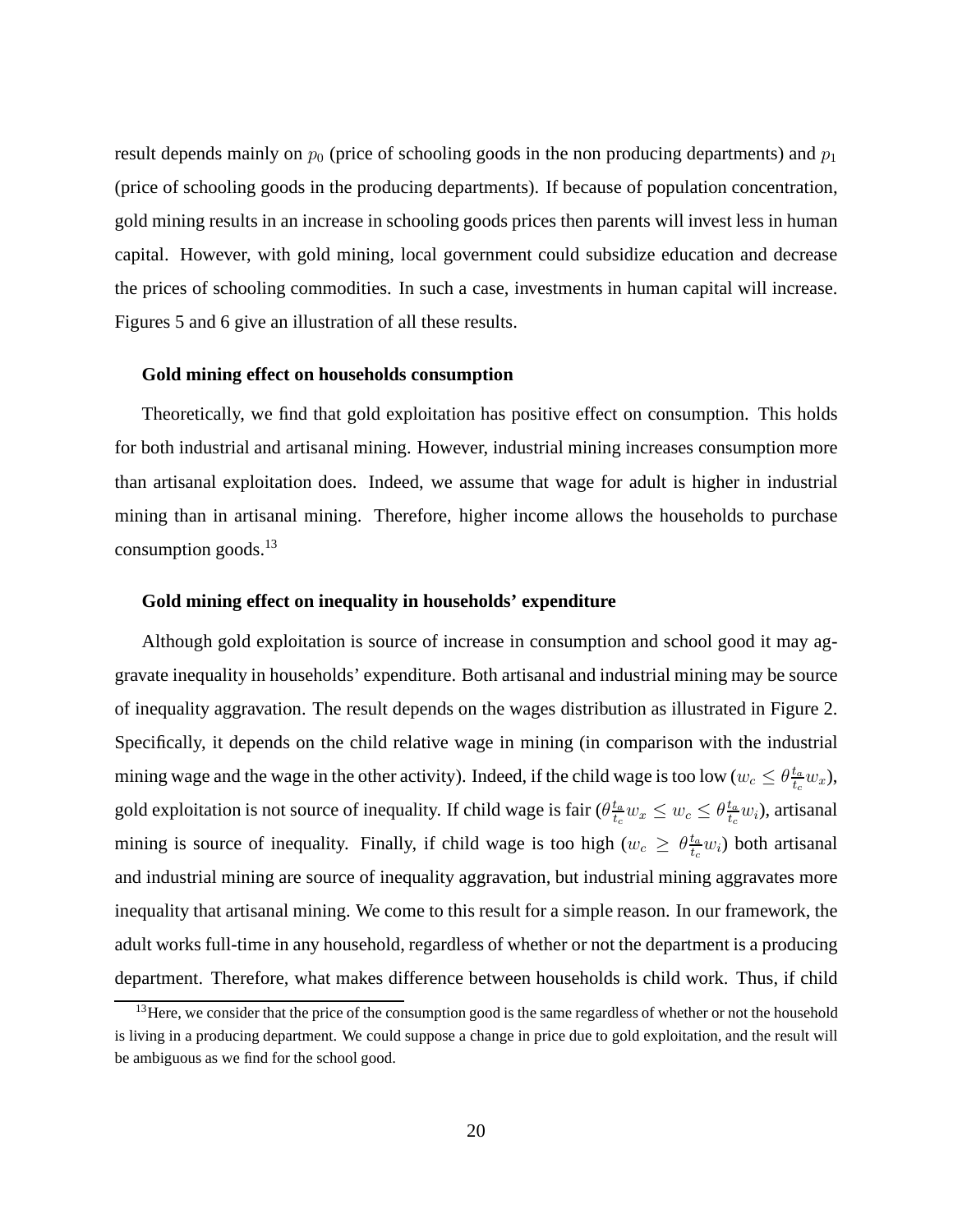wage is too low, the situation is close to that of no gold production because no child will work. If child wage is fair, the situation is equivalent to artisanal mining situation, because no child will work if mining is industrial. In case of high child wage, income is high in industrial production and results in inequality.

Even if gold exploitation has clear effect on some outcomes, its effect on welfare is ambiguous as the effect on human capital is ambiguous. Mining allows people to have access to today consumption goods, but does not necessarily ensure human capital accumulation for the future generations.

#### **4.3 Data**

We gather data from different sources, microdata from household surveys and administrative data. The combining of different data sources is relevant for two reasons. First, in order to assess the effect of gold exploitation on income disparities, the use of microdata appears to be more appropriate. We rely on two nationally representative household surveys (*Enquête Burkinabè sur les conditions de vie des ménages*, EBCVM 2003, and *Enquête intégrale sur les conditions vie des ménages*, EICVM 2009). Second, while the 2003 survey covers a period where the formal gold extraction was in its infancy, the 2009 survey spans the period after a remarkable gold resource boom. This will enable an assessment of the extent to which the development of gold mining has contributed to improving local living standards.

Both surveys contain information on socio-economic characteristics, assets and consumption on around 8,500 households. The two samples cover all the regions and provinces of the country. In fact, Burkina Faso is divided into 13 administrative regions and 45 provinces. Each region is composed of 3 provinces and each province has 7 departments on average. The department is the smallest administrative area recorded in the data. The information related to gold extraction is also available at the department level. We therefore consider the unit of analysis to be the department. The 2009 sample contains 284 departments while that of the 2003 contains 234 departments. However, we rely on the departments that are common for both surveys, comprising 201 departments. We construct a balanced panel dataset of these 201 departments for the two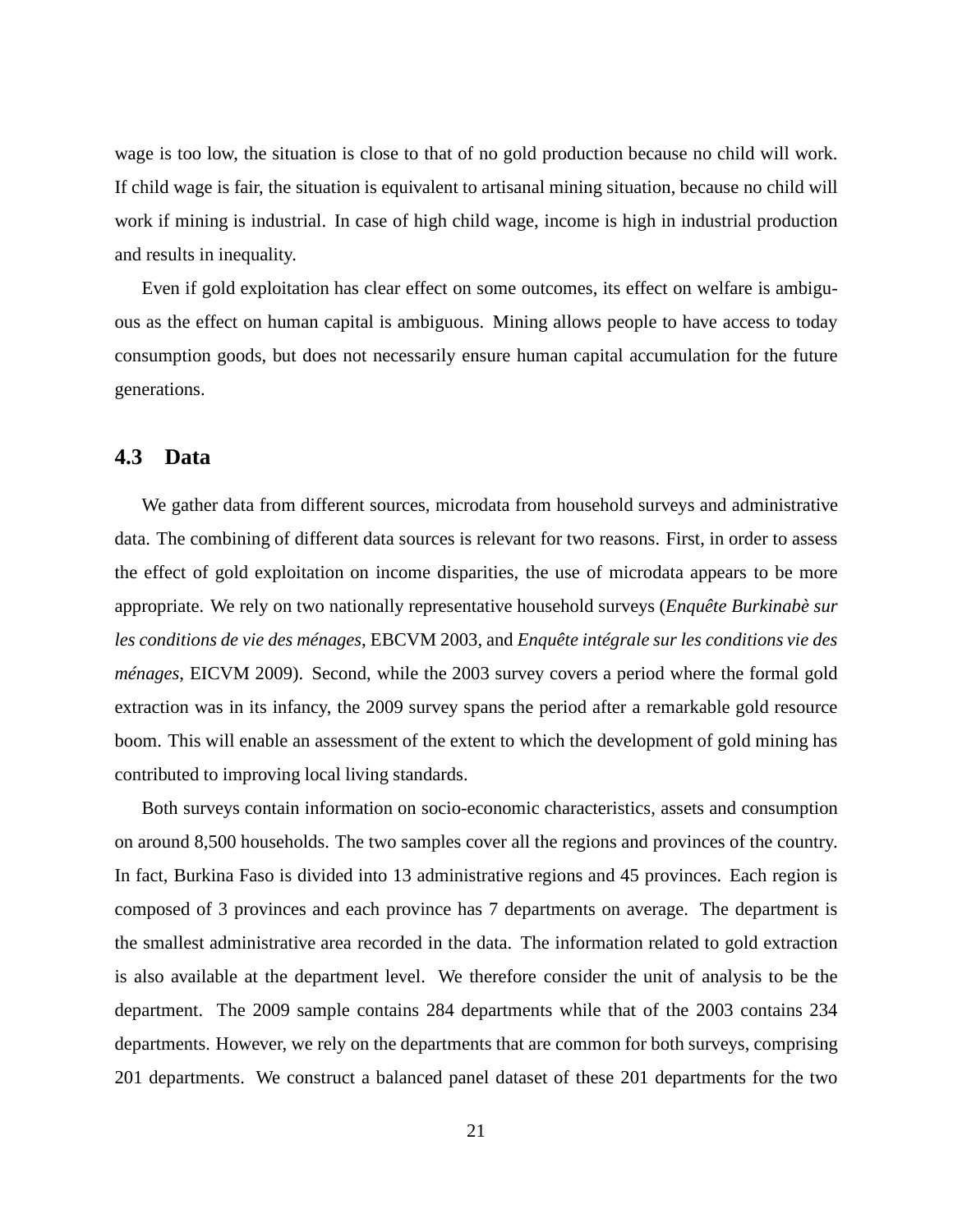periods 2003 and 2009.

Two types of departments are distinguished: producing departments and non-producing departments. The first group is composed of departments in which gold exploitation existed before 2009. Non-producing departments are those which did not host any mining activities before that time. Producing departments are not only those hosting industrial gold mining, as is in previous studies (for instance, see Loayza, Alfredo, and Rigolini 2013 and Zambrano, Robles, and Laos 2014) but also those with artisanal mining activities. We do this in order to account for both artisanal and small-scale mining when estimating the impact of gold exploitation on population living standards. Despite its low contribution in terms of production, artisanal mining is still an important phenomenon throughout the country. It is therefore relevant to take it into account in the analysis.

We consider the departments which hosted artisanal mining and for which licenses have been attributed to the holders to formalize small-scale mining activities. Because there are more than 200 artisanal mining licenses, we select only those licenses attributed before 2010. Finally, the sample is composed of 45 producing departments of which 5 departments host industrial mining, 156 departments are non-producing departments. Producing departments are considered the treatment group and non-producing departments the control group.<sup>14</sup>

#### **4.4 Empirical strategy**

Our identification strategy relies on the assumption that 2003 refers to a period before the formal gold mining extraction. In fact, during that time, the government reformed its mining law in order to attract foreign direct investments in the gold sector for the purpose of developing a large scale mining industry. As shown in Figure 3, the 2009 year has seen an increase in gold production and is considered as a year of gold expansion. We exploit this source of variation in order to assess the effect of gold exploitation.

<sup>&</sup>lt;sup>14</sup>Following Loayza, Alfredo, and Rigolini (2013), we could distinguish between three categories of departments: producing departments in which there existed a gold exploitation before 2009, non-producing departments in producing provinces and non-producing departments in non-producing provinces. This approach is used in the Appendix for the purpose of robustness checks.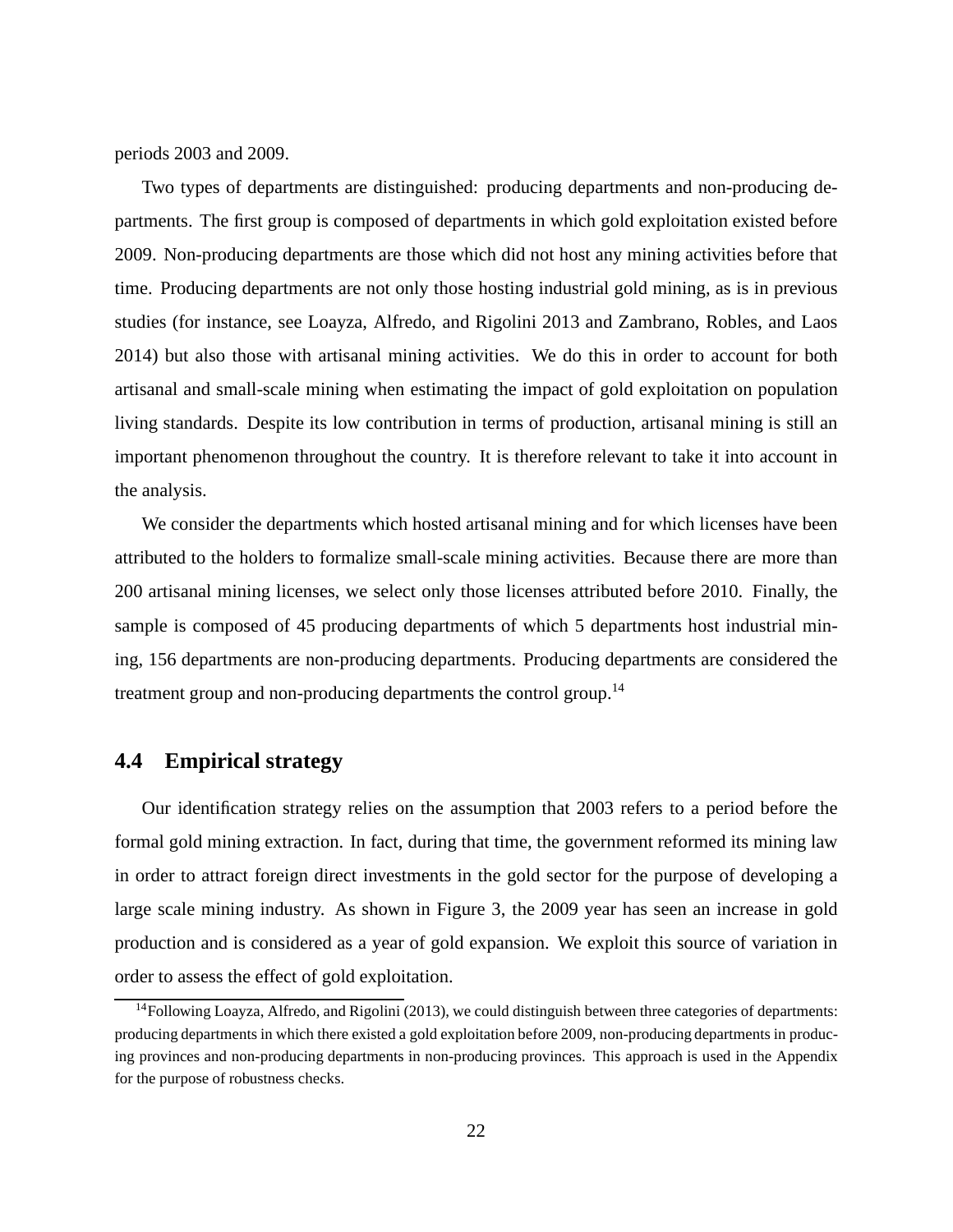As one recall here, our objective is to estimate the impact of gold mining exploitation on outcomes, as denoted by  $Y_{1,1} - Y_0$  and  $Y_{1,0} - Y_0$  in the theoretical model. Precisely, we plan to estimate  $E(Y_1 - Y_0)$  conditional on some retained set of covariates, and where  $Y_1$  is simply the value of Y when  $\mathbf{1}_D = 1$  and  $Y_0$  is the value of Y when  $\mathbf{1}_D = 0$ . Thus, the objective here is to assess the average effect of the rapid expansion in gold extraction on some specific socioeconomic outcomes in the producing departments.

The common raised problem with the impact evaluation studies is the selection bias, and where the treated group differs by their characteristics on the control group. The other usual econometric problem is the endogeneity that may exists when the explanatory variables are correlated with the error term and especially the specific characteristics of the analyzed entity, *viz*, the department in our case. Different econometric approaches can be used to estimate such effect of boom in gold extraction. According to the panel form of the data we use, difference-in-differences (DID) appears the most appropriate one. This econometric specification can be simplified in one linear regression model. Formally, our basic DID model is given by:

$$
Y_i = \alpha + \gamma t_i + \beta' X_i + \delta D_i + \theta t_i \cdot D_i + u_i,\tag{7}
$$

where  $Y_i$  refers to a given outcome of department i, such as, the headcount ratio, the poverty gap, the inequality index (for instance the Gini coefficient), the schooling rate and child labor;  $t_i$  is a binary time indicator;  $D_i$  is a dummy variable that it is equal to 1 if the department i is producing gold and 0 otherwise;  $X_i$  is a set of department characteristics (or covariates) and  $u_i$  represents the error terms. We assume that the error terms  $u_i$  are independent and identically distributed.

In this model,  $\theta$  is the DID estimate of the average effect of gold extraction on the outcome variable, the usual parameter of interest. The intercept  $\alpha$  refers to the constant effect for the control group in 2003 and the coefficient  $\gamma$  is the time trend effect common to treatment and control groups.  $\delta$  is the effect of being targeted for the treatment while the vector  $\beta$  contains the parameters of the covariates for the two groups.

As said above, a main concern in this analysis is that the departments that produce gold could be different from the departments that do not produce gold and the fact that this may be correlated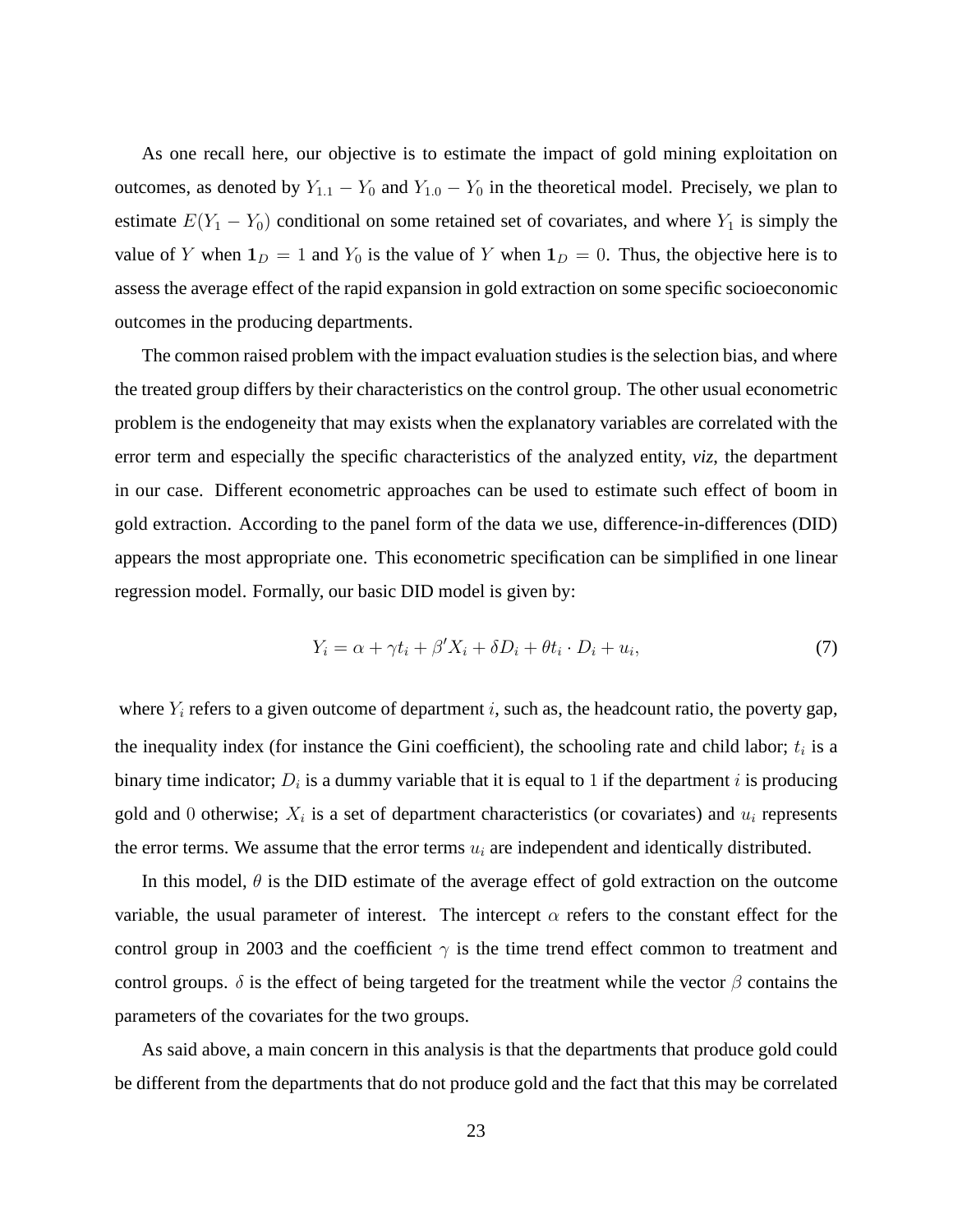with the outcome variable. The main advantage of using the DID model is that it allows controlling for time-invariant unobserved heterogeneity. According Lechner (2010), there is no need to control for all confounding variables in the case of DID estimation. However, it is based on the key identifying assumption that the outcome variable in producing and non-producing departments would follow the same time trends in the absence of gold extraction. This is often refers to as the common trend assumption in the literature. While there is no formal test to directly verify this assumption, it is common to test whether the time trends in the control and treatment groups were the same in the period prior to the treatment.

When the vector  $X$  includes variables that vary across both departments and time, the linear regression (7) can be rewritten as:

$$
Y_{it} = \alpha_i + \gamma t + \beta' X_{it} + \theta D_{it} + u_{it},\tag{8}
$$

where  $Y_{it}$  is the outcome variable of the department i in year t;  $\alpha_i$  is a department fixed effect; t is a binary time indicator;  $D_{it} \equiv t \times D_i$  and  $u_{it}$  is the idiosyncratic error terms assumed to be heteroscedastic.<sup>15</sup> Because gold extraction present in one department could affect neighboring departments, we use robust estimations clustered at the department level to avoid potential bias in estimations of the standard errors. In this paper, we rely on the specification (8) as the main econometric model.

As above,  $\theta$  is the DID estimate of the effect of gold exploitation on the outcome variables. The advantage of dealing with the specification (8) is that one can also consider the case of randomeffects (RE) estimation. The related model is given by:

$$
Y_{it} = \alpha + \gamma t + \beta' X_{it} + \delta D_i + \theta D_{it} + \varepsilon_{it},\tag{9}
$$

where  $\varepsilon_{it} = \eta_i + u_{it}$  and  $\eta_i$  is a department fixed effect. Notice that in the case of the RE model, the set of covariates  $X_{it}$  also includes all time-invariant characteristics not presented in

 $<sup>15</sup>$ Galiani, Gertler, and Schargrodsky (2005) use a similar specification based on municipalities to assess the effect</sup> of the privatization of water services on child mortality in Argentina. Given that their analysis includes several years, they include a time fixed effect in the model.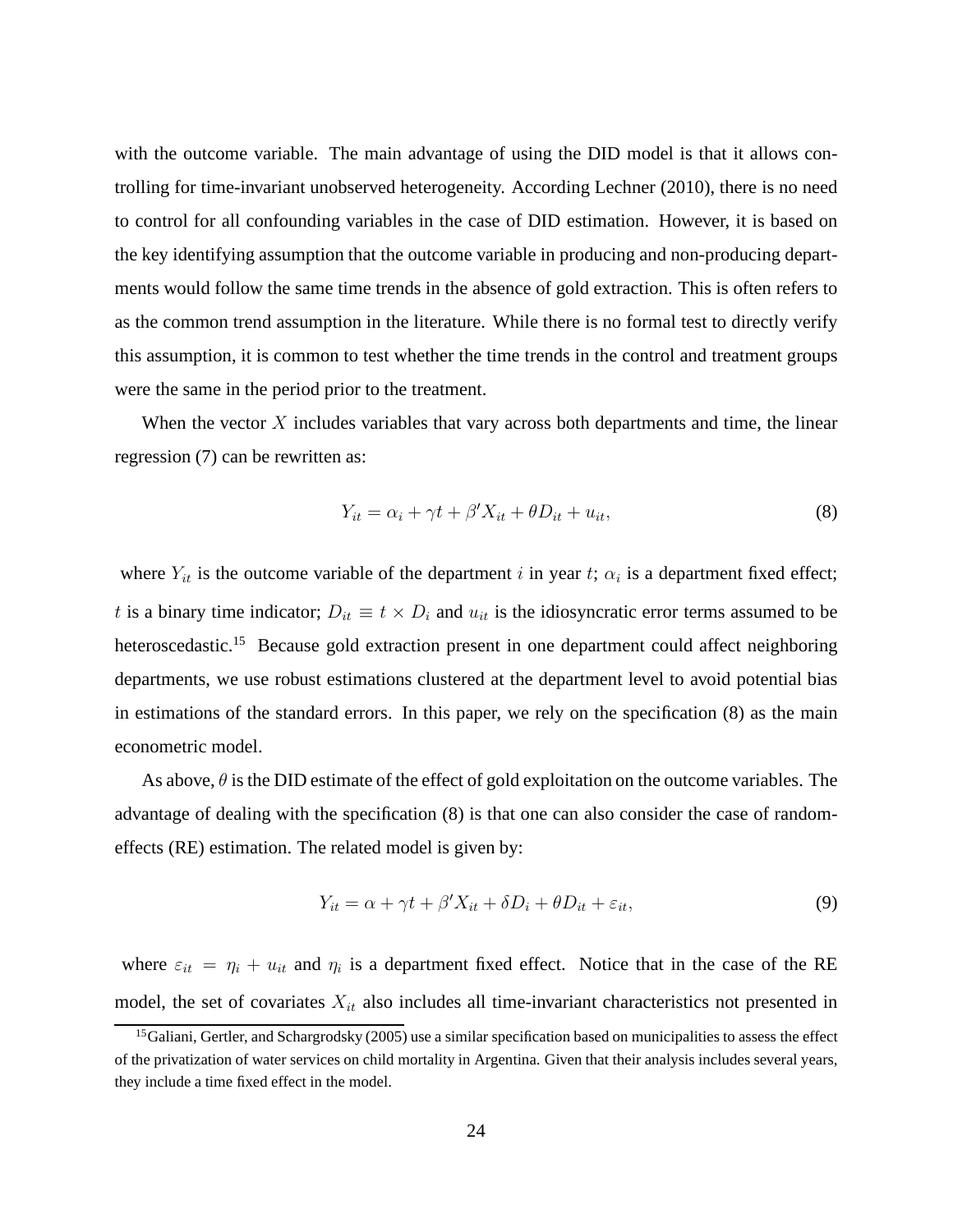(9). Although one can overcome the endogeneity bias due to omitted variables and potential correlation between the department characteristics and some regressors by using the fixed-effects (FE) model, the latter cannot be used to investigate the effect of a time-invariant variable whatever this variable is of great policy interest or not. Nonetheless, the Hausman test can be used to test for statistically significant differences in the coefficients on the time-varying explanatory variables as it is common in empirical work.

Yet, a major shortcoming of the standard Hausman test is that it requires homoscedasticity and it cannot include time fixed effects. Therefore such a test cannot be used in the presence of heteroscedasticity. Wooldridge (2010) proposes a regression-based approach due to Mundlack (1978) as an alternative to the standard Hausman test in choosing between an RE model and an FE model. This is given by the following equation:

$$
Y_{it} = \alpha + \gamma t + \beta' X_{it} + \delta D_i + \theta D_{it} + \lambda' \overline{X}_i + u_{it},\tag{10}
$$

where  $\bar{X}_i = (1/T) \sum_t X_{it}$ .

The equation (10) can be estimated by pooled OLS using cluster-robust standard errors to allow for heteroscedasticity. Testing  $H_0$ :  $\lambda = 0$  using a robust Wald statistic is a way to test for the uncorrelatedness of the department fixed effects. We follow the above approach in the empirical analysis.

For a matter of robustness, we estimate the effect of gold exploitation on our set of outcomes using the OLS model of Loayza, Alfredo, and Rigolini (2013). This model is based on a crosssectional analysis where the outcome variables of 2003 are covariates in order to control for differences in department characteristics in 2003, prior to the gold mining boom. The outcome variables of 2009 are the main variables of interest. Formally, the model is given by the simple regression:

$$
Y_i = \alpha + \beta' X_i + \theta D_i + u_i,\tag{11}
$$

where  $Y_i$  is the outcome of department i,  $D_i$  is a dummy variable that it is equal to 1 if the department i is producing gold and 0 otherwise;  $X_i$  is a set of department characteristics (or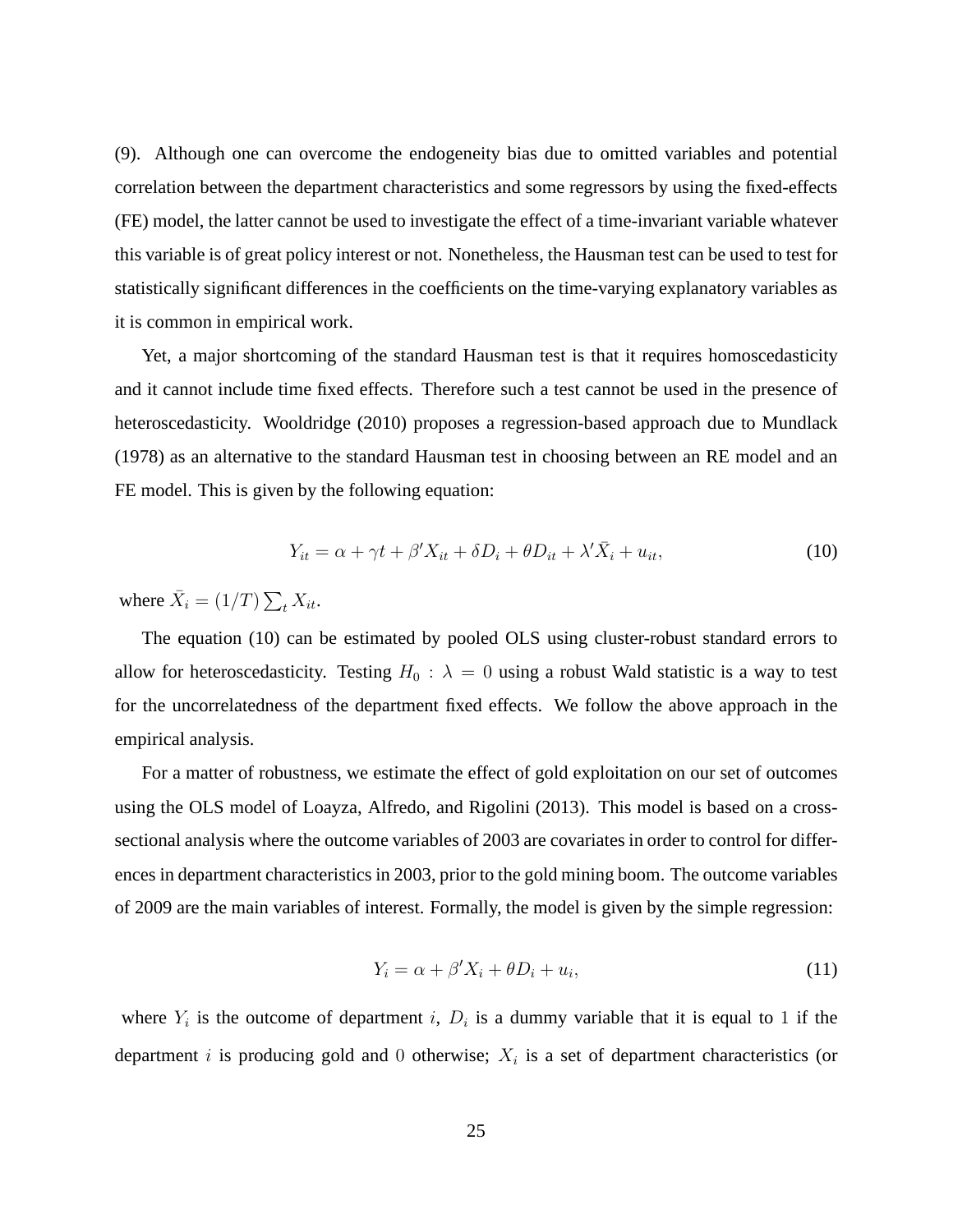covariates) which also includes the outcomes of 2003 and  $u_i$  is the error term. The parameter  $\theta$  is the impact of gold exploitation on producing department compare to non-producing departments in the same province.

### **5 Application and results**

In this section, we present the results obtained from the descriptive statistics and the estimations of our model. Table 2 describes the variables used in the empirical analysis. In order to ensure comparability between the two surveys regarding the estimation of poverty rates and inequality, household per capita expenditure of 2003 survey has been re-estimated using the poverty map approach.<sup>16</sup>

All the variables are computed as the mean value of the department. The schooling variable is the net primary school enrolment rate. Based on the official definition of child labor in Burkina Faso, and in order to accommodate both the 2003 and 2009 surveys, we consider children aged from 6 to 14 for child labor. Table 3 provides descriptive statistics of the outcomes variables. Producing departments are likely to be less poor than non-producing departments. However, they exhibit lower schooling rates and have a higher proportion of child workers compare to the departments that do not produce gold.

In Table 4, we present some statistics related to covariates. This reveals that producing departments are, on average, of greater geographical size than are non-producing departments. This statistical regularity has been pointed out for the case of Peru by Loayza, Alfredo, and Rigolini (2013). A simple mean-comparison test shows that the difference is significant between producing and non-producing departments regarding geographical area. Nevertheless, our approach allows us to control for this difference by including the area of the department as a covariate.

The main results are presented in Tables 5, 6, 7 and 8. The auxiliary test displayed in Table 9 suggests the use of the RE model for all outcomes. While homoscedasticity is not rejected in the case of schooling, the standard Hausman test also suggests the RE model as the appropriate

<sup>&</sup>lt;sup>16</sup>For more details related to this approach, see for example World Bank (2013) and Elbers, Lanjouw, and Lanjouw (2003).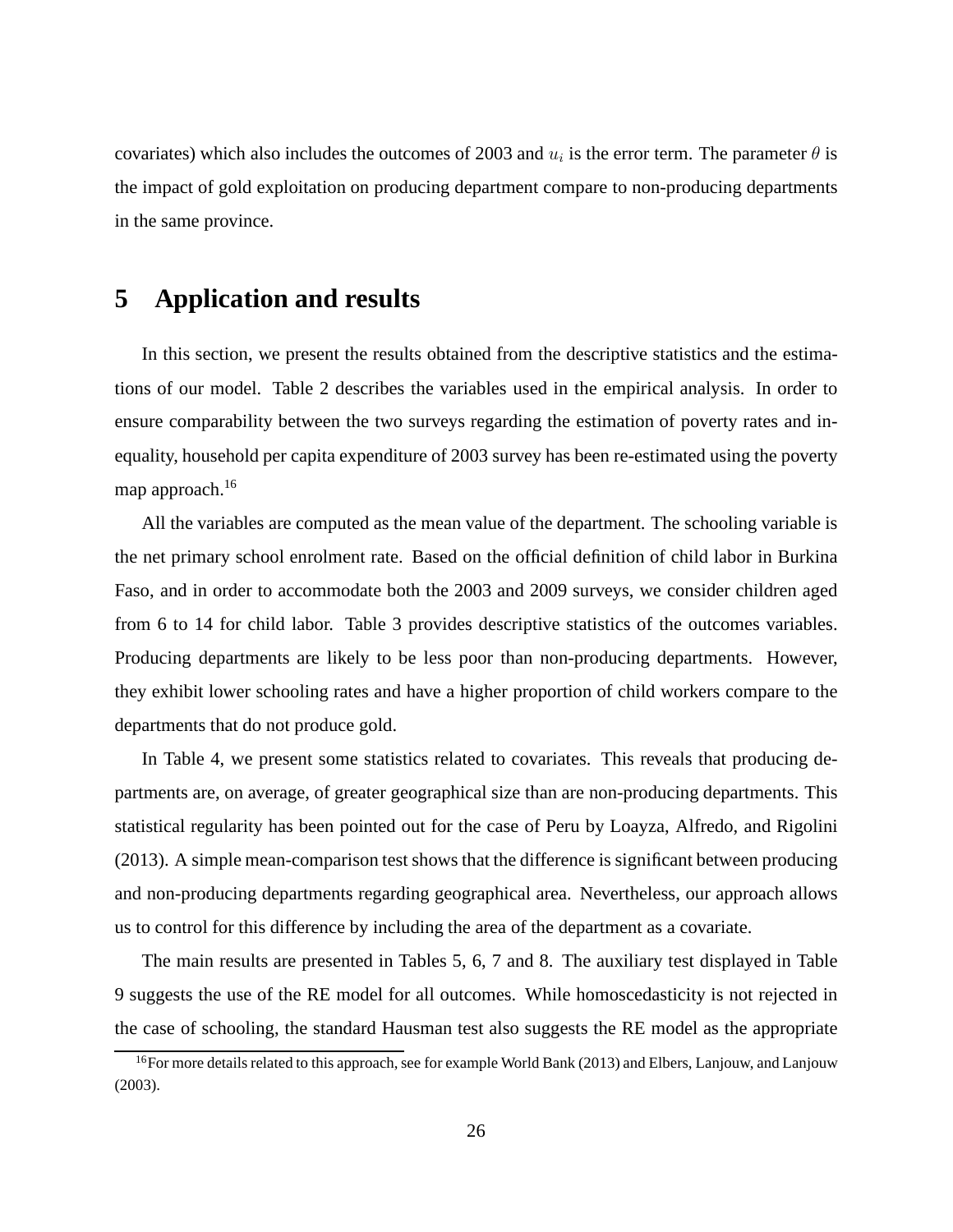empirical strategy. This is also supported by the auxiliary test.

Some consistent findings emerge from theses tables. First, the headcount ratio and the poverty gap respectively decrease by 8 percentage points and 4 percentage points more in producing than in non-producing departments. The average per capita expenditure is 12 percent higher than nonproducing ones.

Second, we do not find an effect of gold extraction on inequality and schooling except in Tables 12 and 13 where we estimate the effect using Loayza, Alfredo, and Rigolini (2013)'s approach for the purpose of robustness checks. This may appear somewhat surprising in the case of Burkina Faso, especially when considering the last outcome (schooling). The year 2013 registered a particularly sharp decline in the number of primary school students — those who attended the certificate of primary education exam (MEBA 2014).<sup>17</sup> Moreover, an analysis based on school dropouts show that this phenomenon is worsened by gold exploitation as the estimated effect is positive and highly significant.

Third, the measured impact is positive and not significant for child labor. However, the positive impact is consistent with the observed increase in child labor in mining sites. Indeed, the magnitude of child labor in mining sites, especially in artisanal mining, is a real concern in Burkina Faso. Significantly more than 100,000 children are employed in these sites, according to UNICEF (2014) estimates.

Fourth, the average per capita expenditure positively affects schooling and negatively affects child labor according to our results obtained in all tables. This is in line with our results in the theoretical analysis. When parents get higher income, they do not need to ask their children to work and accordingly, their children are able to spend more time at school.

Regarding covariates, geographic subdivisions captured by the variable "proportion of areas with plots" has always a significant effect on the outcome variables. The result is robust to all specifications estimated to date. Increased subdivision size is associated with improvements in average living standards: less poverty, larger consumption, higher schooling rates and a lower

 $17$ A recent investigation reveals that child labor is the main cause of not attending school in areas close to mining sites. See for example Zerbo and Ouédraogo (2014).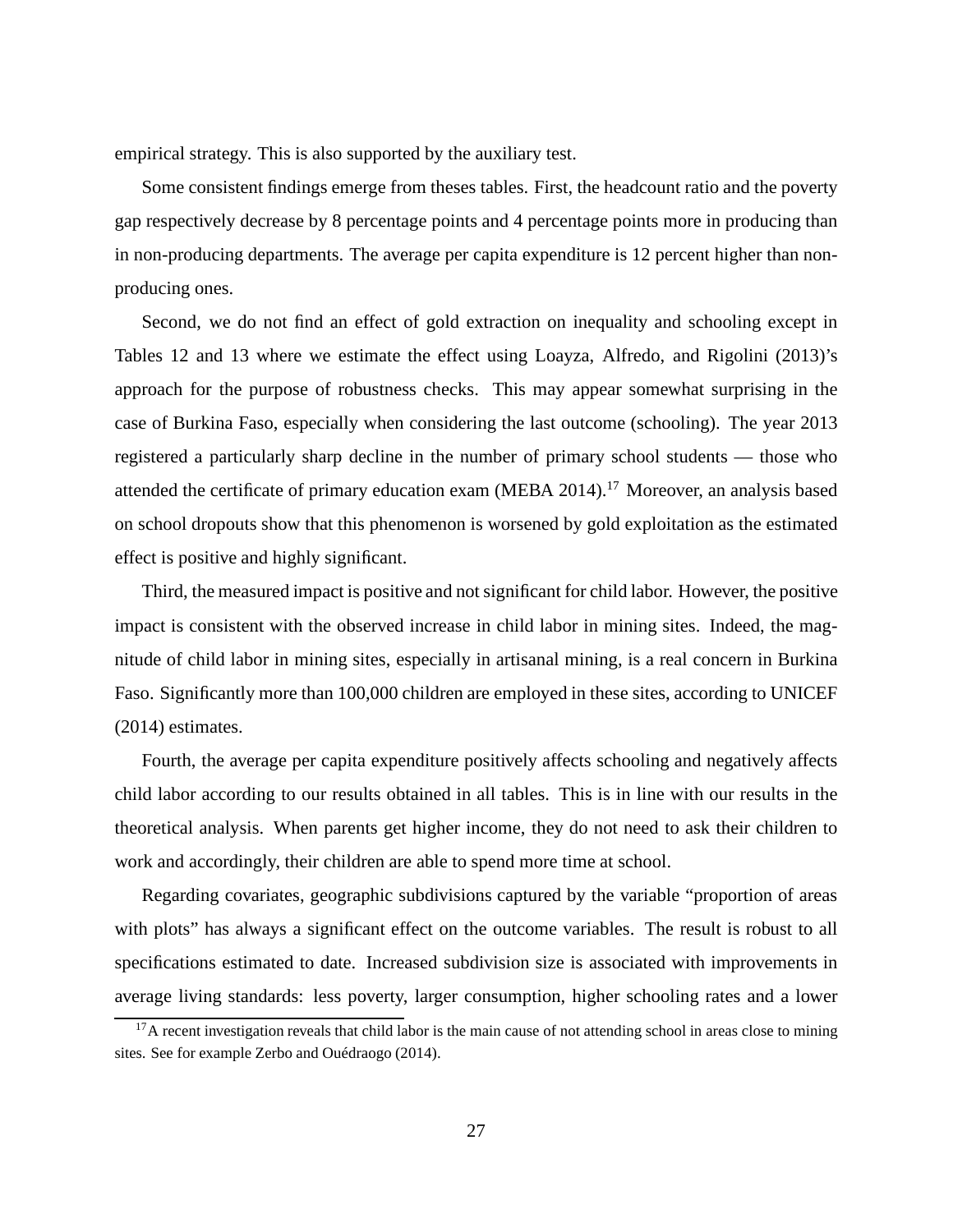fraction of children engaged in child labor. The only drawback is that larger geographic subdivisions contribute to rising inequality. One might be tempted to interpret these results as "direct effects". However, the economic argument would require at least several channels through which such effects operate. For instance, the increase in geographic subdivisions would lead to urbanization development and thereby economic growth and poverty reduction. Regarding schooling and child labor, the linkages are less perceptible. It is also noteworthy to report that in case of an industrial mining (which usually occurs in rural areas), companies have the legal obligation to relocate displaced populations in new subdivided areas. This contributes to improving basic services and infrastructure in rural areas.

The area of residence also matters in this analysis. Except child labor, the proportion of people living in rural areas significantly affects the outcome variables with the expected signs. This is consistent with the findings largely shared in studies: poverty is a rural phenomenon and inequality is less exacerbated in rural areas than in urban ones. The average expenditure is lower in rural areas.

Our analysis also allows us to confirm what is already pointed out by Werthmann (2009) in the case of Burkina Faso: the presence of women and girls in mining sites which are frequently represented by men.<sup>18</sup> The findings of Tables 5, 6, 7 and 8 show that an increase in the proportion of females in the department increases child labor. In other words, these findings seem to support Werthmann (2009)'s argument.

In the Appendix, we provide some results obtained with the approach of Loayza, Alfredo, and Rigolini (2013). They are presented in Tables 12 and 13. On average, producing departments have better living standards than the other departments: lower headcount ratio and poverty gap and higher consumption. Except for inequality and the poverty gap where the effect becomes nonsignificant, the results remain the same after the inclusion of provincial dummies and even with less covariates. As other robustness checks, we exclude from the panel data all the departments that host industrial mining to restrict the sample to artisanal mining. The results are given in Tables

<sup>&</sup>lt;sup>18</sup>This study based on gold mining focuses on informal and artisanal mining and highlights the reasons that may explain why women and girls are present in mining camps.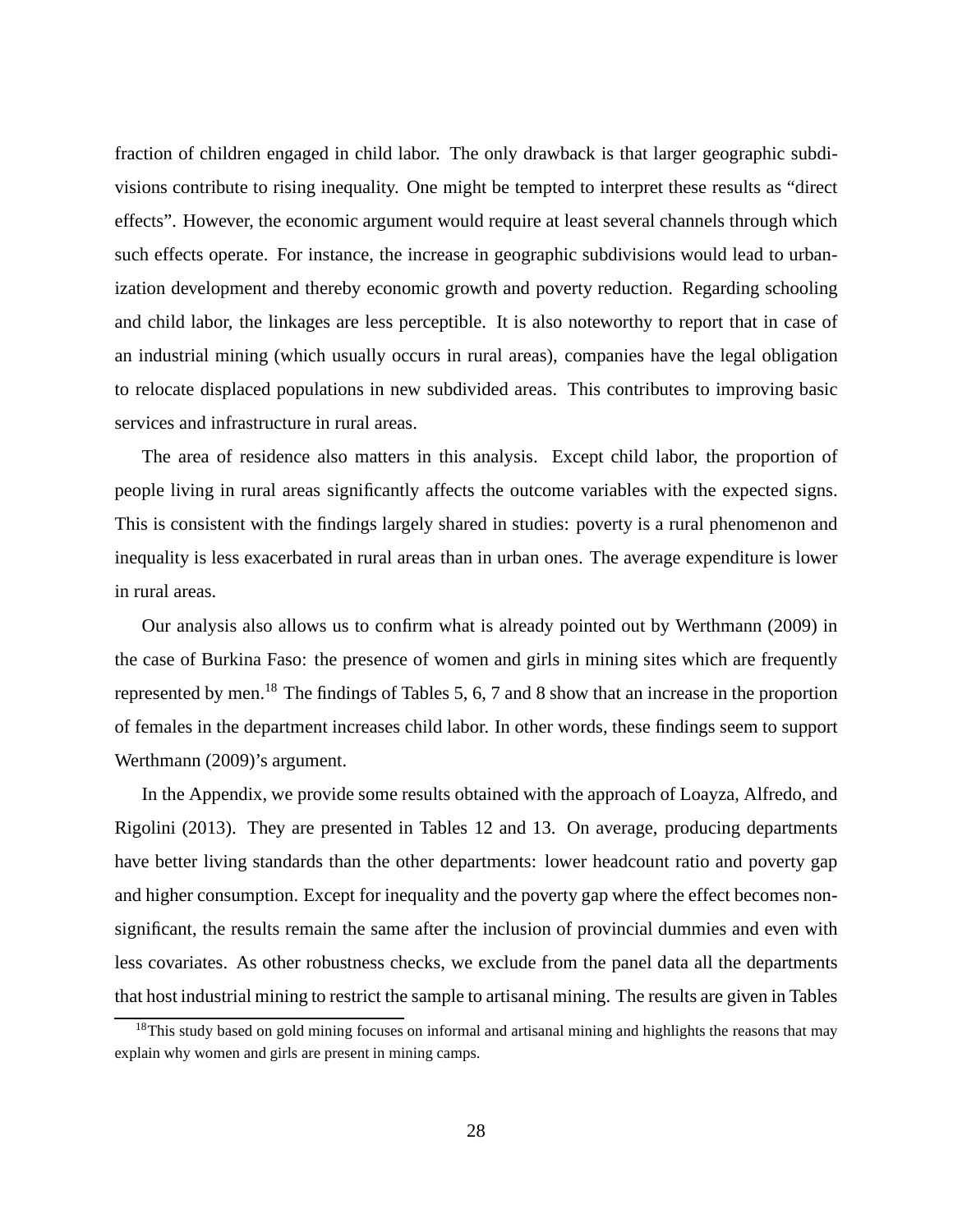10 and 11. The effect is statistically significant on headcount ratio and expenditure respectively at the 10% and 5% level. Artisanal mining may also contribute to increase households consumption. Our findings in the theoretical model support this result. Although, the effect on poverty gap is no longer statistically significant at the 10% level when the sample is restricted to artisanal mining, the signs of the coefficients of interest remain as expected.

Finally, Figure 7 through Figure 15 use the DID Q-censored regression model. One can notice that the impact is relatively heterogeneous across departments.

### **6 Conclusions and policy implications**

This paper examines the impact of gold exploitation on living standard outcomes in Burkina Faso. Using data from the 2003 and 2009 household surveys, our results show that gold mining extraction has a positive impact on average per capita household expenditures. This is consistent with the theoretical analysis. Gold mining also contributes to reducing the headcount ratio and the poverty gap. The different estimations we conducted allow interpreting such effects as causal effects. While in the theoretical case we were able to show that gold mining exacerbates inequality and has a negative effect on schooling, empirical results are not statistically significant for inequality, schooling and child labor. However, the expected signs are seen in almost all the regressions. The signs of the estimated coefficients are also consistent with the theoretical expectations.

Our above empirical findings provide some policy implications. A well-managed gold extraction may help to reduce poverty and to increase average income. This also suggests that mining companies should respect all agreements signed in the mining code. The compliance with the mining code as well as the transparency in the issue of licenses and the management of revenues are necessary conditions for a well-managed gold mining extraction. The revenues from gold properly allocated to develop businesses and economic activities would provide households with employment and means to increase their income. In addition, policy changes supporting a large share of the taxes levied on mining companies could contribute positively to local development. Our results show that producing departments — which receive a higher share of the taxes — have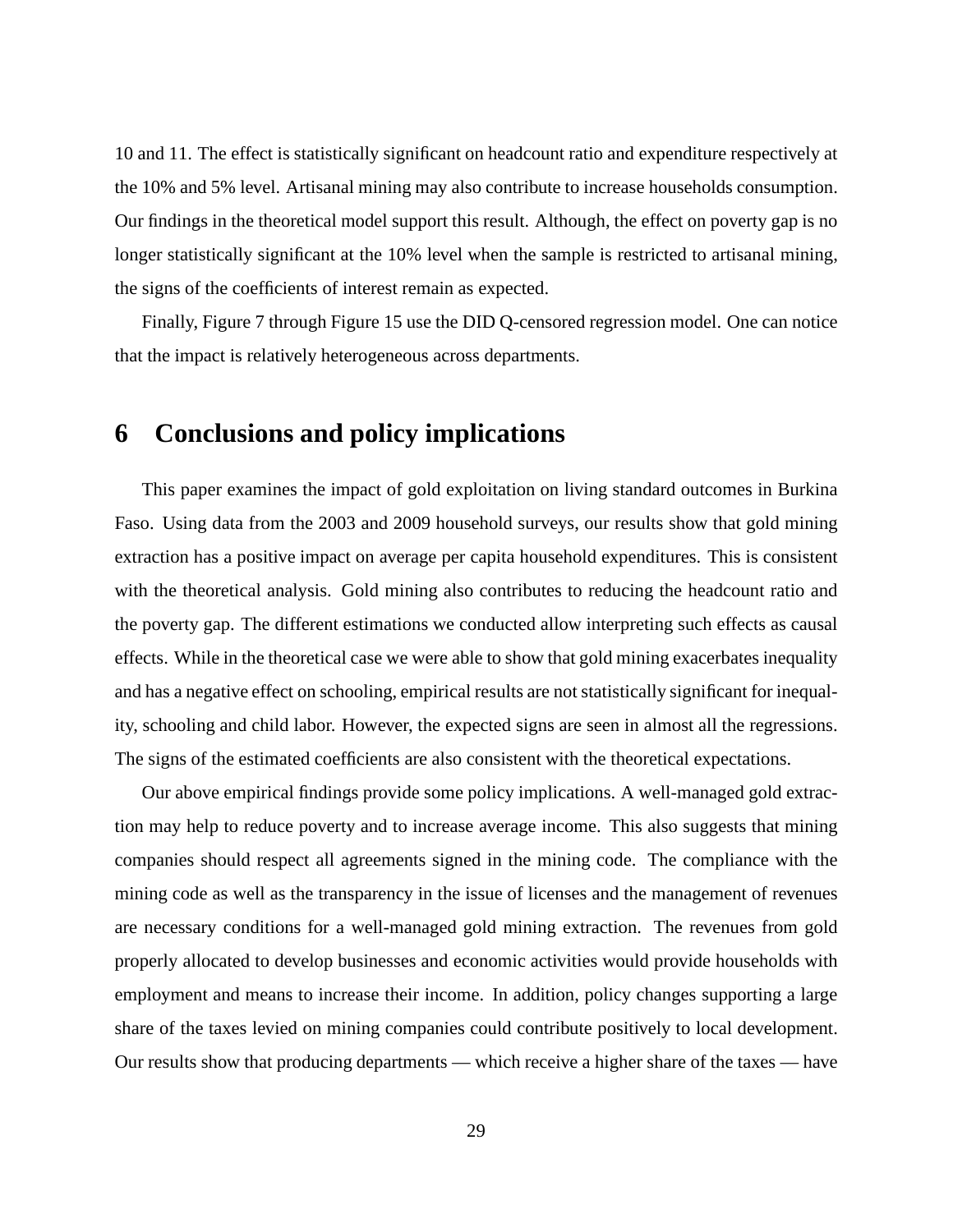better average living standards compared to non-producing departments.

Gold exploitation may increase inequality in Burkina Faso. It may also have a negative effect on schooling and may have scaled up child labor in gold mining sites or in areas close to mining activities. Since industrial companies do follow the law and never employ children, child labor only occurs in artisanal mines. The Government of Burkina Faso with the support of UNICEF and some non-governmental organizations have already initiated and implemented several projects in the most affected regions to get children out of mining sites. The objective is to encourage children to return to school, to train those who have worked in mines and to support young people in creating small enterprises and income generating activities. Such measures could contribute to increasing school attendance. However given the magnitude of the phenomenon, challenges still remain. The Government should improve the access to education for children and especially for girls in the artisanal gold mining areas. This could be done by decreasing school fees, introducing free school meals, increasing public financial support for community schools, and improving schools' infrastructure. The revenues from gold could be used to cover the Government' spending for these investments.

Regarding the context and gold extraction in Burkina Faso, our analysis also suggest that there is need to regulate artisanal mining, not only because of child labor but also because of the environmental degradation, health-related challenges and conflicts that result from gold exploitation. These adverse effects could mitigate the positive impacts of gold extraction on the average living standards of producing departments. However, due to lack of information in the data, our analysis does not take into account such limitations.

For further research, it would be important to integrate environmental and health issues in the empirical analysis if data are available. This would be an interesting and useful avenue given that the resource curse literature has not yet explored this question in line with the environmental and health challenges.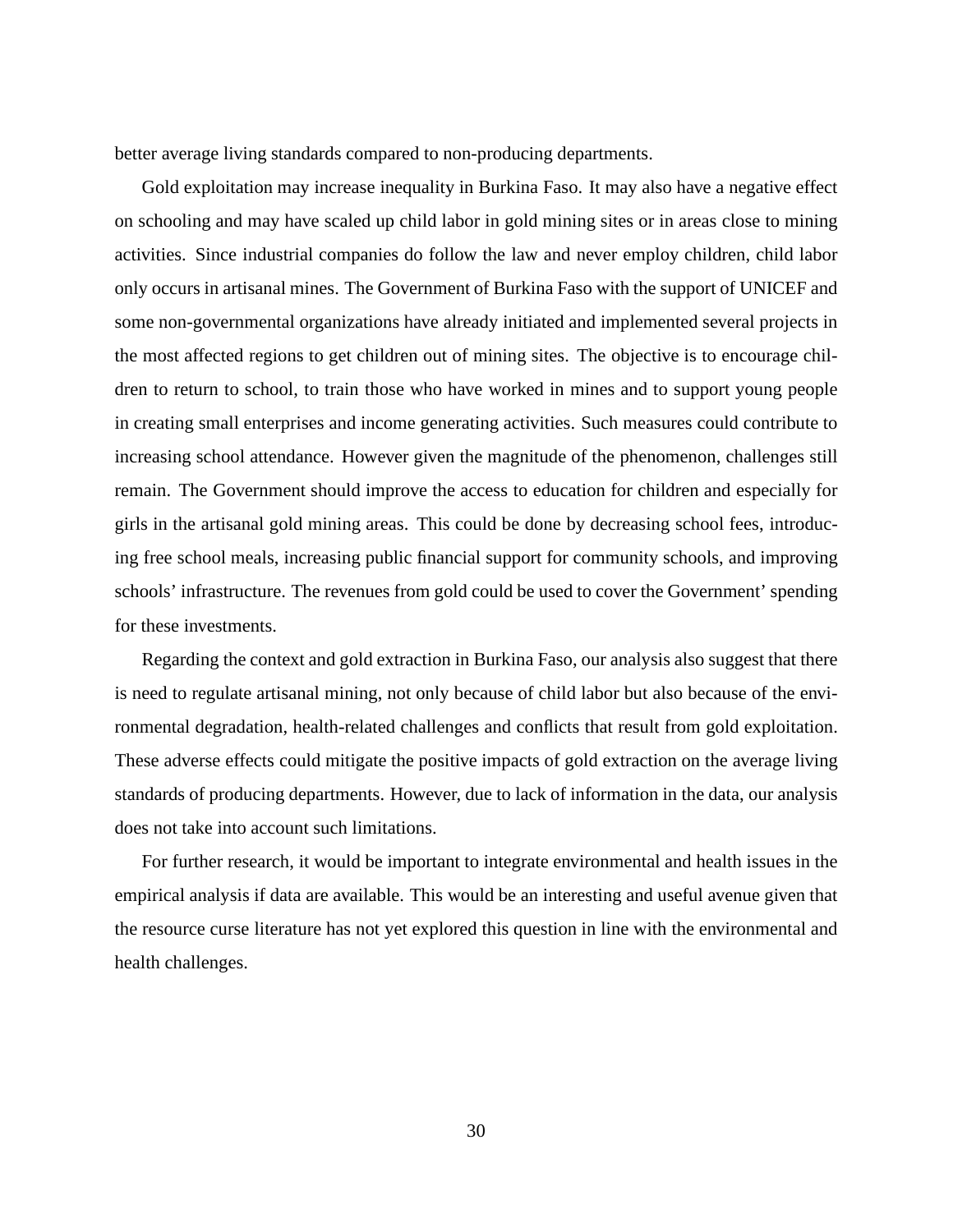|               | If $w_c \leq \theta \frac{t_a}{t_a} w_x$                       | If $\theta \frac{t_a}{t_a} w_x \leq w_c \leq \theta \frac{t_a}{t_a} w_i$ | If $w_c \geq \theta \frac{t_a}{t_a} w_i$                       |
|---------------|----------------------------------------------------------------|--------------------------------------------------------------------------|----------------------------------------------------------------|
| $e_{c_0}$     | $t_c$                                                          | $t_c$                                                                    | $t_c$                                                          |
| $e_{c_{1.0}}$ | $t_c$                                                          | $\frac{\beta\gamma}{(\alpha+\beta)w_c}(w_c t_c + w_x t_a)$               | $\frac{\beta\gamma}{(\alpha+\beta)w_c}(w_c t_c + w_x t_a)$     |
| $e_{c_{1.1}}$ | $t_c$                                                          | $t_c$                                                                    | $\frac{\beta\gamma}{(\alpha+\beta)w_c}(w_c t_c + w_i t_a)$     |
| $c_0$         | $\frac{\alpha w_x t_a}{\alpha + \beta - \beta \gamma}$         | $\frac{\alpha w_x t_a}{\alpha + \beta - \beta \gamma}$                   | $\frac{\alpha w_x t_a}{\alpha + \beta - \beta \gamma}$         |
| $c_{1.0}$     | $\frac{\alpha w_x t_a}{\alpha + \beta - \beta \gamma}$         | $\frac{\alpha}{\alpha+\beta}(w_c t_c + w_x t_a)$                         | $\frac{\alpha}{\alpha+\beta}(w_c t_c + w_x t_a)$               |
| $c_{1,1}$     | $\frac{\alpha w_i t_a}{\alpha + \beta - \beta \gamma}$         | $\frac{\alpha w_i t_a}{\alpha + \beta - \beta \gamma}$                   | $\frac{\alpha}{\alpha+\beta}(w_c t_c + w_i t_a)$               |
| $y_{0}$       | $\frac{\beta(1-\gamma)w_x t_a}{p_0(\alpha+\beta-\beta\gamma)}$ | $\frac{\beta(1-\gamma)w_x t_a}{p_0(\alpha+\beta-\beta\gamma)}$           | $\frac{\beta(1-\gamma)w_xt_a}{p_0(\alpha+\beta-\beta\gamma)}$  |
| $y_{1.0}$     | $\frac{\beta(1-\gamma)w_x t_a}{p_1(\alpha+\beta-\beta\gamma)}$ | $\frac{\beta(1-\gamma)}{(\alpha+\beta)n_1}(w_c t_c + w_x t_a)$           | $\frac{\beta(1-\gamma)}{(\alpha+\beta)p_1}(w_c t_c + w_x t_a)$ |
| $y_{1.1}$     | $\frac{\beta(1-\gamma)w_i t_a}{p_1(\alpha+\beta-\beta\gamma)}$ | $\frac{\beta(1-\gamma)w_i t_a}{p_1(\alpha+\beta-\beta\gamma)}$           | $\frac{\beta(1-\gamma)}{(\alpha+\beta)p_1}(w_c t_c + w_i t_a)$ |

Table 1: Results for the theoretical model.  $\theta \equiv \frac{\beta \gamma}{\alpha + \beta - \beta \gamma}$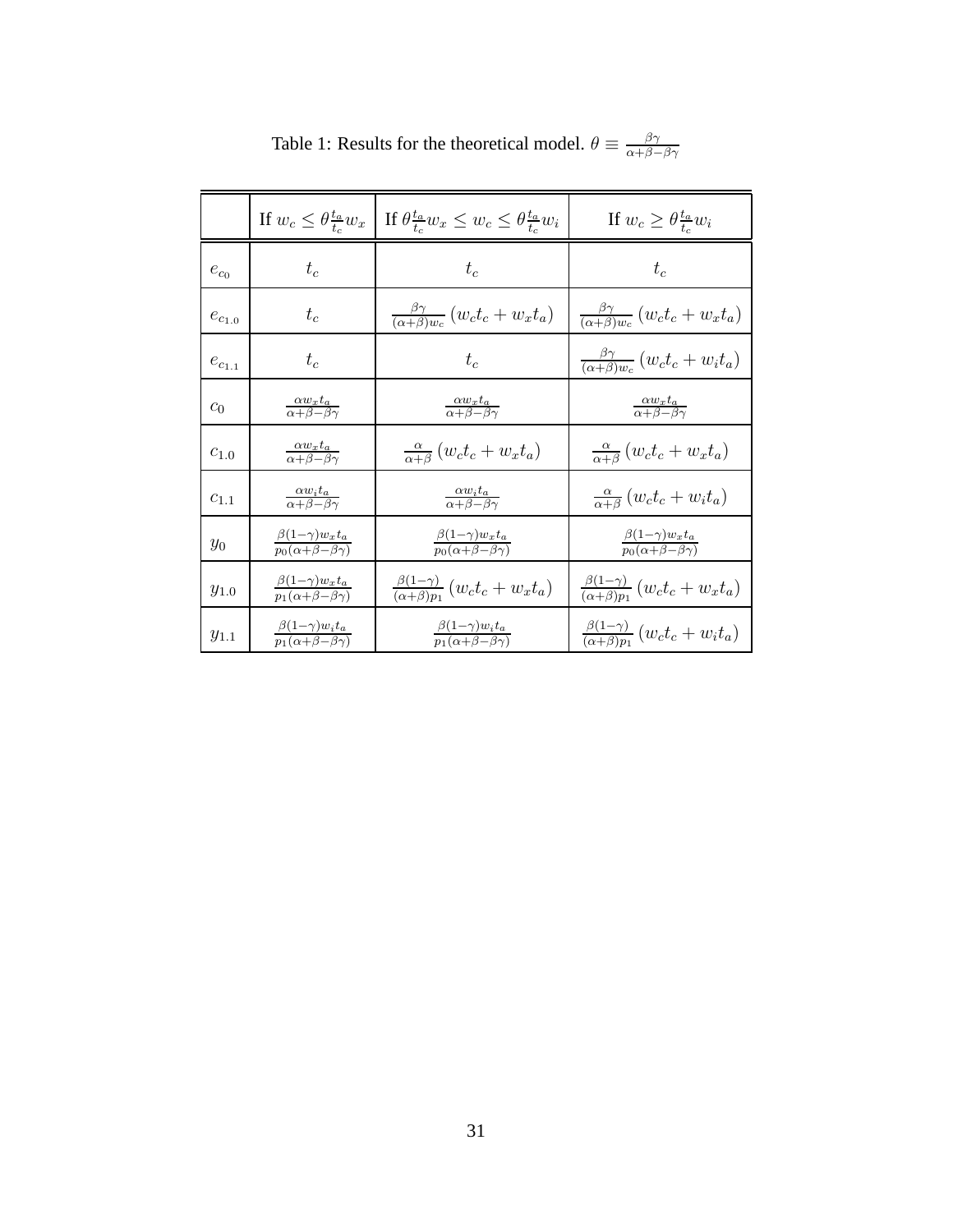#### Table 2: Definition of variables in the dataset

| Outcomes variables                         | Description                                                              |
|--------------------------------------------|--------------------------------------------------------------------------|
| Headcount ratio                            | Department poverty rate                                                  |
| Poverty gap                                | Department poverty gap                                                   |
| Inequality                                 | Gini coefficient of the department                                       |
| Average per capita expenditure             | Mean of per capita yearly expenditures of the department                 |
| Schooling rate                             | Net primary school enrollment rate (aged 6-12 years)                     |
| Child labor                                | Proportion of workers aged 6-14 years                                    |
|                                            |                                                                          |
|                                            |                                                                          |
| Covariates                                 |                                                                          |
| Producing department*year                  | Dummy variable $= 1$ if the department holds gold extraction in 2009     |
| Producing department                       | Dummy variable $= 1$ if the department holds gold extraction             |
| Year                                       | Dummy variable = 1 for 2009 and 0 otherwise                              |
| Basic services and area characteristics    |                                                                          |
| Proportion with access to drinking water   | Proportion of people located less than 15 mn from drinking water         |
| Proportion with access to food market      | Proportion of people located less than 15 mn from food market            |
| Proportion with access to primary school   | Proportion of people located less than 15 mn from a primary school       |
| Proportion with access to secondary school | Proportion of people located less than 30 mn from a secondary school     |
| Proportion with access to health center    | Proportion of people located less than 30 mn from a health service       |
| Proportion of areas with plots             | Proportion of geographic subdivisions                                    |
| Log of area                                | Logarithm of department area (in square kilometers)                      |
| Proportion of rural area                   | Proportion of people living in rural area in the department              |
|                                            |                                                                          |
| Economic and demographic characteristics   |                                                                          |
| Household head or spouse is self-employed  | Proportion of household heads or spouses who are self-employed           |
| Experience food problems                   | Proportion of households who experienced food problems during the year   |
| Dropped for lack of ways                   | Proportion of people who dropped out of school because of lack of ways   |
| Mining revenue                             | Logarithm of the government transfer of mining revenue to the department |
| Dropped out of school                      | Proportion of people who dropped out of school                           |
| Economic situation of the household (HH)   | Proportion of households who think their situation has improved          |
| Average age of population                  | Mean age of the department                                               |
| Proportion of women                        | Proportion of women in the department                                    |
| Log of population                          | Logarithm of the population of the department                            |

Source: *EBCVM* 2003, *EICVM <sup>2009</sup>* and administrative data from the Ministry of Mines and Energy.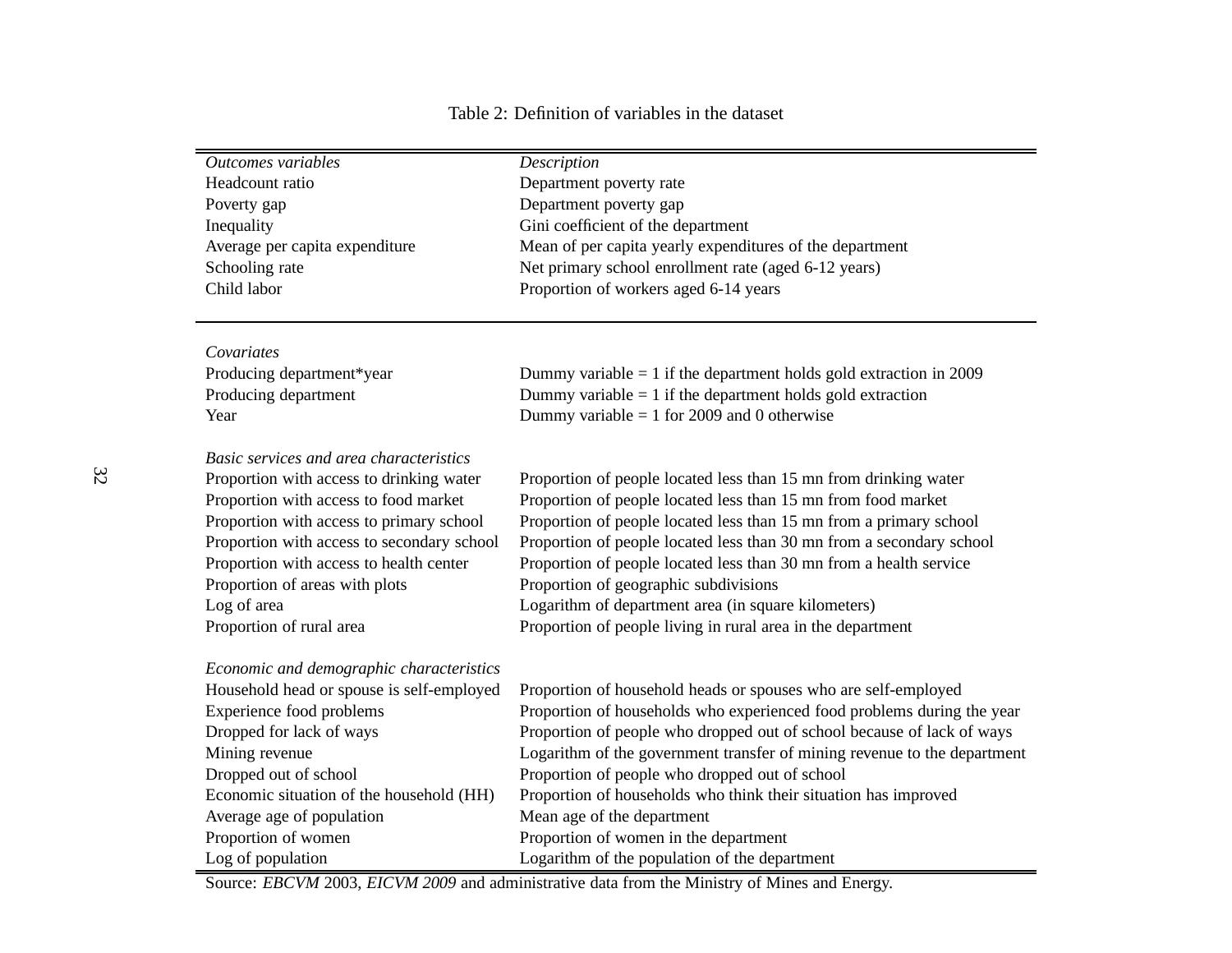|                       | 2003    |           |         |               |         |           | 2009    |           |         |               |         |           |
|-----------------------|---------|-----------|---------|---------------|---------|-----------|---------|-----------|---------|---------------|---------|-----------|
|                       |         | Producers |         | Non producers |         | All       |         | Producers |         | Non producers |         | All       |
| Variable              | Mean    | Std. dev. | Mean    | Std. dev.     | Mean    | Std. dev. | Mean    | Std. dev. | Mean    | Std. dev.     | Mean    | Std. dev. |
| Headcount ratio (%)   | 51.99   | 14.72     | 54.89   | 17.41         | 54.24   | 16.86     | 42.88   | 19.80     | 47.02   | 21.16         | 46.07   | 20.89     |
| Poverty Gap (%)       | 18.96   | 9.34      | 21.15   | 9.89          | 20.67   | 9.80      | 13.48   | 9.57      | 15.35   | 9.97          | 14.92   | 9.89      |
| Gini index            | 0.36    | 0.06      | 0.39    | 0.08          | 0.38    | 0.07      | 0.33    | 0.08      | 0.34    | 0.09          | 0.34    | 0.09      |
| Average expenditure   | 227,869 | 64,414    | 235,806 | 91,022        | 234,037 | 85,727    | 190,817 | 63,821    | 189,151 | 69, 635       | 189,535 | 68,182    |
| Schooling rate $(\%)$ | 15.51   | 13.24     | 28.29   | 21.31         | 25.44   | 20.47     | 23.13   | 19.01     | 37.28   | 27.75         | 34.01   | 26.63     |
| Child labor (%)       | 53.26   | 26.83     | 44.44   | 27.31         | 46.41   | 27.39     | 68.34   | 17.21     | 52.67   | 29.93         | 56.28   | 28.27     |
| Observations          |         | 45        |         | 156           |         | 201       |         | 45        |         | 156           |         | 201       |

#### Table 3: Summary statistics of outcome variables

Source: Produced by the authors using the 2003-2009 data. Std. dev. stands for standard deviation.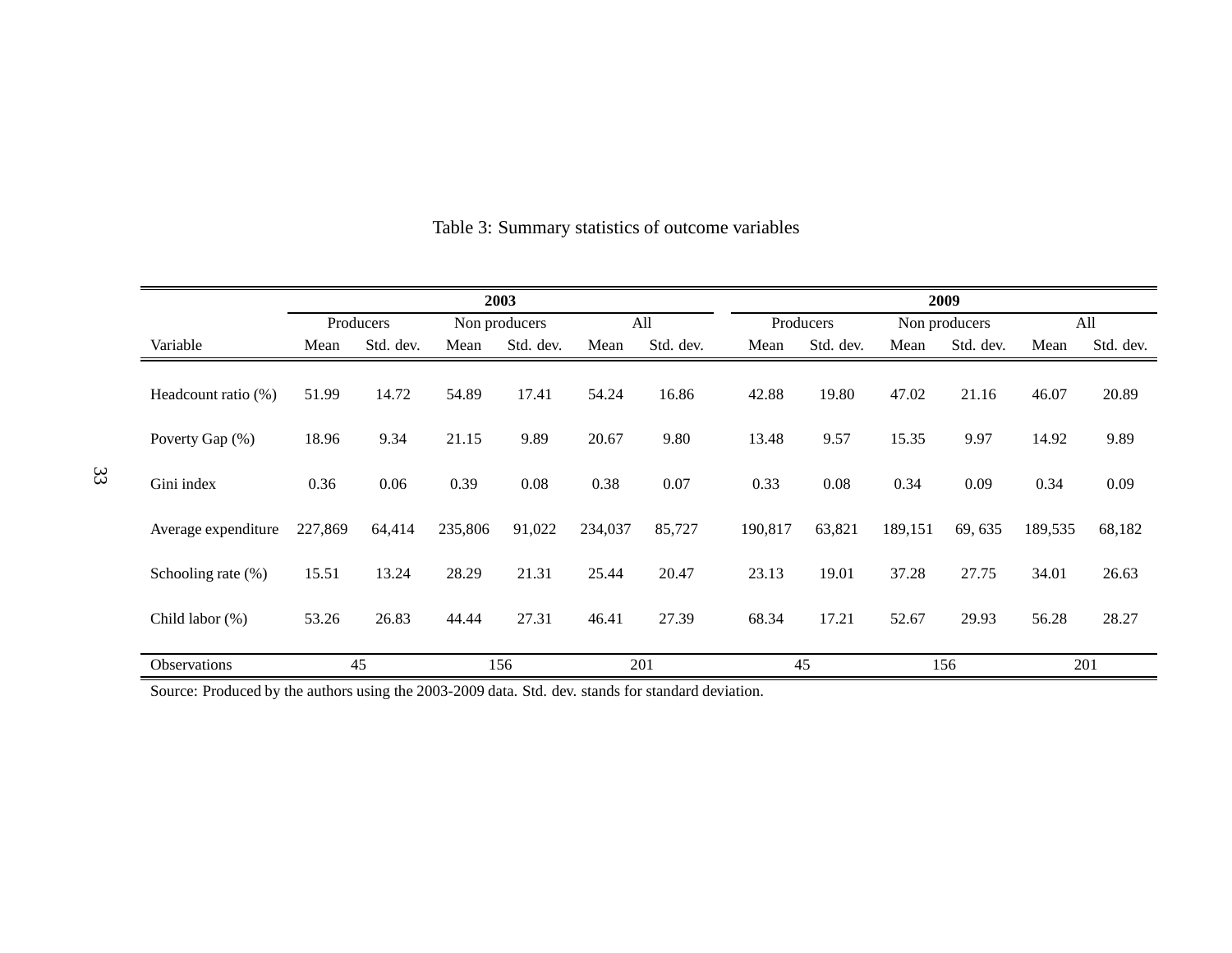| Variable                                       | Producers  | Non producers | All        |
|------------------------------------------------|------------|---------------|------------|
| Proportion with access to drinking water (%)   | 69.63      | 72.40         | 71.78      |
|                                                | (20.11)    | (23.09)       | (22.46)    |
| Proportion with access to food market (%)      | 19.13      | 27.57         | 25.68      |
|                                                | (18.49)    | (26.92)       | (25.50)    |
| Proportion with access to primary school (%)   | 35.26      | 36.10         | 35.91      |
|                                                | (25.16)    | (27.38)       | (26.87)    |
| Proportion with access to secondary school (%) | 12.20      | 19.24         | 17.67      |
|                                                | (19.69)    | (26.13)       | (24.99)    |
| Proportion with access to health center (%)    | 24.73      | 35.13         | 32.80      |
|                                                | (24.73)    | (32.69)       | (31.36)    |
| Proportion of areas with plots (%)             | 10.84      | 11.85         | 11.62      |
|                                                | (22.90)    | (23.55)       | (23.39)    |
| Area (square km)                               | 1,402      | 825.02        | 954.19     |
|                                                | (1,014)    | (624.14)      | (767.10)   |
| Proportion of rural area (%)                   | 90.11      | 93.01         | 92.36      |
|                                                | (23.03)    | (20.79)       | (21.32)    |
| Household head or spouse is self-employed (%)  | 23.92      | 23.84         | 23.86      |
|                                                | (10.00)    | (9.44)        | (9.55)     |
| Experience food problems (%)                   | 64.57      | 66.53         | 66.09      |
|                                                | (21.82)    | (23.52)       | (23.14)    |
| Dropped for lack of ways (%)                   | 2.52       | 3.07          | 2.95       |
|                                                | (3.00)     | (3.46)        | (3.36)     |
| Mining revenue                                 | 329,818    | 96,144        | 148,459    |
|                                                | (870, 778) | (477,950)     | (595, 793) |
| Dropped out of school (%)                      | 3.45       | 4.17          | 4.01       |
|                                                | (3.43)     | (4.14)        | (4.00)     |
| Household situation improved (%)               | 57.44      | 60.25         | 59.62      |
|                                                | (20.95)    | (22.27)       | 21.99      |
| Average age                                    | 20.97      | 21.25         | 21.19      |
|                                                | (2.02)     | (2.19)        | (2.15)     |
| Proportion of women (%)                        | 51.12      | 51.66         | 51.54      |
|                                                | (3.15)     | (3.84)        | (3.70)     |
| Population                                     | 57,070     | 56,005        | 56,243     |
|                                                | (31, 955)  | (117, 478)    | (104, 548) |
| Observations                                   | 90         | 312           | 402        |

Table 4: Summary statistics of covariates

Source: Produced by the authors using the 2003-2009 data (standard deviation in parentheses).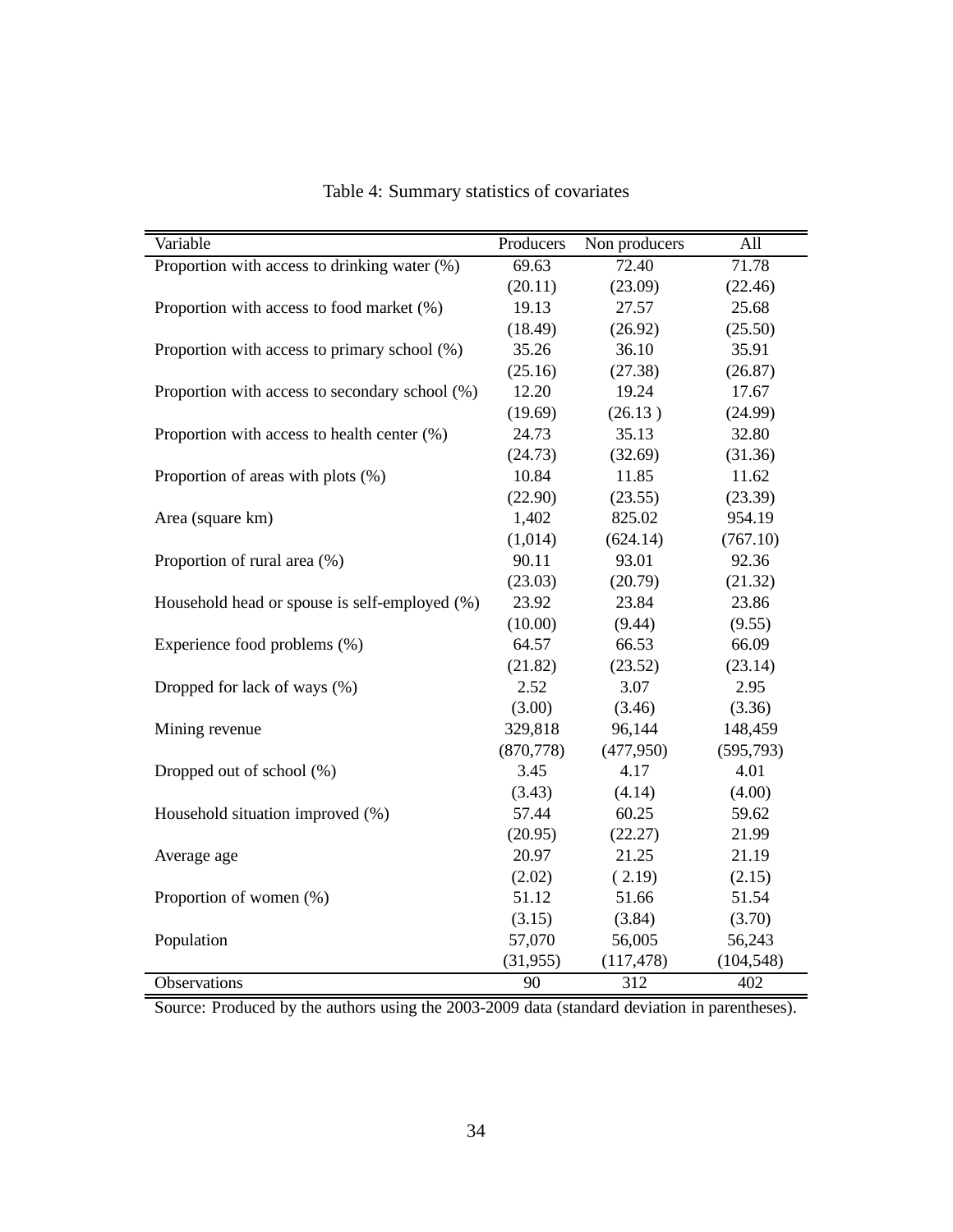Table 5: DID estimation

|                                              | Headcount   | Poverty gap  | Gini         | Expenditure | Schooling   | Child labor |
|----------------------------------------------|-------------|--------------|--------------|-------------|-------------|-------------|
| <b>DID</b>                                   | $-0.0851**$ | $-0.0389*$   | 0.0118       | $0.127**$   | 0.0165      | 0.0272      |
| Producing department                         | $-0.00339$  | $-0.000166$  | 0.00222      | 0.0125      | $-0.0307*$  | 0.0181      |
| Year of the survey                           | $-0.192***$ | $-0.130***$  | $-0.0786***$ | $-0.0960**$ | $-0.0101$   | $0.279***$  |
|                                              |             |              |              |             |             |             |
| Basic services and area characteristics:     |             |              |              |             |             |             |
| - Proportion with access to drinking water   | $0.103*$    | 0.0413       | $-0.0436**$  | $-0.201**$  |             |             |
| - Proportion with access to food market      | 0.0469      | 0.0325       | $-0.00318$   | $-0.115*$   |             |             |
| - Proportion with access to primary school   | $-0.0464$   | $-0.0309$    | 0.0190       | $0.122*$    | $0.0960***$ |             |
| - Proportion with access to secondary school | $-0.105$    | $-0.0504$    | 0.0187       | 0.142       | $0.158***$  |             |
| - Proportion with access to health center    | 0.0299      | 0.00493      | $-0.000876$  | $-0.00143$  |             |             |
| - Proportion of areas with plots             | $-0.133***$ | $-0.0608***$ | $0.0512**$   | $0.340***$  | $0.178***$  | $-0.231***$ |
| - Log of area                                | $-0.0341**$ | $-0.0226***$ | 0.00305      | $0.0553***$ |             |             |
| - Rural area                                 | $0.185***$  | $0.0814***$  | $-0.0912***$ | $-0.459***$ | $-0.151***$ | 0.0942      |
| Economic and demographic characteristics:    |             |              |              |             |             |             |
| - HH head or spouse and is self-employed     | $-1.001***$ | $-0.610***$  | $-0.00648$   | $1.679***$  | $-0.132$    | $0.856***$  |
| - Experience food problems                   | 0.0331      | 0.0328       | $-0.00241$   | $-0.0706$   |             |             |
| - School drop due to lack of ways            | 0.199       | 0.0640       | 0.0229       | $-0.439$    |             |             |
| - Mining revenue                             | 0.00272     | 0.00190      | $0.00202**$  | $-0.000102$ | 0.000431    |             |
| - Average age of population                  | $-0.00700$  | $-0.00437*$  | $-0.00197$   | 0.00666     |             |             |
| - Log average expenditure                    |             |              |              |             | 0.0224      | $-0.0152$   |
| - Dropped out of school                      |             |              |              |             | $0.821***$  | $-0.422*$   |
| - Economic situation of the HH               |             |              |              |             |             | $0.157***$  |
|                                              |             |              |              |             |             |             |
| - Proportion of women                        |             |              |              |             |             | $0.802***$  |
| - Log of population of the department        |             |              |              |             |             | $-0.0324*$  |
| Constant                                     | $1.004***$  | $0.529***$   | $0.484***$   | $11.75***$  | 0.00621     | 0.238       |
| Observations                                 | 402         | 402          | 402          | 402         | 402         | 402         |
| $\mathbb{R}^2$                               | 0.250       | 0.271        | 0.286        | 0.496       | 0.408       | 0.304       |

Source: Produced by the authors using the 2003-2009 data. Robust estimations clustered at the department level.

\* p<0.10, \*\* p<0.05, \*\*\* p<0.010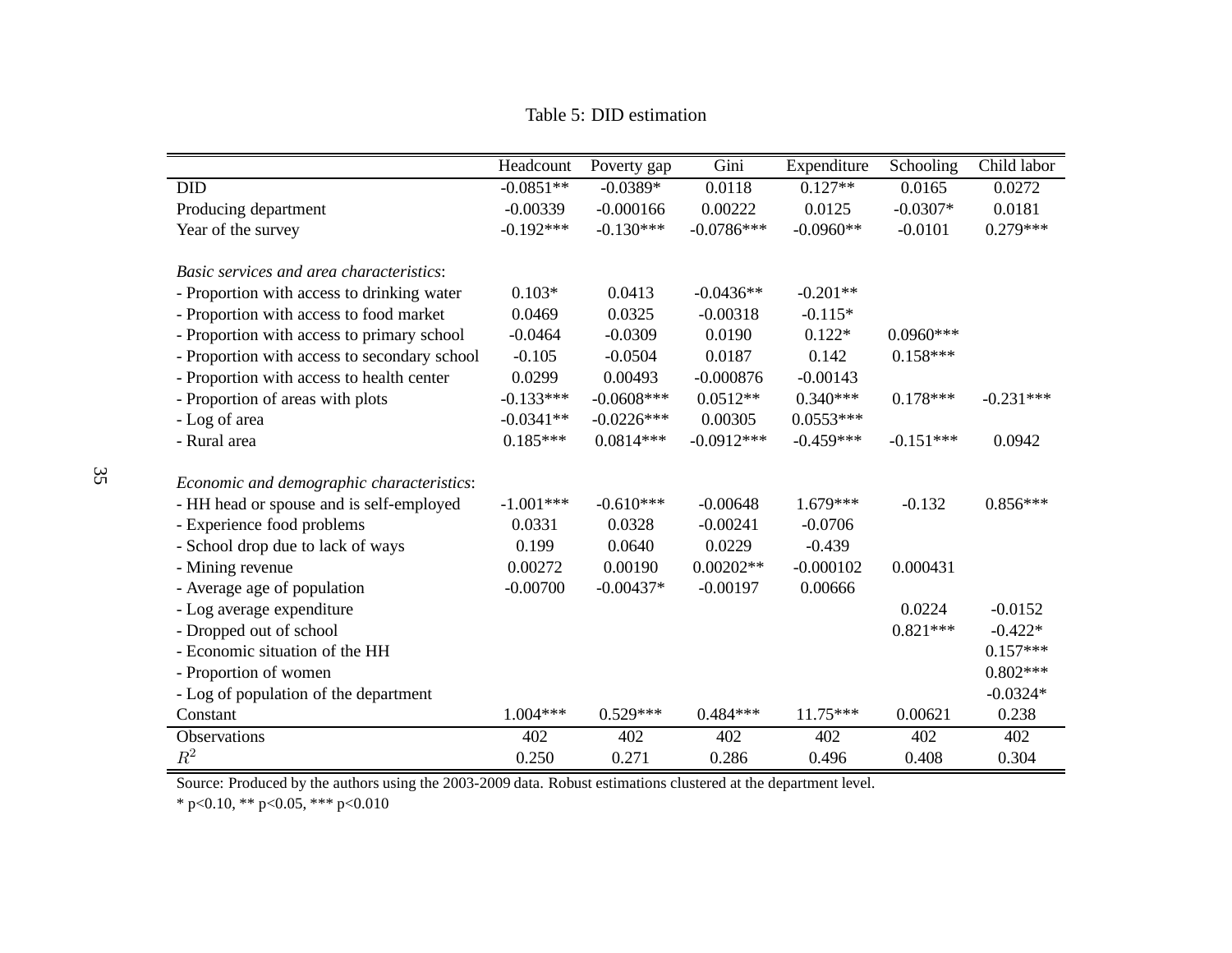|                                              | Headcount    | Poverty gap                | Gini                  | Expenditure                | Schooling                   | Child labor            |
|----------------------------------------------|--------------|----------------------------|-----------------------|----------------------------|-----------------------------|------------------------|
| $\overline{DID}$                             | $-0.0790*$   | $-0.0362$                  | 0.0126                | $0.120**$                  | 0.0181                      | 0.0347                 |
| Producing department                         | $-0.0150$    | $-0.00436$                 | 0.000161              | 0.0135                     | $-0.0204$                   | $-0.00531$             |
| Year of the survey                           | $-0.190***$  | $-0.131***$                | $-0.0791***$          | $-0.100**$                 | $-0.0111$                   | $0.279***$             |
|                                              |              |                            |                       |                            |                             |                        |
| Basic services and area characteristics:     |              |                            |                       |                            |                             |                        |
| - Proportion with access to drinking water   | 0.0637       | 0.0203                     | $-0.0388*$            | $-0.133*$                  |                             |                        |
| - Proportion with access to food market      | 0.0336       | 0.0289                     | $-0.00521$            | $-0.0997$                  |                             |                        |
| - Proportion with access to primary school   | $-0.0420$    | $-0.0299$                  | 0.0189                | $0.113*$                   | $0.121***$                  |                        |
| - Proportion with access to secondary school | $-0.0895$    | $-0.0373$                  | 0.0210                | 0.113                      | $0.148***$                  |                        |
| - Proportion with access to health center    | 0.0197       | $-0.000530$                | 0.00153               | 0.0225                     |                             |                        |
| - Proportion of areas with plots             | $-0.150***$  | $-0.0810***$               | $0.0481**$            | $0.383***$                 | $0.153**$                   | $-0.154***$            |
| - Log of area                                | $-0.00580$   | $-0.0115*$                 | 0.00572               | 0.0168                     |                             |                        |
| - Rural area                                 | $0.193***$   | $0.0833***$                | $-0.0894***$          | $-0.458***$                | $-0.138***$                 | $0.106*$               |
|                                              |              |                            |                       |                            |                             |                        |
| Economic and demographic characteristics:    |              |                            |                       |                            |                             |                        |
| - HH head or spouse and is self-employed     | $-0.995***$  | $-0.613***$                | $-0.00976$            | $1.624***$                 | $-0.165$                    | $0.989***$             |
| - Experience food problems                   | $-0.0127$    | 0.00713                    | $-0.00674$            | $-0.00570$                 |                             |                        |
| - School drop due to lack of ways            | 0.0646       | $-0.0138$                  | 0.00962               | $-0.169$                   |                             |                        |
| - Mining revenue                             | 0.00272      | 0.00205                    | 0.00189*              | $-0.00115$                 | 0.00126                     |                        |
| - Average age of population                  | $-0.00163$   | $-0.00166$                 | $-0.00226$            | $-0.000830$                |                             |                        |
| - Log average expenditure                    |              |                            |                       |                            | $0.0665*$                   | $-0.0735$              |
| - Dropped out of school                      |              |                            |                       |                            | $0.532**$                   | $-0.409*$              |
| - Economic situation of the HH               |              |                            |                       |                            |                             | $0.151***$             |
| - Proportion of women                        |              |                            |                       |                            |                             | $0.707**$              |
| - Log of population of the department        |              |                            |                       |                            |                             | $-0.0329**$            |
|                                              |              |                            |                       |                            |                             |                        |
| Region:                                      |              |                            |                       |                            |                             |                        |
| - Hauts Bassins                              | 0.0300       | 0.0220                     | 0.00445<br>$-0.00747$ | $-0.000835$                | $-0.103***$                 | 0.0490                 |
| - Boucle Du Mouhoun                          | 0.00676      | 0.0292                     |                       | $-0.0487$                  | $-0.0585$                   | 0.00566                |
| - Sahel                                      | $-0.117***$  | $-0.0264$                  | 0.00614               | $0.192***$                 | $-0.114***$<br>$-0.0964***$ | $-0.104**$             |
| - Est                                        | $0.123***$   | $0.0832***$<br>$0.0911***$ | $-0.00431$<br>0.00829 | $-0.189***$<br>$-0.185***$ | 0.0280                      | $-0.0716$<br>$-0.0148$ |
| - Sud Ouest                                  | $0.134***$   |                            |                       |                            |                             |                        |
| - Centre Nord                                | $-0.0945***$ | $-0.0390***$               | 0.0181                | $0.217***$                 | $-0.0966$ ***               | $0.179***$             |
| - Centre Ouest                               | 0.0444       | $0.0480***$                | $-0.00154$            | $-0.0925**$                | $-0.0109$                   | $-0.00158$             |
| - Plateau Central                            | $0.0444*$    | $0.0244*$                  | 0.00991               | $-0.0680*$                 | 0.0413                      | $-0.159***$            |
| - Nord                                       | $0.130***$   | $0.0787***$                | 0.00636               | $-0.159***$                | $-0.0571*$                  | 0.0357                 |
| - Centre Est                                 | $0.0946***$  | $0.0637***$                | 0.00589               | $-0.133***$                | $-0.0307$                   | $-0.0914**$            |
| - Centre                                     | $0.0539**$   | $0.0741***$                | $0.0365***$           | $-0.103**$                 | 0.0786                      | $-0.0649$              |
| - Cascades                                   | $-0.0524$    | $-0.00471$                 | $-0.00601$            | 0.0638                     | $-0.0267$                   | $-0.0207$              |
| Constant                                     | $0.725***$   | $0.397***$                 | $0.468***$            | $12.13***$                 | $-0.488$                    | 0.969                  |
| Observations                                 | 402          | 402                        | 402                   | 402                        | 402                         | 402                    |
| $\mathbb{R}^2$                               | 0.398        | 0.411                      | 0.297                 | 0.618                      | 0.473                       | 0.407                  |

Table 6: DID estimation with regional dummies

Source: Produced by the authors using the 2003-2009 data. Robust estimations clustered at the department level. \* p<0.10, \*\* p<0.05, \*\*\* p<0.010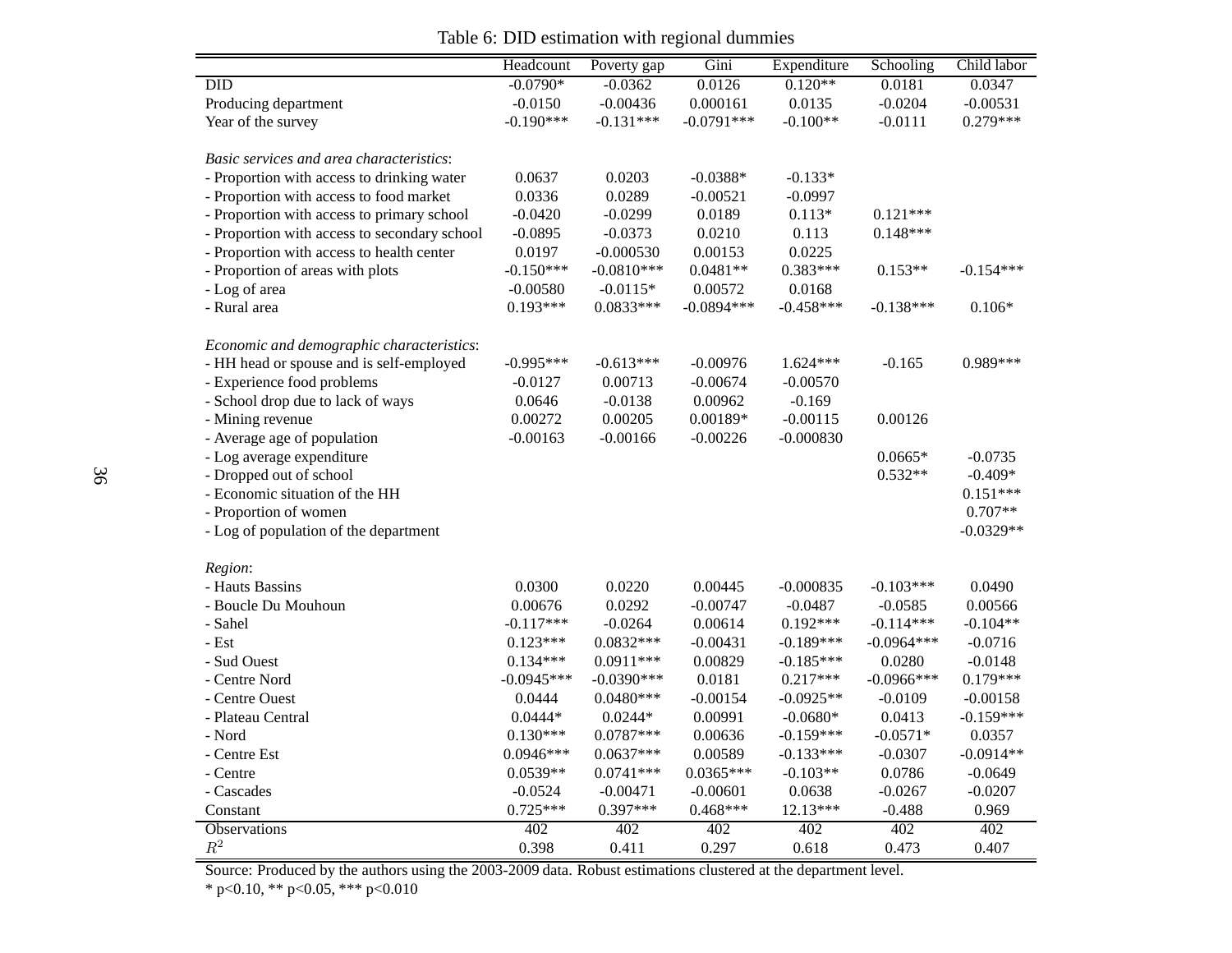Table 7: Fixed-effects estimation

|                                              | Headcount   | Poverty gap | Gini         | Expenditure | Schooling   | Child labor |
|----------------------------------------------|-------------|-------------|--------------|-------------|-------------|-------------|
| Producing department*year                    | $-0.0835**$ | $-0.0368*$  | 0.0112       | $0.124**$   | 0.00717     | 0.0559      |
| Year of the survey                           | $-0.199***$ | $-0.129***$ | $-0.0738***$ | $-0.0817$   | $-0.00842$  | $0.299***$  |
|                                              |             |             |              |             |             |             |
| Basic services and area characteristics:     |             |             |              |             |             |             |
| - Proportion with access to drinking water   | 0.0653      | 0.0107      | $-0.0463$    | $-0.130$    |             |             |
| - Proportion with access to food market      | 0.00568     | 0.0349      | $-0.00534$   | $-0.110$    |             |             |
| - Proportion with access to primary school   | $-0.0333$   | $-0.0316$   | 0.00817      | 0.118       | $0.100**$   |             |
| - Proportion with access to secondary school | $-0.0475$   | $-0.0337$   | 0.0121       | 0.0639      | $0.136**$   |             |
| - Proportion with access to health center    | 0.0433      | 0.0104      | $-0.00481$   | $-0.0185$   |             |             |
| - Proportion of areas with plots             | $-0.203***$ | $-0.106***$ | 0.0352       | $0.466***$  | $0.132*$    | $-0.0890$   |
| - Rural area                                 | 0.0590      | 0.00348     | $-0.0850**$  | $-0.259$    | $-0.188***$ | 0.0529      |
|                                              |             |             |              |             |             |             |
| Economic and demographic characteristics:    |             |             |              |             |             |             |
| - HH head or spouse and is self-employed     | $-1.063***$ | $-0.638***$ | $-0.0438$    | $1.751***$  | $-0.158$    | $1.179***$  |
| - Experience food problems                   | 0.0752      | 0.0417      | 0.0160       | $-0.0841$   |             |             |
| - School drop due to lack of ways            | 0.309       | 0.176       | 0.0763       | $-0.582$    |             |             |
| - Mining revenue                             | 0.00222     | 0.00139     | 0.00128      | $-0.000403$ | 0.00270     |             |
| - Average age of population                  | $-0.00322$  | $-0.00120$  | $-0.000643$  | $-0.000514$ |             |             |
| - Log average expenditure                    |             |             |              |             | $0.0926**$  | $-0.0873$   |
| - Dropped out of school                      |             |             |              |             | $0.603*$    | $-0.524$    |
| - Economic situation of the HH               |             |             |              |             |             | $0.206***$  |
| - Proportion of women                        |             |             |              |             |             | $0.787*$    |
| - Log of population of the department        |             |             |              |             |             | $-0.0565*$  |
| Constant                                     | $0.829***$  | $0.406***$  | $0.477***$   | 12.03***    | $-0.800$    | 1.281       |
| Observations                                 | 402         | 402         | 402          | 402         | 402         | 402         |
| $\mathbb{R}^2$                               | 0.218       | 0.263       | 0.251        | 0.551       | 0.300       | 0.331       |
| Wald test for homoscedasticity $(p$ -value)  | 0.000       | 0.000       | 0.000        | 0.000       | 1.000       | 0.000       |

Source: Produced by the authors using the 2003-2009 data. Robust estimations clustered at the department level.

\* p<0.10, \*\* p<0.05, \*\*\* p<0.010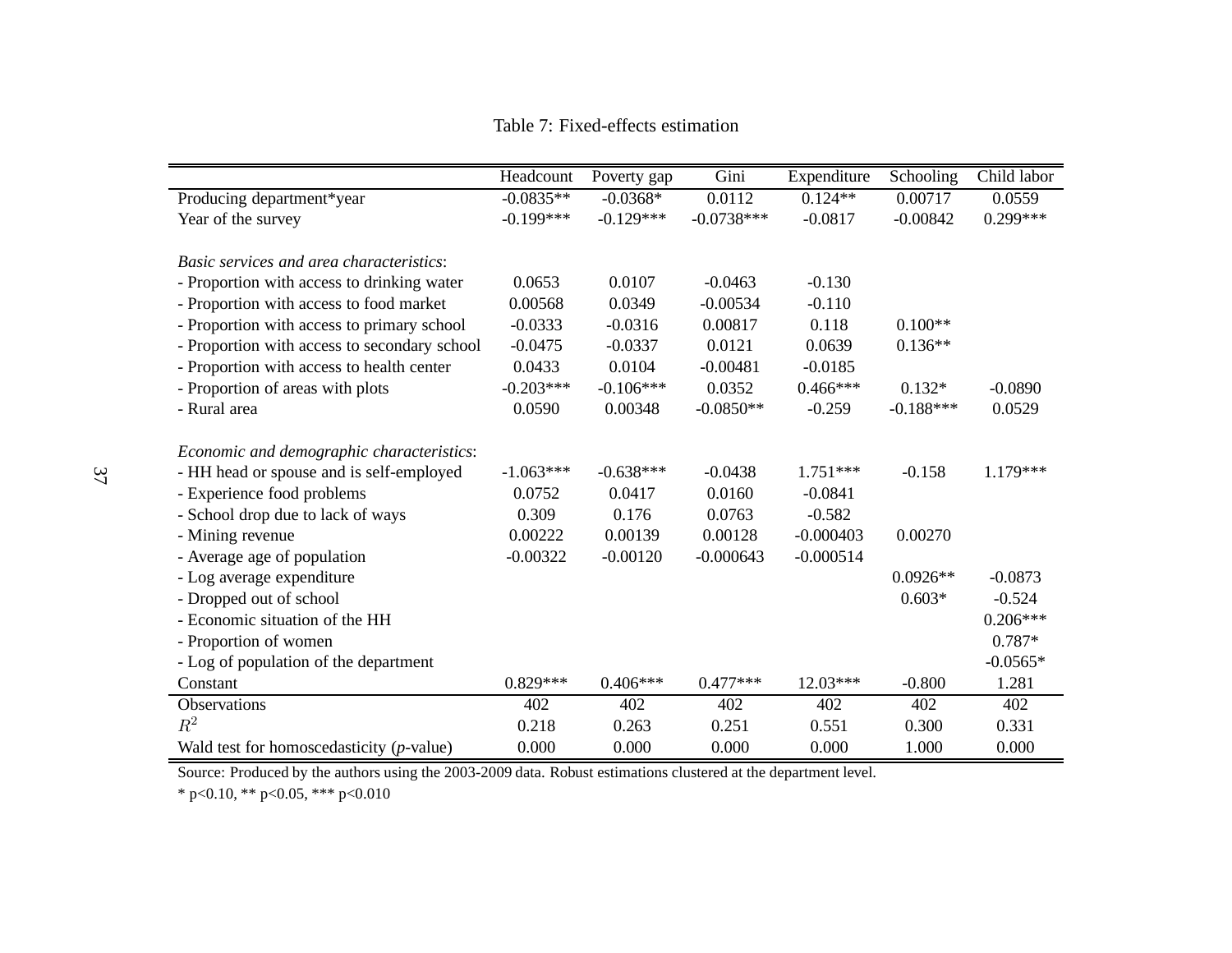Table 8: Random-effects estimation

|                                              | Headcount   | Poverty gap  | Gini         | Expenditure | Schooling   | Child labor |
|----------------------------------------------|-------------|--------------|--------------|-------------|-------------|-------------|
| Producing department*year                    | $-0.0853**$ | $-0.0389*$   | 0.0118       | $0.127**$   | 0.0156      | 0.0280      |
| Producing department                         | $-0.00358$  | $-0.000197$  | 0.00222      | 0.0126      | $-0.0320*$  | 0.0181      |
| Year of the survey                           | $-0.194***$ | $-0.130***$  | $-0.0786***$ | $-0.0923*$  | $-0.00954$  | $0.280***$  |
|                                              |             |              |              |             |             |             |
| Basic services and area characteristics:     |             |              |              |             |             |             |
| - Proportion with access to drinking water   | $0.0984*$   | 0.0394       | $-0.0436**$  | $-0.191**$  |             |             |
| - Proportion with access to food market      | 0.0417      | 0.0328       | $-0.00318$   | $-0.115*$   |             |             |
| - Proportion with access to primary school   | $-0.0448$   | $-0.0310$    | 0.0190       | $0.122*$    | $0.0965***$ |             |
| - Proportion with access to secondary school | $-0.0979$   | $-0.0495$    | 0.0187       | 0.131       | $0.155***$  |             |
| - Proportion with access to health center    | 0.0319      | 0.00532      | $-0.000876$  | $-0.00398$  |             |             |
| - Proportion of areas with plots             | $-0.143***$ | $-0.0640***$ | $0.0512**$   | $0.360***$  | $0.173***$  | $-0.227***$ |
| - Log of area                                | $-0.0335**$ | $-0.0225***$ | 0.00305      | $0.0548***$ |             |             |
| - Rural area                                 | $0.177***$  | $0.0786***$  | $-0.0912***$ | $-0.443***$ | $-0.154***$ | 0.0937      |
|                                              |             |              |              |             |             |             |
| Economic and demographic characteristics:    |             |              |              |             |             |             |
| - HH head or spouse and is self-employed     | $-1.012***$ | $-0.613***$  | $-0.00648$   | $1.695***$  | $-0.132$    | $0.865***$  |
| - Experience food problems                   | 0.0379      | 0.0332       | $-0.00241$   | $-0.0712$   |             |             |
| - School drop due to lack of ways            | 0.202       | 0.0673       | 0.0229       | $-0.441$    |             |             |
| - Mining revenue                             | 0.00272     | 0.00190      | $0.00202**$  | $-0.000343$ | 0.000637    |             |
| - Average age of population                  | $-0.00645$  | $-0.00416*$  | $-0.00197$   | 0.00548     |             |             |
| - Log average expenditure                    |             |              |              |             | 0.0289      | $-0.0169$   |
| - Dropped out of school                      |             |              |              |             | $0.800***$  | $-0.425*$   |
| - Economic situation of the HH               |             |              |              |             |             | $0.159***$  |
| - Proportion of women                        |             |              |              |             |             | $0.799***$  |
| - Log of population of the department        |             |              |              |             |             | $-0.0330*$  |
| Constant                                     | $1.000***$  | $0.528***$   | $0.484***$   | $11.76***$  | $-0.0685$   | 0.262       |
| Observations                                 | 402         | 402          | 402          | 402         | 402         | 402         |

Source: Produced by the authors using the 2003-2009 data. Robust estimations clustered at the department level.

\* p<0.10, \*\* p<0.05, \*\*\* p<0.010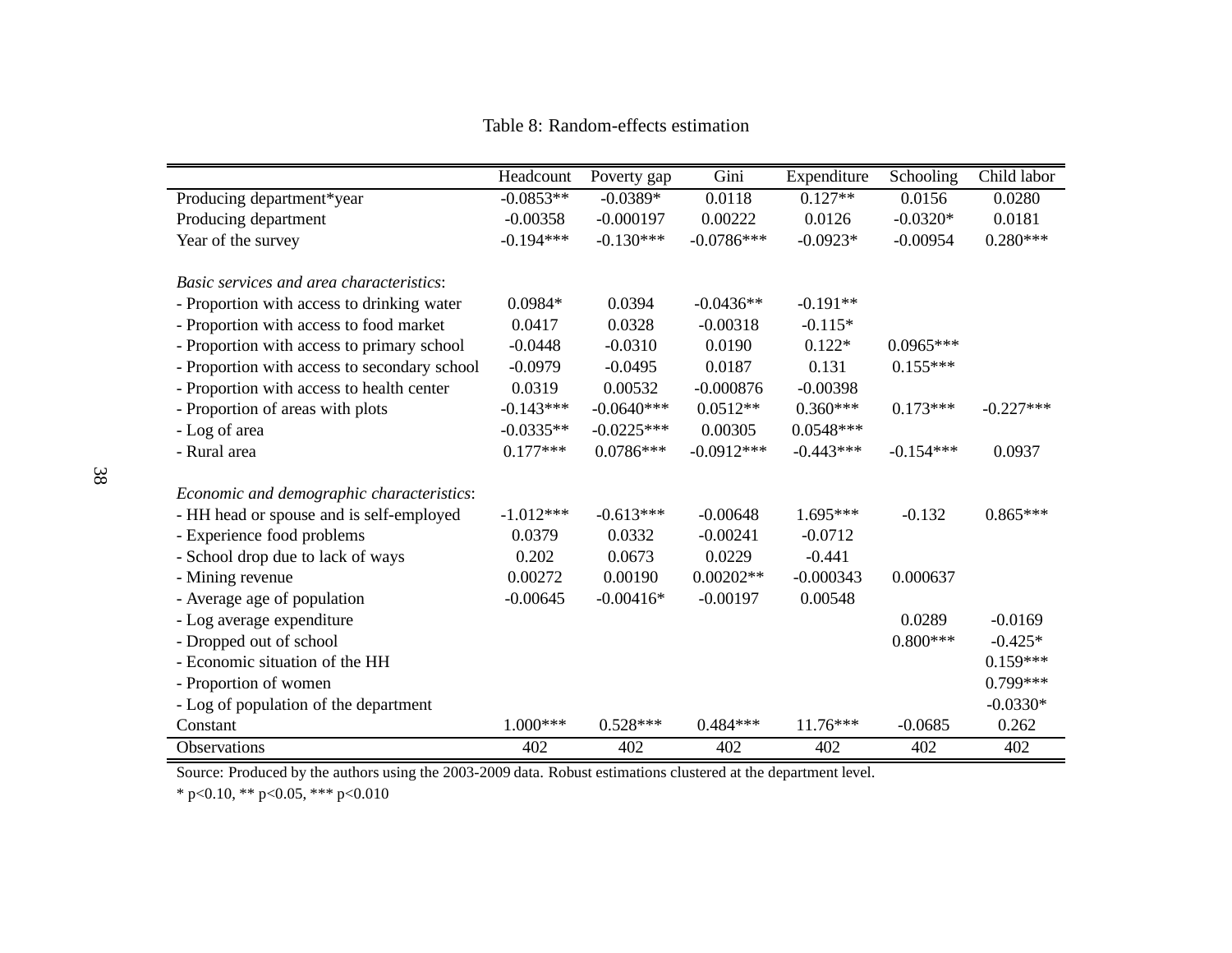|                        | Headcount | Poverty gap | Gini   | Expenditure | Schooling | Child labor |
|------------------------|-----------|-------------|--------|-------------|-----------|-------------|
| Wald for $\lambda = 0$ | 7.56      | 11.4        | 6.84   | 8.16        | 11.60     | 11.20       |
| $p$ -value             | 0.8185    | 0.4949      | 0.8680 | 0.7725      | 0.1699    | 0.1906      |
| $R^2$                  | 0.2627    | 0.2868      | 0.2956 | 0.5056      | 0.4206    | 0.3211      |
| <b>Observations</b>    | 402       | 402         | 402    | 402         | 402       | 402         |

Table 9: Auxiliary test (Mundlak, 1978)

Source: Produced by the authors using the 2003-2009 data.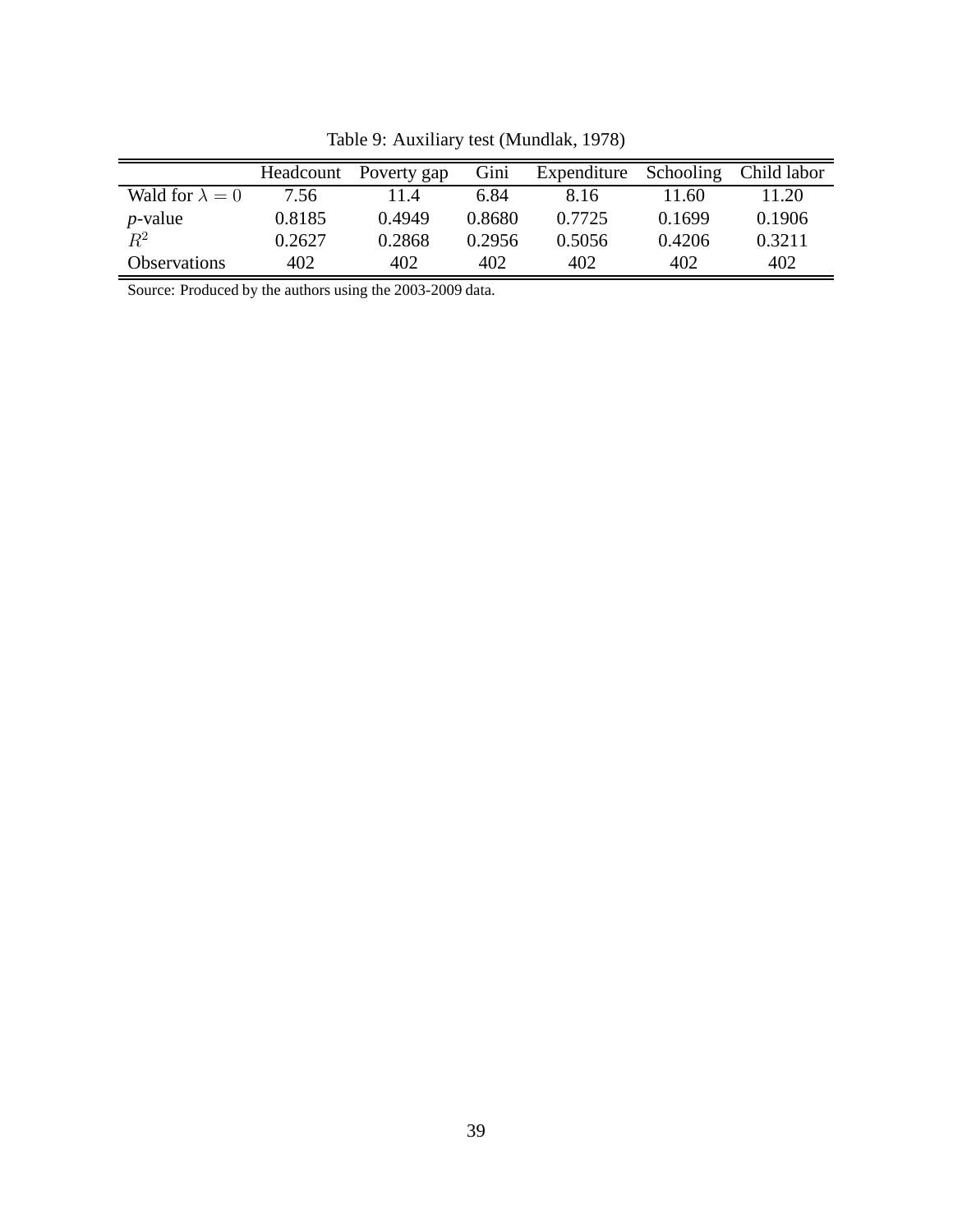

Figure 1: Child schooling time as a function of child wage. We set  $A = 1$ ,  $\alpha = \beta = 0.5$ ,  $t_c = 2$ ,  $t_a = 1, w_i = 4, w_x = 2, p_0 = p_1 = 1.$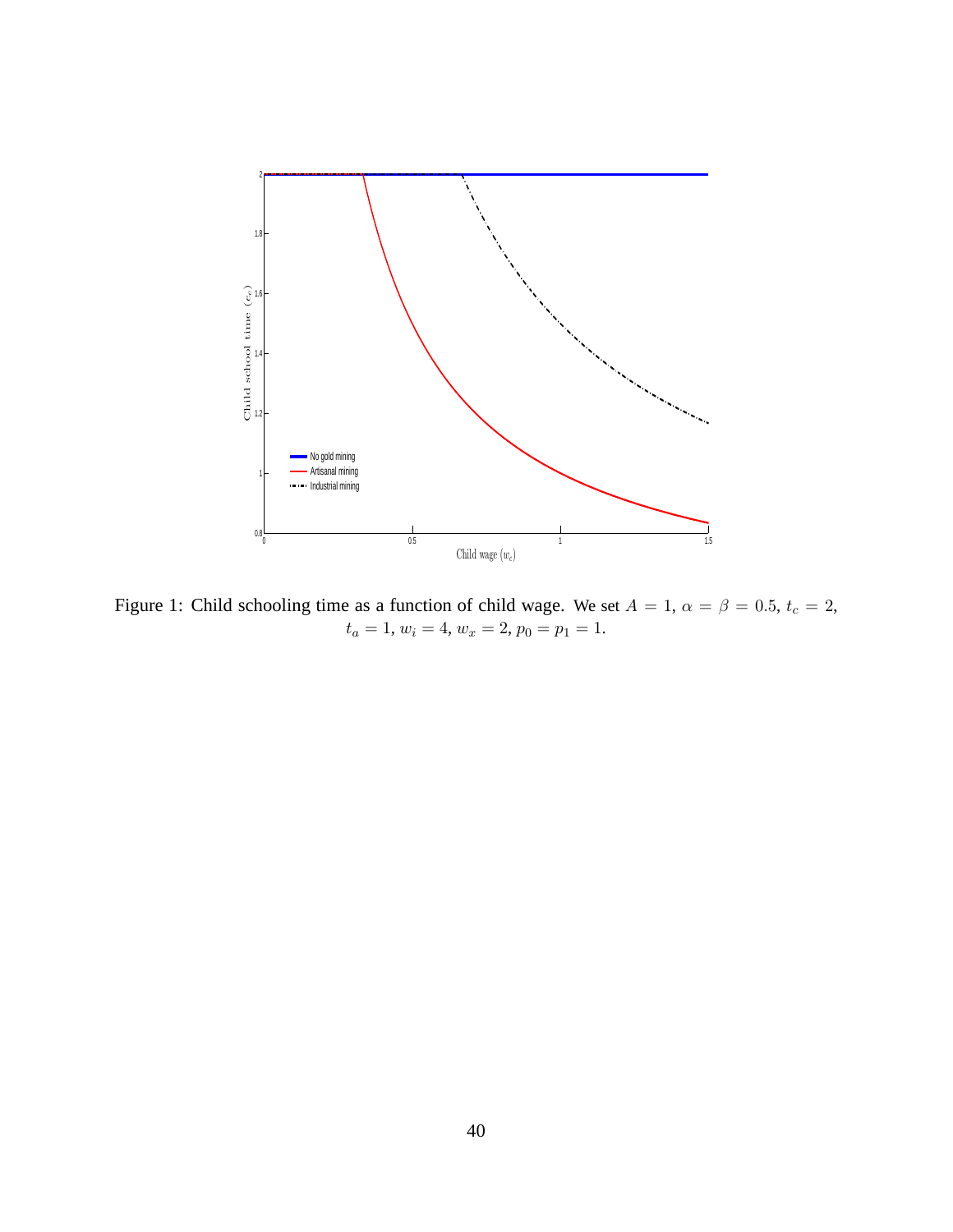

Figure 2: Inequality as a function of child wage. We set  $A = 1$ ,  $\alpha = \beta = 0.5$ ,  $t_c = 1$ ,  $t_a = 1$ ,  $w_i = 12$ ,  $w_x = 6, p_0 = p_1 = 1.$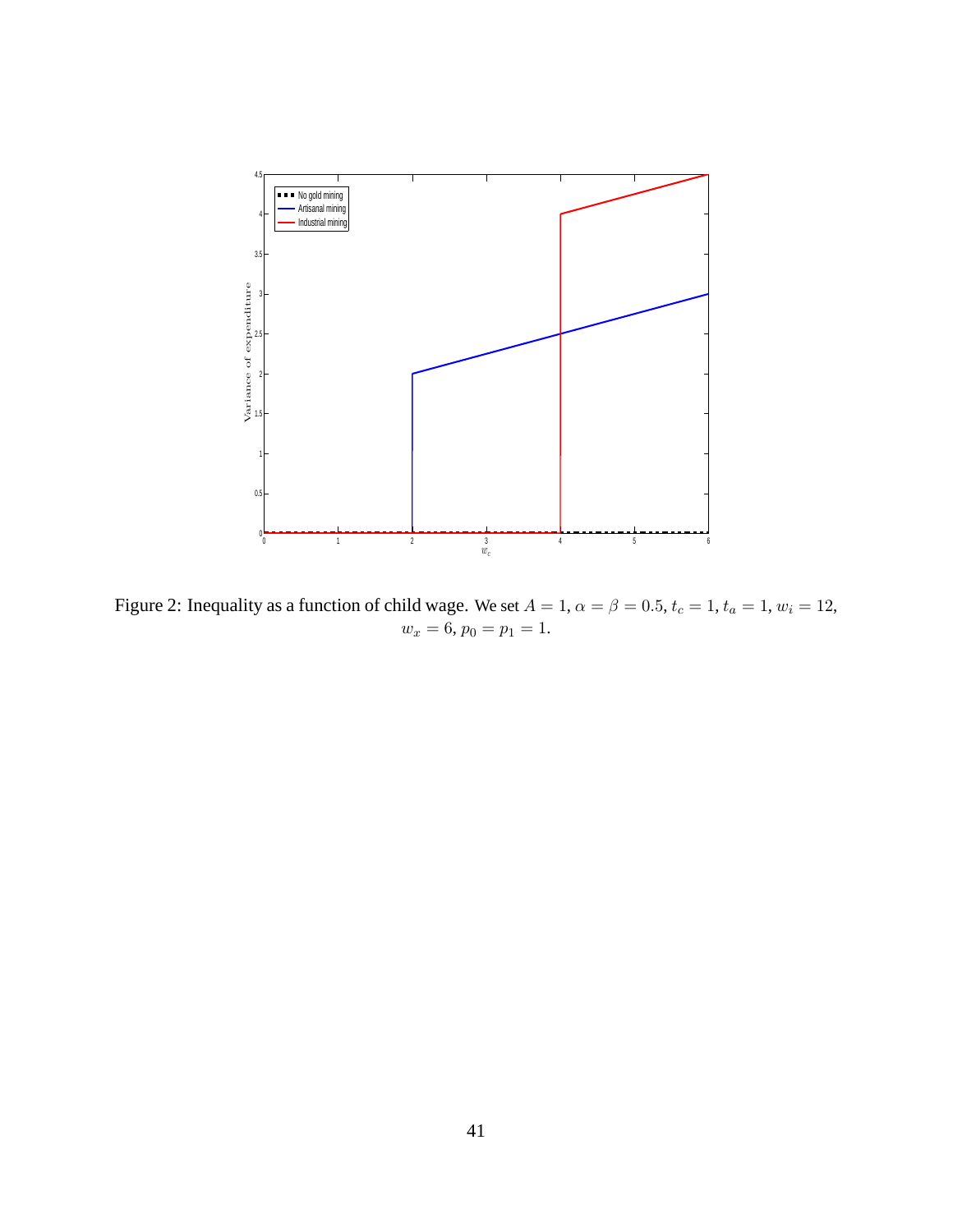

Figure 3: Evolution of gold production between 2000 and 2009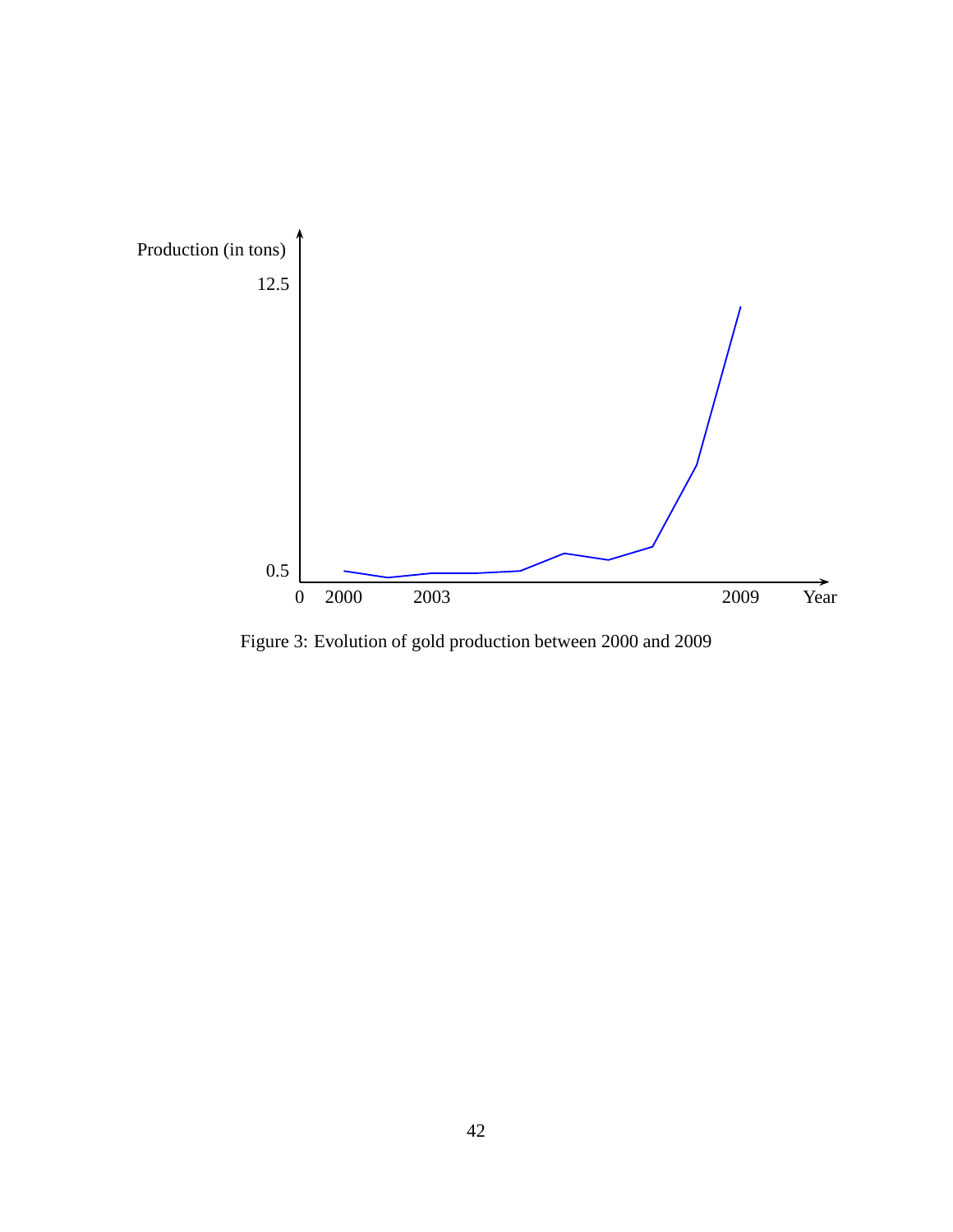### **References**

- ARAGON, F. M. AND J. P. RUD (2013): "Natural Resources and Local Communities: Evidence from a Peruvian Gold Mine," *American Economic Journal: Economic Policy*, 5,  $1-25.$
- BUCCELLATO, T. AND T. MICKIEWICZ (2009): "Oil and Gas: A Blessing for the Few. Hydrocarbons and Inequality within Regions in Russia," *Europe-Asia Studies*, 61, 385– 407.
- COLLIER, P. AND A. HOEFFLER (2000): "Greed and Grievance in Civil War," *World Bank Policy Research Working Paper 2355*.
- CONSEIL ÉCONOMIQUE ET SOCIAL (2012): "Expansion du secteur minier et développement durable au Burkina Faso: cas de l'exploitation aurifère," Tech. rep.
- CONSEIL NATIONAL DE LA TRANSITION (2015): "Loi portant sur le code minier," Tech. Rep. Burkina Faso.
- CORDEN, W. M. AND J. P. NEARY (1982): "Booming Sector and De-Industrialization in a Small Open Economy," *The Economic Journal*, 92, 825–848.
- COTE, M. (2013a): "Striking Gold in Burkina," Working paper, Focus on Land in Africa.
- $(2013b)$ : "What's in a Right? The liberalisation of gold mining and decentralisation in Burkina Faso," Working Paper LDPI 25, The Land Deal Politics Initiative.
- DAVIS, G. A. (1995): "Learning to Love the Dutch Disease: Evidence From the Mineral Economies," *World Development*, 23, 1765–1779.
- DAVIS, G. A. AND J. E. TILTON (2005): "The Resources Curse," *Natural Resources Forum*, 29, 233–242.
- ELBERS, C., J. LANJOUW, AND P. LANJOUW (2003): "Micro-level Estimation of Poverty and Inequality," *Econometrica*, 71, 355–64.
- FISHER, E., R. MWAIPOPO, W. MUTAGWABA, D. NYANGE, AND G. YARON (2009): "The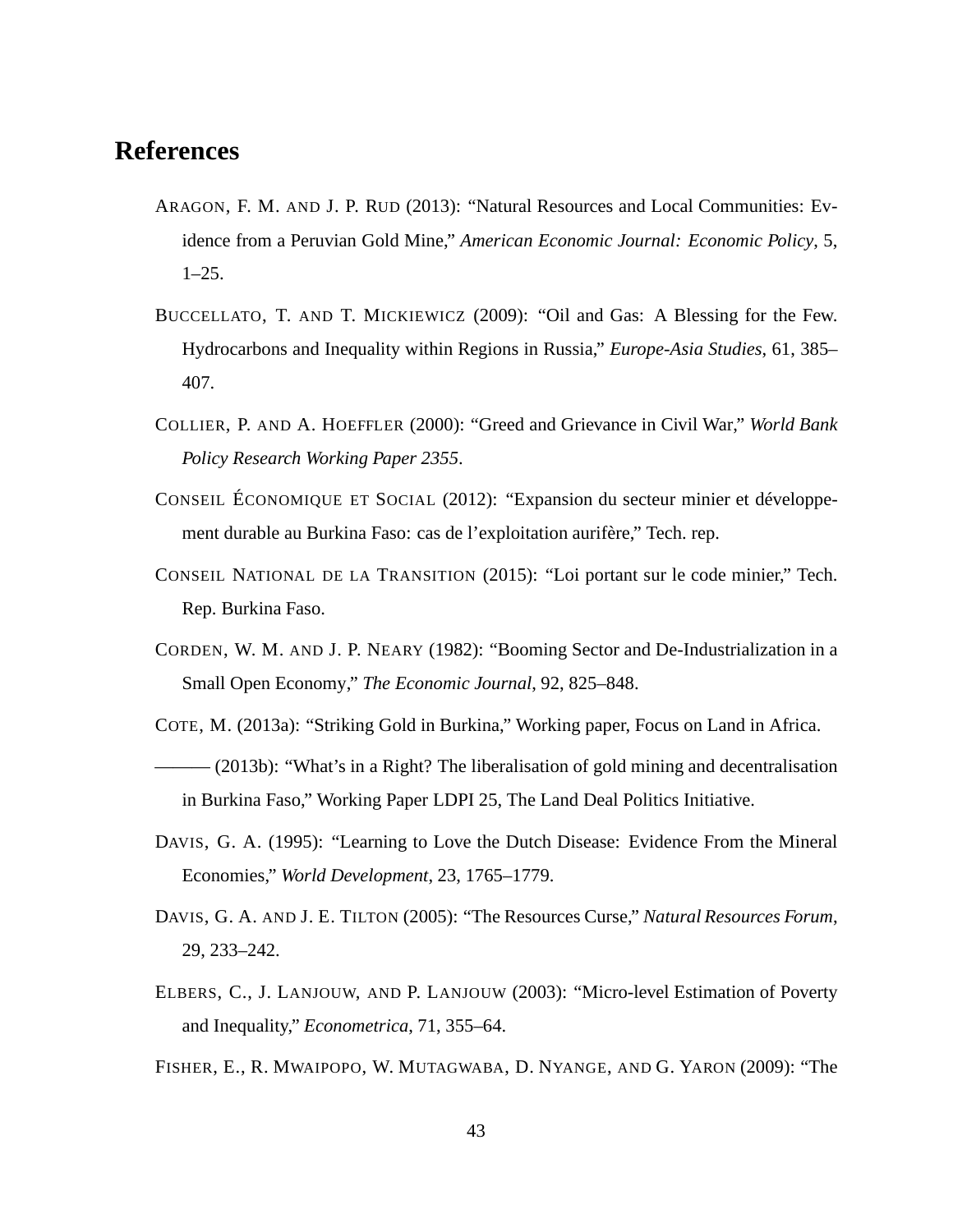ladder that sends us to wealth: Artisanal mining and poverty reduction in Tanzania," *Resources Policy*, 34, 32–38.

- FUM, R. M. AND R. HODLER (2010): "Natural Resources and Income Inequality: The role of Ethnic Divisions," *Economics Letters*, 107, 360–363.
- GALIANI, S., P. GERTLER, AND E. SCHARGRODSKY (2005): "Water for Life: The Impact of the Privatization of Water Services on Child Mortality," *Journal of Political Economy*, 113, 83–120.
- GAMU, J., P. LE BILLON, AND S. SPIEGEL (2015): "Extractive industries and poverty : A review of recent findings and linkage mechanisms," *The Extractives Industries and Society*, 2, 162–176.
- GE, J. AND Y. LEI (2013): "Mining Development, Income Growth and Poverty Alleviation: A Multiplier Decomposition Technique Applied to China," *Resources Policy*, 38, 278– 287.
- GODERIS, B. AND S. MALONE (2011): "Natural Resource Boom and Inequality: Theory and Evidence," *Scand. J. Econ*, 113, 388–417.
- GYLFASON, T. (2001): "Natural Resources, Education, and Economic Development," *European Economic Review*, 45, 847–859.
- HOWIE, P. AND Z. ATAKHANOVA (2014): "Resource Boom and Inequality: Kazakhstan as a Case Study," *Resources Policy*, 39, 71–79.
- IFC (2009): "Study of the Yanacocha Mine's Economic Impacts: Final Report," Tech. rep., The International Finance Corporation.

IMF (2014): "Burkina Faso," Country report no 14 / 230, international monetary fund.

ITIE BURKINA FASO (2014): "Rapport de conciliation des paiements des sociétés minières à l'État et des recettes perçues par l'État des dites sociétés pour l'exercice 2012," Tech. Rep. Moore Stephens LLP.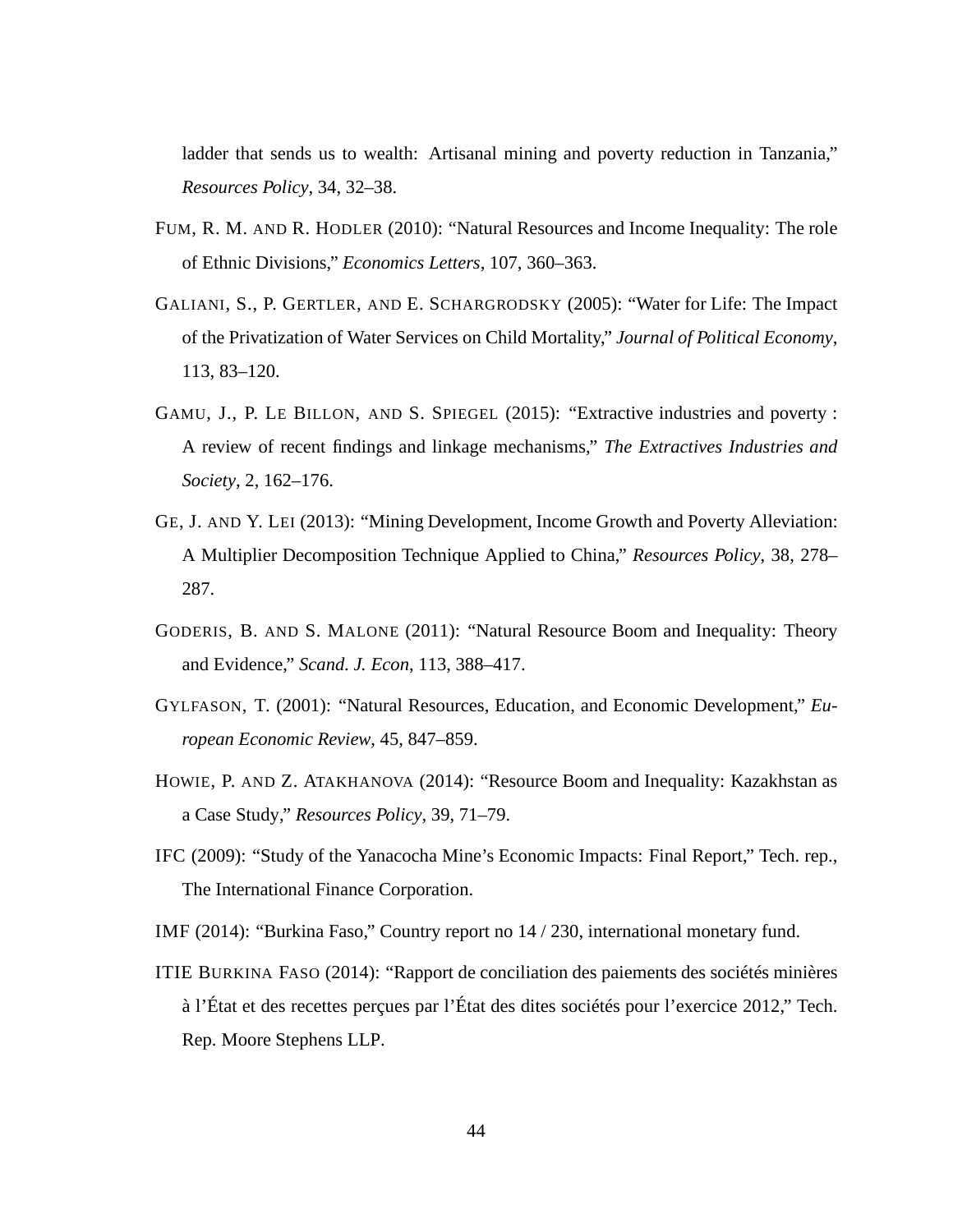- KARL, T. L. (2004): "Oil-Led Development: Social, Political, and Economic Consequences," *Encyclopedia of Energy*, 4.
- KPMG (2013): "Analyse du partage des bénéfices des activités aurifères au Burkina faso," Tech. rep.
- LEAMER, E. E., H. MAUL, S. RODRIGUEZ, AND P. K. SCOTT (1999): "Does Natural Resource Abundance Increase Latin American Income Inequality?" *Journal of Development Economics*, 59, 3–42.
- LECHNER, M. (2010): "The Estimation of Causal Effects by Difference-in-Difference Methods," *Foundations and Trends in Econometrics*, 4, 165–224.
- LEITE, C. AND J. WEIDMANN (1999): "Does Mother Nature Corrupt? Natural Resources, Corruption, and Economic Growth," *IMF Working Paper WP/99/85. International Monetary Fund, Washington, DC.*
- LOAYZA, N., M. ALFREDO, AND J. RIGOLINI (2013): "Poverty, Inequality, and the Local Natural Resource Curse," Working Paper 7226.
- MEBA (2014): *Annuaire statistique de l'éducation nationale 2013-2014*, Ministère de l'éducation Nationale et de l'Alphabétisation, Burkina Faso.
- MME (2013): "Politique sectorielle des mines 2014-2025," Tech. rep., Ministère des Mines et de l'Énergie, Burkina Faso.
- MOGOTSI, I. (2002): "Botswana's Diamonds Boom: Was There a Dutch Disease?" *South African Journal of Economics*, 70, 128–155.
- MUNDLACK, Y. (1978): "On the Pooling of Time Series and Cross Section Data," *Econometrica*, 46, 69–85.
- PAPYRAKIS, E. AND R. GERLAGH (2007): "Resource abundance and economic growth in the United States," *European Economic Review*, 51, 1011–1039.
- PARCERO, O. AND E. PAPYRAKIS (2014): "Income Inequality and the Resource Curse,".
- PEGG, S. (2010): "Is There a Dutch Disease in Botswana?" *Resources Policy*, 35, 14–19.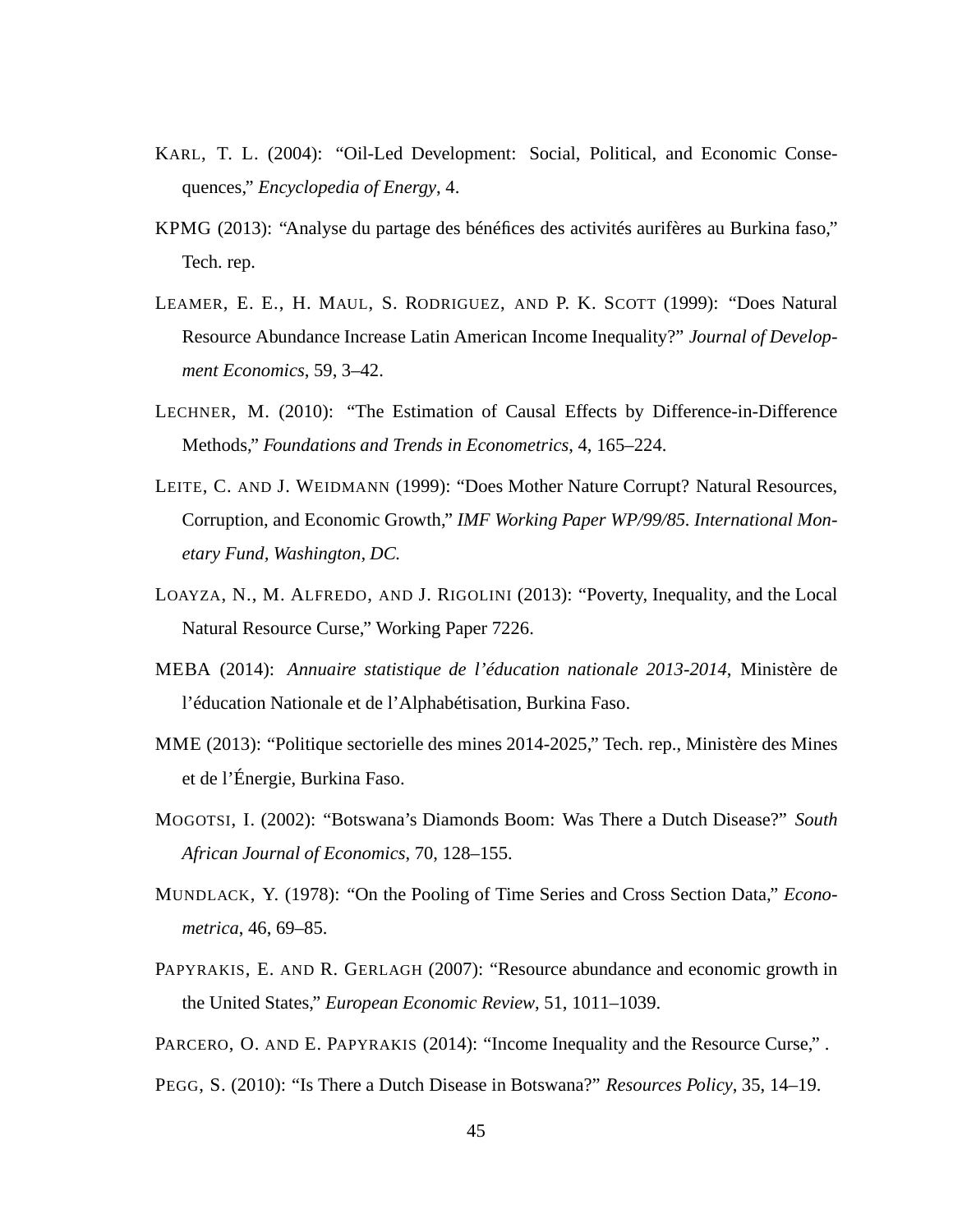- PETERMANN, A., J. I. GUZMAN, AND J. E. TILTON (2007): "Mining and Corruption," *Resources Policy*, 32, 91–103.
- ROSS, M. L. (2004): "What Do We Know About Natural Resources and Civil War?" *Journal of Peace Research*, 41, 337–356.
- SACHS, J. D. AND A. M. WARNER (2001): " The Curse of Natural Resources," *European Economic Review*, 45, 827–838.
- SOARES, R. R., D. KRUEGER, AND M. BERTHELON (2012): "Household Choices of Child Labor and Schooling: A Simple Model with Application to Brazil," *Journal of Human Resources*, 47, 1–31.
- STIJNS, J.-P. C. (2005): "Natural Resurce Abundance and Economic Growth Revisited," *Resources Policy*, 30, 130–170.
- TORVIK, R. (2001): "Learning by Doing and the Dutch Disease," *European Economic Review*, 45, 285–306.
- UNICEF (2014): "Report of the field visit to Burkina Faso by Members of the Bureau of the UNICEF Executive Board, 26 April to 2 May 2014," Working Paper E/ICEF/2014/CRP.25.
- VAN DER PLOEG, F. (2011): "Natural Resources: Curse or Blessing?" *Journal of Economic Literature*, 49, 366–420.
- WERTHMANN, K. (2009): "Working in a boom-town: Female perspectives on gold-mining in Burkina Faso," *Resource Policy*, 34, 18–23.
- WOOLDRIDGE, J. (2010): *Econometric Analysis of Cross Section and Panel Data*, The MIT Press.
- WORLD BANK (1992): "Strategy for African Mining," Working Paper 181.
- (2013): "Burkina Faso Poverty Trends and Profile 2003-2009," Working paper.
- WORLD GOLD COUNCIL (2015): "The social and economic impacts of gold mining," Tech. rep., Maxwell Stamp PLC.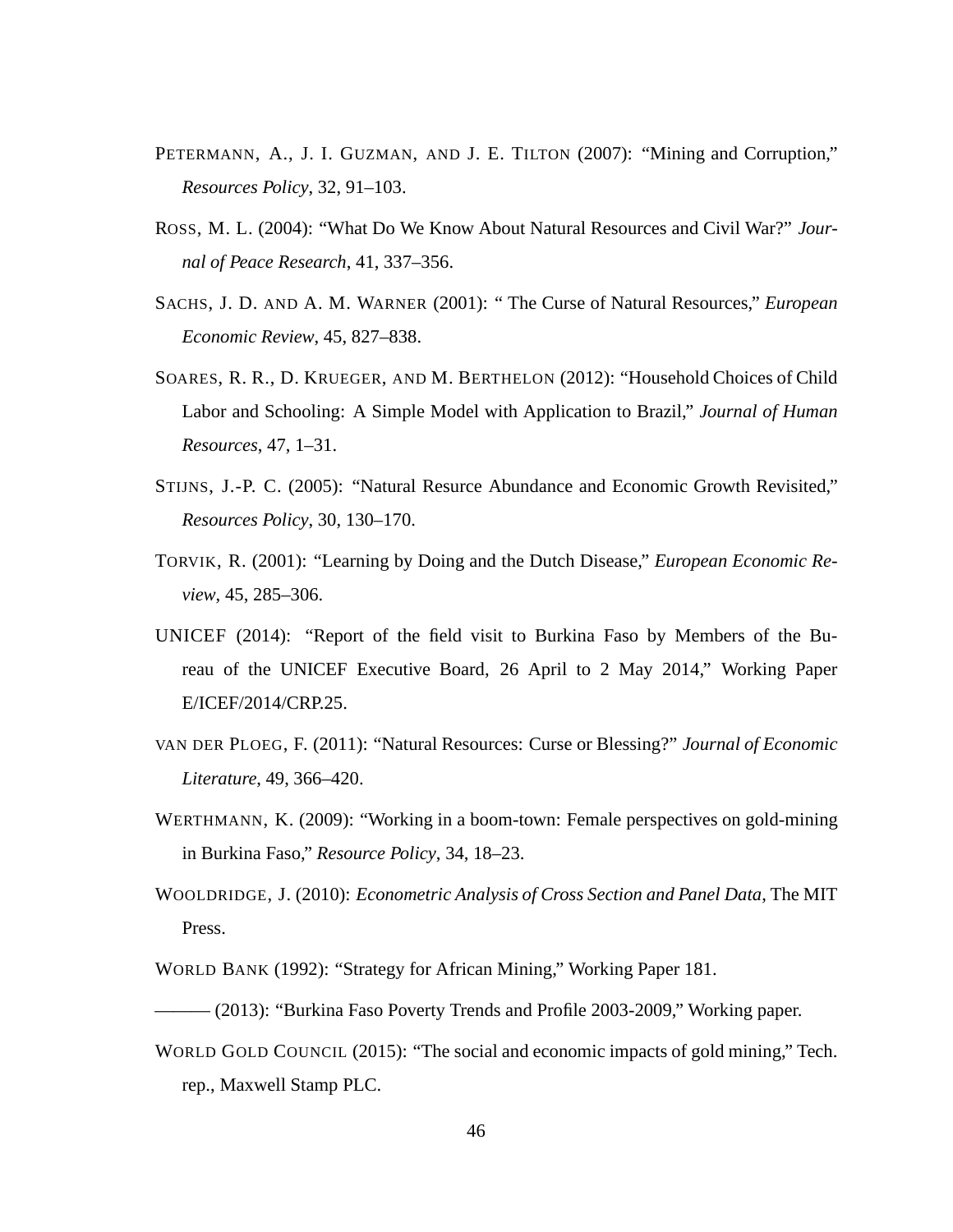- ZAMBRANO, O., M. ROBLES, AND D. LAOS (2014): "Global boom, local impacts: mining revenues and subnational outcomes in Peru 2007-2011," Working Paper IDB-WP-509.
- ZERBO, A. AND F. OUÉDRAOGO (2014): "Étude sur les impacts socio-économiques du secteur minier au Burkina Faso," Tech. rep., Ministère des Mines et de l'Énergie.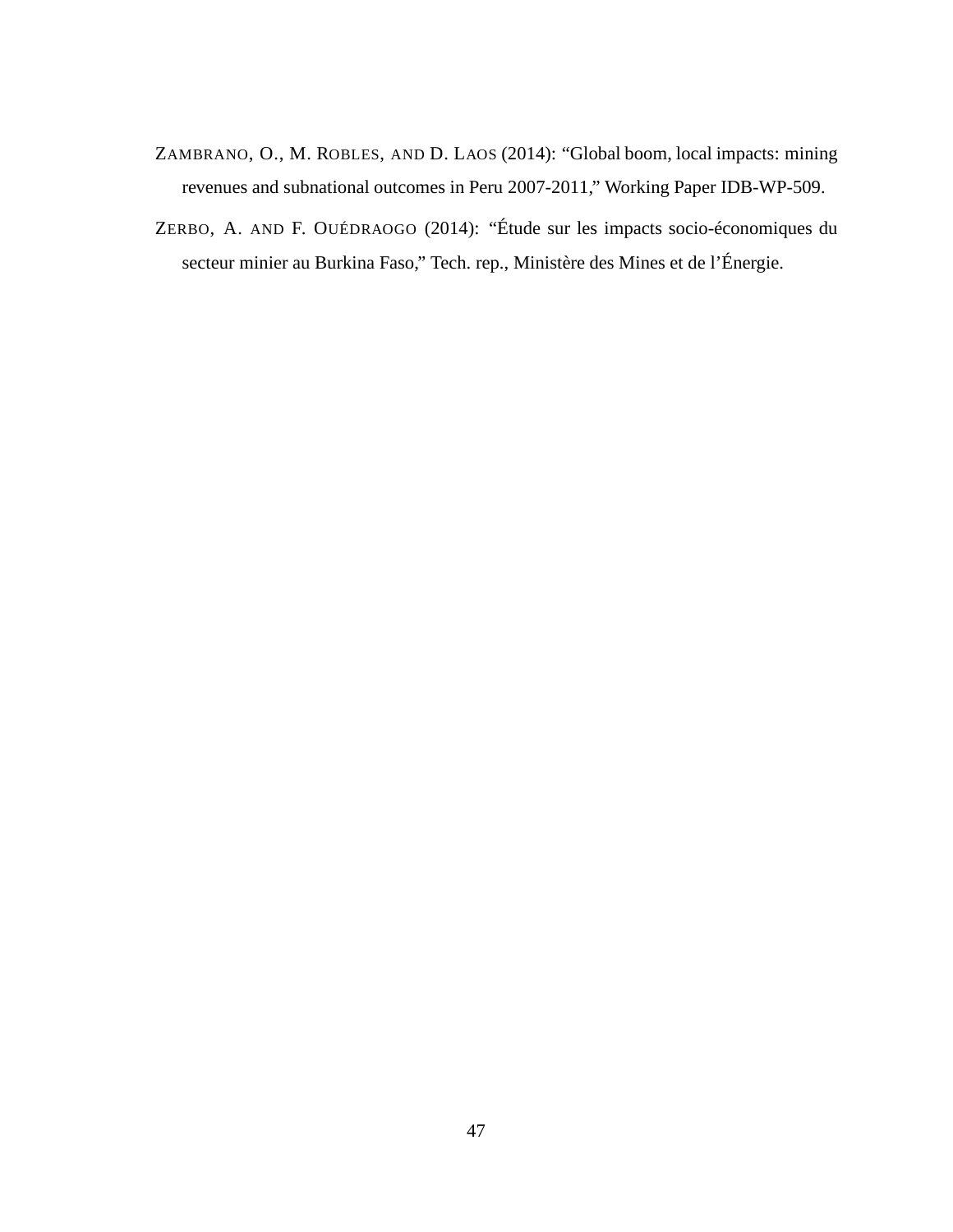### **A Results of the theoretical model**

The optimal value for  $l_a$  is straightforward. If  $(w_i \mathbf{1}_{D_I} + w_a (1 - \mathbf{1}_{D_I})) \mathbf{1}_D - w_x > 0$  then  $l_a = t_a$ , and if  $(w_i \mathbf{1}_{D_I} + w_a (1 - \mathbf{1}_{D_I})) \mathbf{1}_D - w_x < 0$  then  $l_a = 0$ . The Lagrangian of the problem (6) is

$$
\mathcal{L} = \alpha \ln c + \beta \ln A + \beta \gamma \ln e_c + \beta (1 - \gamma) \ln y
$$
  
+  $\lambda [w_c \mathbf{1}_D t_c + ((w_i \mathbf{1}_{D_I} + w_a (1 - \mathbf{1}_{D_I})) \mathbf{1}_D - w_x) l_a + w_x t_a$   
- $c - py - w_c \mathbf{1}_D e_c] + \mu (t_c - e_c)$  (12)

The first order conditions are:

$$
\frac{\partial \mathfrak{L}}{\partial c} = \frac{\alpha}{c} - \lambda = 0 \tag{13}
$$

$$
\frac{\partial \mathfrak{L}}{\partial y} = \frac{\beta(1-\gamma)}{y} - \lambda p = 0 \tag{14}
$$

$$
\frac{\partial \mathfrak{L}}{\partial e_c} = \frac{\beta \gamma}{e_c} - \lambda w_c \mathbf{1}_D - \mu = 0 \tag{15}
$$

Let's consider  $\mu > 0$ . So  $e_c = t_c$ . From (13) and (14) we find that  $y = \frac{\beta(1-\gamma)c}{\alpha n}$  $\frac{1-\gamma)c}{\alpha p}$ . Using the first constraint which is bounded, we can find that

$$
c = \frac{\alpha \left[ \left( \left( w_i \mathbf{1}_{D_I} + w_a \left( 1 - \mathbf{1}_{D_I} \right) \right) \mathbf{1}_D - w_x \right) l_a + w_x t_a \right]}{\alpha + \beta - \beta \gamma} \tag{16}
$$

We can then find  $c_0$ ,  $c_{1.0}$ ,  $c_{1.1}$ ,  $y_0$ ,  $y_{1.0}$ , and  $y_{1.1}$ . We then find the expression of  $\mu$  for each of the three cases we consider, i.e,  $\mu_0$ ,  $\mu_{1.0}$ , and  $\mu_{1.1}$ . We have

$$
\mu_0 = \frac{\beta \gamma}{t_c} > 0 \tag{17}
$$

$$
\mu_{1.0} = \frac{\beta \gamma}{t_c} - \frac{(\alpha + \beta - \beta \gamma) w_c}{w_x t_a} \tag{18}
$$

$$
\mu_{1.1} = \frac{\beta \gamma}{t_c} - \frac{(\alpha + \beta - \beta \gamma) w_c}{w_i t_a} \tag{19}
$$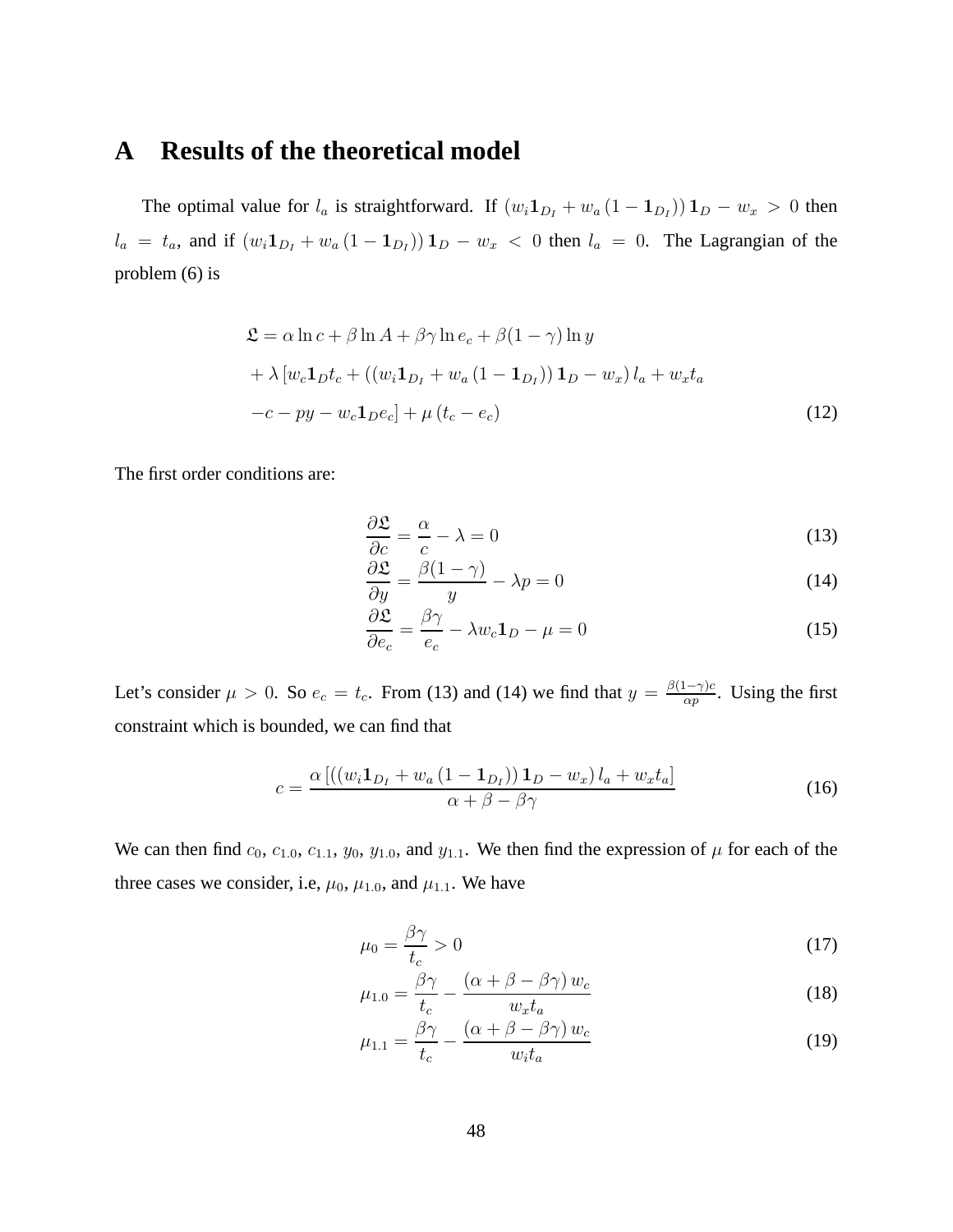$\mu_{1.0}$  > 0 if  $w_c \leq \theta \frac{t_a}{t_c}$  $\frac{t_a}{t_c} w_x$  and  $\mu_{1.1} > 0$  if  $w_c \leq \theta \frac{t_a}{t_c}$  $\frac{t_a}{t_c}$  *w<sub>i</sub>*. So, depending on the values of the parameters, we can easily identify the solutions that are valid.

Let's now consider  $\mu = 0$ . So, we should have  $e_c < t_c$ . We can solve the first other conditions and check for  $e_c < t_c$ .

### **B Predicted effect of gold mining**

**First case:**  $w_c \geq \theta \frac{t_a}{t_a}$  $\frac{t_a}{t_c} w_i$ 

It is easy to find that  $e_{c_0} > e_{c_{1,1}} > e_{c_{1,0}}$ . Also, it is trivial to find  $c_{1,1} > c_{1,0}$ .

 $c_{1.0}$  $\frac{c_{1.0}}{c_0} = \frac{\alpha + \beta - \beta \gamma}{\alpha + \beta}$  $\frac{\beta+\beta-\beta\gamma}{\alpha+\beta}\left(\frac{w_ct_c}{w_xt_a}\right)$  $\frac{w_c t_c}{w_x t_a} + 1$ . We can check that  $\frac{c_{1,0}}{c_0} > 1$  if  $w_c \ge \theta \frac{t_a}{t_c}$  $\frac{t_a}{t_c} w_i.$ 

Depending on the prices, we follow the same procedure to compare  $y_0$ ,  $y_{1,0}$ , and  $y_{1,1}$ . We can show that  $y_{1.1} > y_{1.0}$ .

**Second case:**  $θ^{\frac{t_a}{t_a}}$  $\frac{t_a}{t_c} w_x \leq w_c \leq \theta \frac{t_a}{t_c}$  $\frac{t_a}{t_c} w_i$ 

We can prove that  $y_{1.1} > y_{1.0}$ .

$$
e_{c_0} = t_c, e_{c_{1.0}} < t_c, \text{ and } e_{c_{1.1}} = t_c. \text{ So } e_{c_{1.0}} < e_{c_{1.1}} = e_{c_0}.
$$

From our previous calculations, we have that  $c_{1,0} > c_0$  and  $c_{1,1} > c_0$ .

We can show that  $\frac{c_{1,0}}{c_{1,1}} > 1$  if

$$
w_c > \theta \frac{t_a}{t_c} w_i + \frac{t_a}{t_c} \left( 1 - \frac{w_x}{w_a} \right). \tag{20}
$$

But (20) cannot hold because we are in the case where  $w_c \leq \theta \frac{t_a}{t_c}$  $\frac{t_a}{t_c} w_i$ . So  $\frac{c_{1.0}}{c_{1.1}} \leq 1$ .

**Third case:**  $w_c \leq \theta \frac{t_a}{t_a}$  $\frac{t_a}{t_c} w_x$  $e_{c_0} = e_{c_{1.0}} = e_{c_{1.1}}.$  $c_0 = c_{1.0} < c_{1.1}.$  $y_{1.0} < y_{1.1}.$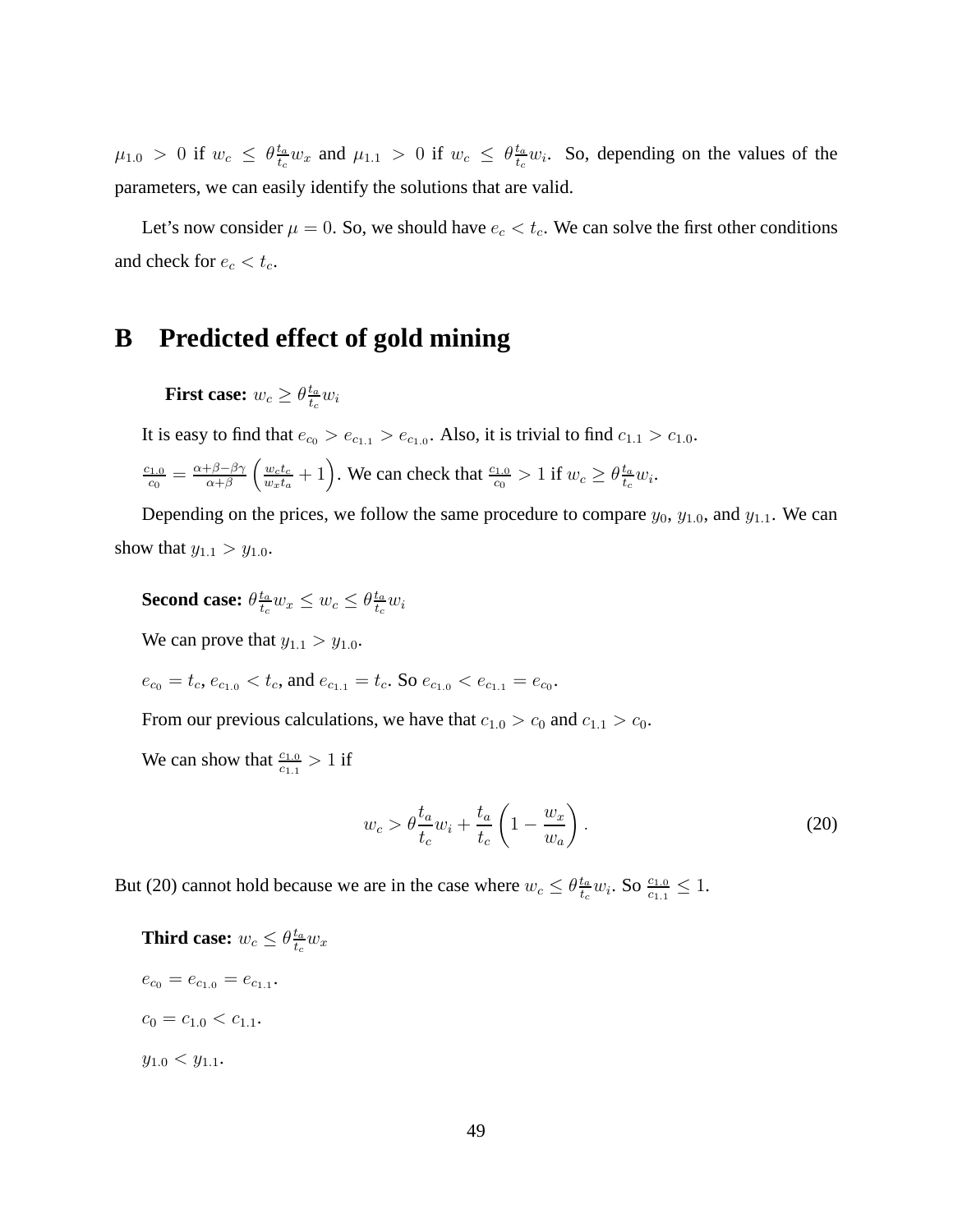### **C Gold exploitation and inequality in expenditure**

The total expenditure is a random variable as it depends on  $\alpha$  (random variable capturing the importance of consumption for the household). We see how the variance of the expenditure changes with gold exploitation. To that end, we use the Delta method by approximating the expenditure as a function of  $\alpha$ . Let  $E'_0$ ,  $E'_{1,1}$  and  $E'_{1,0}$  be the first derivative with respect to  $\alpha$  of  $E_0$ ,  $E_{1,1}$  and  $E_{1,0}$  respectively.  $E_0$ ,  $E_{1,1}$  and  $E_{1,0}$  stands for the total expenditure respectively in no producing, industrial, and artisanal mining. We have

$$
Var(E_0) = \left[E'_0|_{\alpha = \bar{\alpha}}\right]^2 Var(\alpha).
$$
 (21)

$$
Var(E_{1.1}) = [E'_{1.1}|_{\alpha = \bar{\alpha}}]^2 Var(\alpha).
$$
 (22)

$$
Var(E_{1.0}) = [E'_{1.0}|_{\alpha = \bar{\alpha}}]^2 Var(\alpha).
$$
 (23)

**First case:**  $w_c \geq \theta \frac{t_a}{t_a}$  $\frac{t_a}{t_c} w_i$ 

$$
E'_{0} = 0, \quad E'_{1.0} = \frac{\beta \gamma}{(\alpha + \beta)^2} (w_c t_c + w_x t_a), \quad \text{and } E'_{1.1} = \frac{\beta \gamma}{(\alpha + \beta)^2} (w_c t_c + w_i t_a).
$$

Since  $w_i > w_x$ , the proof ends.

**Second case:**  $\theta \frac{t_a}{t_a}$  $\frac{t_a}{t_c} w_x \leq w_c \leq \theta \frac{t_a}{t_c}$  $\frac{t_a}{t_c} w_i$ 

We have

$$
E'_0 = 0, \quad E'_{1.0} = \frac{\beta \gamma}{\left(\alpha + \beta\right)^2} \left(w_c t_c + w_x t_a\right), \quad \text{and } E'_{1.1} = 0.
$$

From the equations just above we can find the result.

**Third case:**  $w_c \leq \theta \frac{t_a}{t_c}$  $\frac{t_a}{t_c} w_x$ 

We have

$$
E_0' = E_{1.0}' = E_{1.1}' = 0.
$$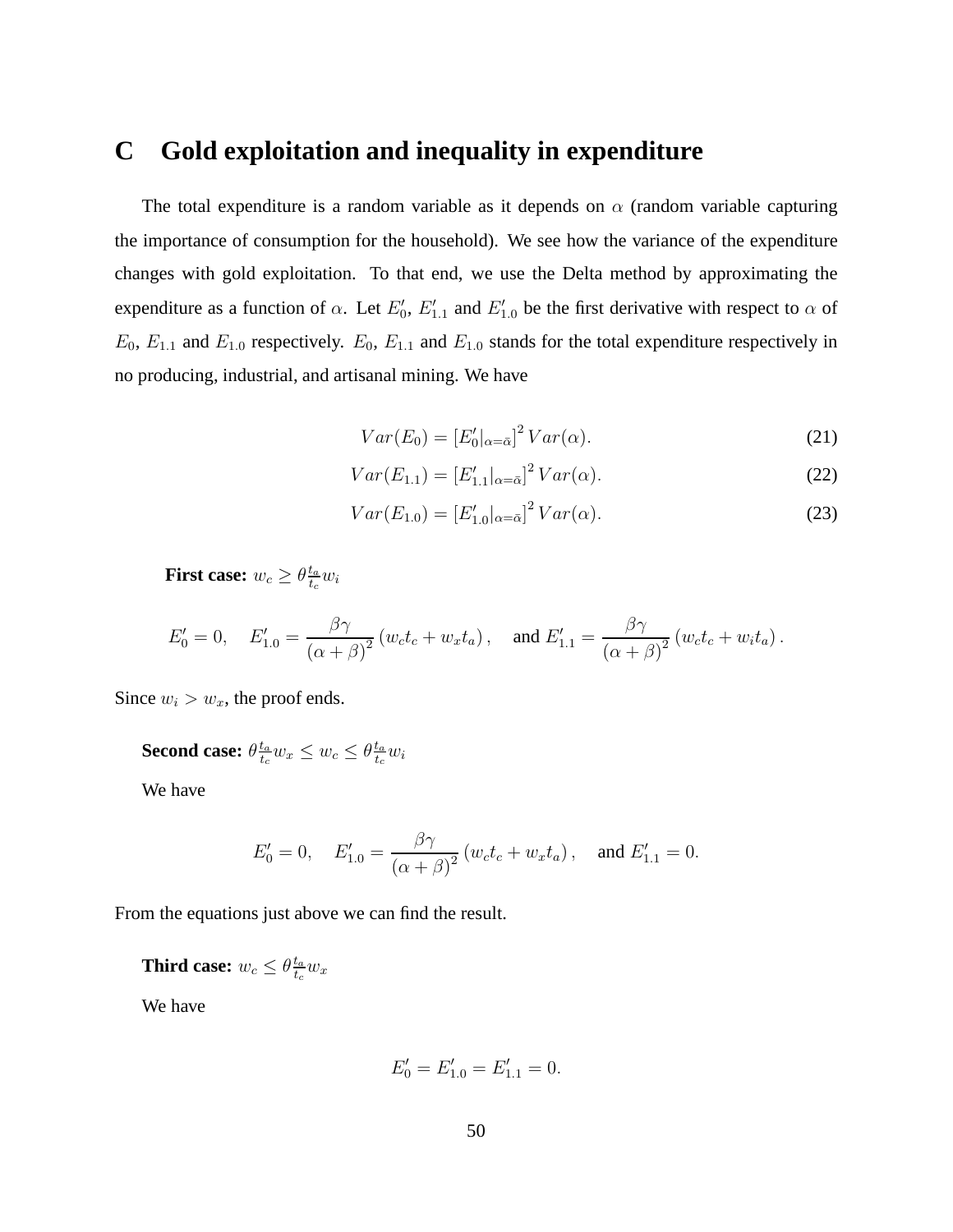# **D Tables**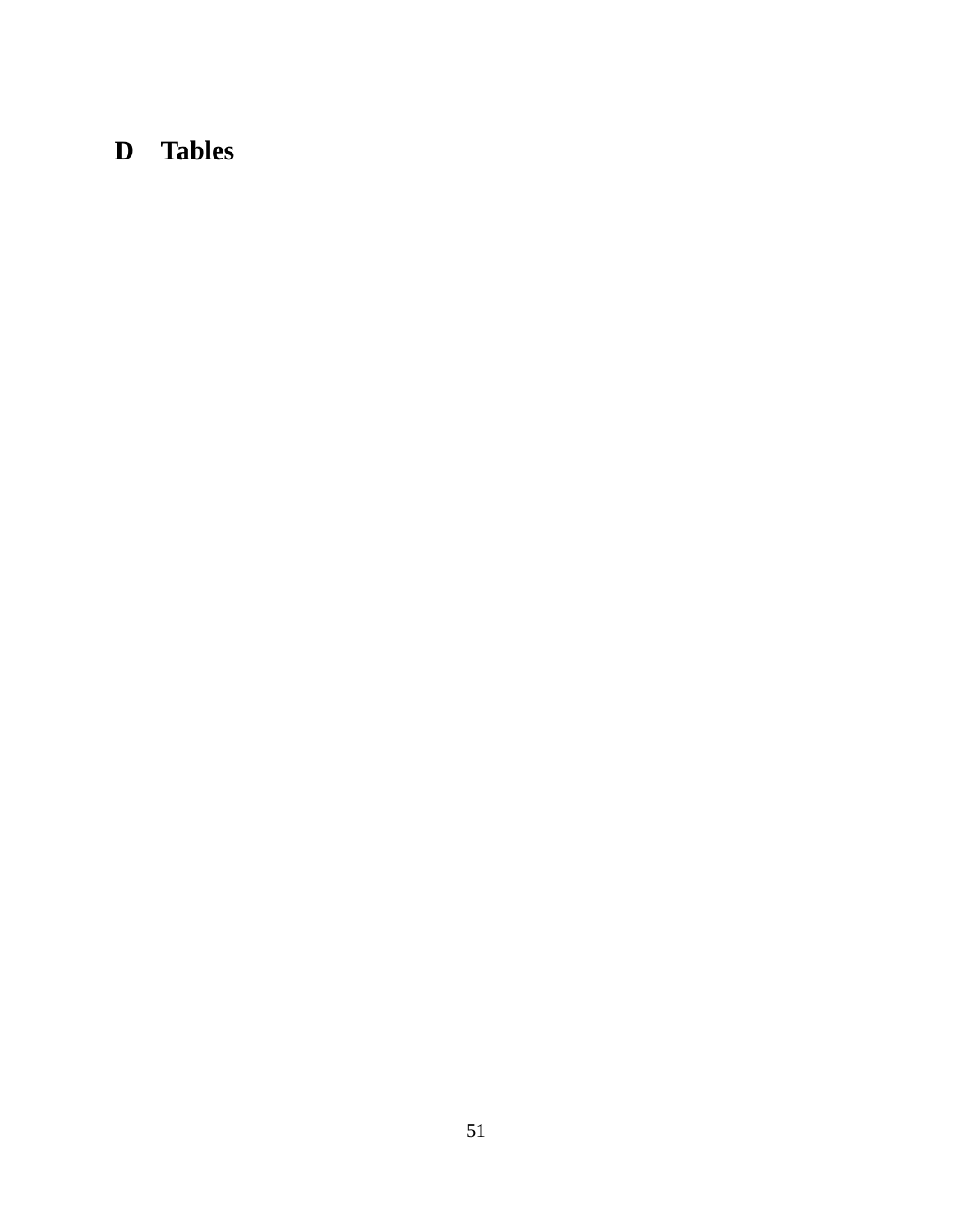|                                              | Headcount   | Poverty gap  | Gini         | Expenditure | Schooling   | Child labor |
|----------------------------------------------|-------------|--------------|--------------|-------------|-------------|-------------|
| <b>DID</b>                                   | $-0.0779*$  | $-0.0333$    | 0.0202       | $0.129**$   | 0.0158      | 0.0357      |
| Producing department                         | 0.00690     | 0.00197      | $-0.000306$  | $-0.00137$  | $-0.0312*$  | 0.0146      |
| Year of the survey                           | $-0.193***$ | $-0.130***$  | $-0.0809***$ | $-0.102**$  | $-0.00876$  | $0.281***$  |
|                                              |             |              |              |             |             |             |
| Basic services and area characteristics:     |             |              |              |             |             |             |
| - Proportion with access to drinking water   | $0.101*$    | 0.0380       | $-0.0472***$ | $-0.199**$  |             |             |
| - Proportion with access to food market      | 0.0573      | 0.0392       | 0.00249      | $-0.124*$   |             |             |
| - Proportion with access to primary school   | $-0.0368$   | $-0.0264$    | 0.0211       | $0.114*$    | $0.0971***$ |             |
| - Proportion with access to secondary school | $-0.102$    | $-0.0484$    | 0.0272       | $0.158*$    | $0.159***$  |             |
| - Proportion with access to health center    | 0.0252      | 0.00166      | $-0.00535$   | $-0.00267$  |             |             |
| - Proportion of areas with plots             | $-0.140***$ | $-0.0648***$ | $0.0452**$   | $0.338***$  | $0.176***$  | $-0.233***$ |
| - Log of area                                | $-0.0323**$ | $-0.0215***$ | 0.00257      | $0.0504**$  |             |             |
| - Rural area                                 | $0.189***$  | $0.0829***$  | $-0.0901***$ | $-0.461***$ | $-0.149***$ | $0.102*$    |
| Economic and demographic characteristics:    |             |              |              |             |             |             |
| - HH head or spouse and is self-employed     | $-0.994***$ | $-0.606***$  | $-0.0149$    | $1.638***$  | $-0.130$    | $0.863***$  |
| - Experience food problems                   | 0.0384      | 0.0325       | $-0.00381$   | $-0.0735$   |             |             |
| - School drop due to lack of ways            | 0.273       | 0.117        | 0.0647       | $-0.527$    |             |             |
| - Mining revenue                             | 0.00311     | 0.00208      | $0.00222**$  | $-0.000215$ | 0.000425    |             |
| - Average age of population                  | $-0.00740$  | $-0.00451*$  | $-0.00209$   | 0.00710     |             |             |
| - Log average expenditure                    |             |              |              |             | 0.0263      | $-0.0144$   |
| - Dropped out of school                      |             |              |              |             | $0.815***$  | $-0.359$    |
| - Economic situation of the HH               |             |              |              |             |             | $0.144***$  |
| - Proportion of women                        |             |              |              |             |             | $0.758**$   |
|                                              |             |              |              |             |             | $-0.0264$   |
| - Log of population of the department        | $0.986***$  |              |              |             |             |             |
| Constant                                     |             | $0.521***$   | $0.492***$   | $11.80***$  | $-0.0441$   | 0.182       |
| Observations                                 | 392         | 392          | 392          | 392         | 392         | 392         |
| $R^2$                                        | 0.251       | 0.272        | 0.293        | 0.499       | 0.406       | 0.304       |

Table 10: DID estimation in case of no industrial mining

Source: Produced by the authors using the 2003-2009 data. Robust estimations clustered at the department level.

\* p<0.10, \*\* p<0.05, \*\*\* p<0.010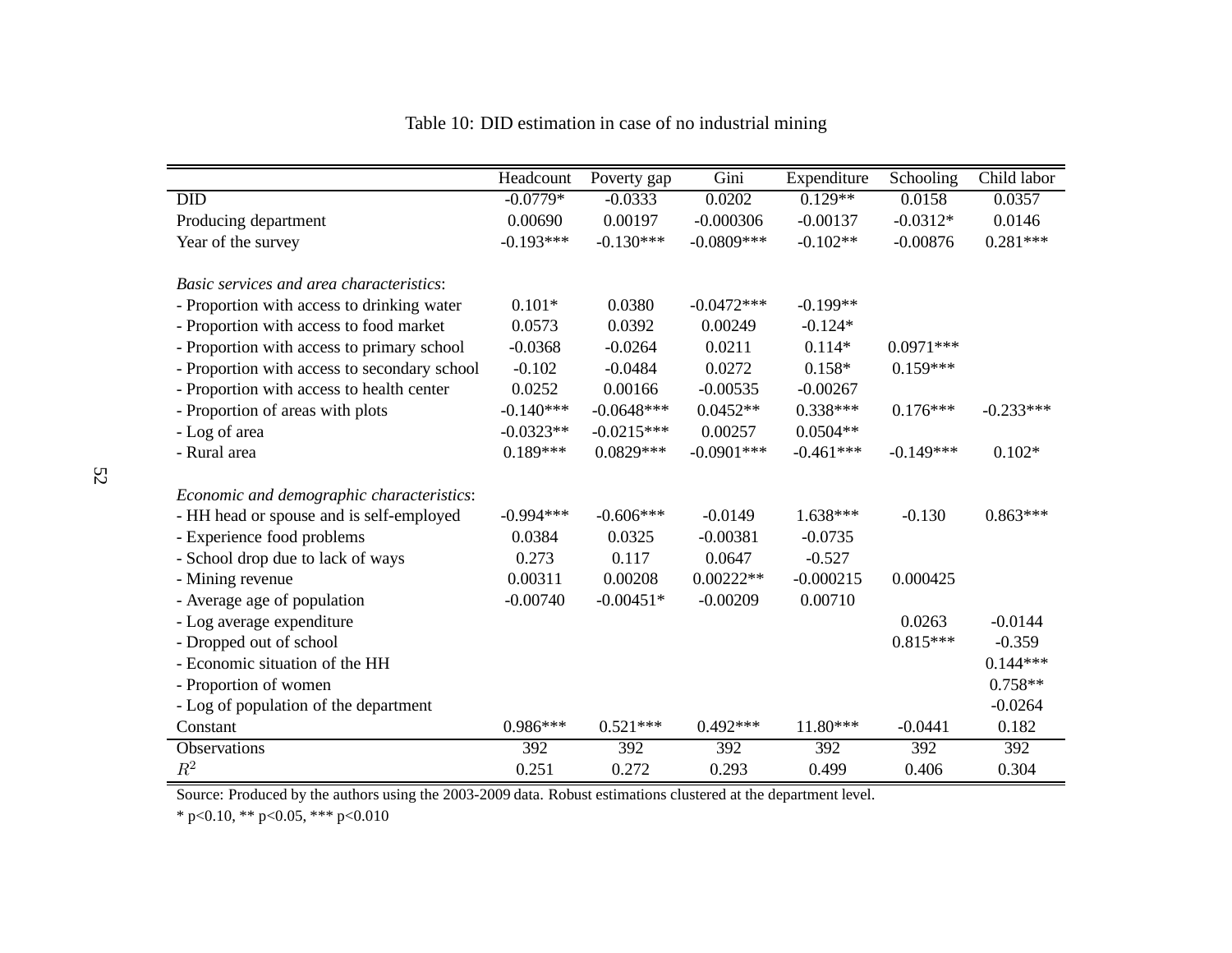|                                                   | Headcount   | Poverty gap  | Gini          | Expenditure | Schooling   | Child labor |
|---------------------------------------------------|-------------|--------------|---------------|-------------|-------------|-------------|
| Producing department*year                         | $-0.0779*$  | $-0.0334$    | 0.0202        | $0.129**$   | 0.0147      | 0.0363      |
| Producing department                              | 0.00671     | 0.00195      | $-0.000306$   | $-0.00109$  | $-0.0324*$  | 0.0146      |
| Year of the survey                                | $-0.195***$ | $-0.130***$  | $-0.0809***$  | $-0.0977**$ | $-0.00818$  | $0.281***$  |
|                                                   |             |              |               |             |             |             |
| Basic services and area characteristics:          |             |              |               |             |             |             |
| - Proportion with access to drinking water        | $0.0967*$   | 0.0360       | $-0.0472***$  | $-0.190**$  |             |             |
| - Proportion with access to food market           | 0.0528      | 0.0398       | 0.00249       | $-0.124*$   |             |             |
| - Proportion with access to primary school        | $-0.0372$   | $-0.0270$    | 0.0211        | $0.116*$    | $0.0974***$ |             |
| - Proportion with access to secondary school      | $-0.0950$   | $-0.0472$    | 0.0272        | 0.147       | $0.155***$  |             |
| - Proportion with access to health center         | 0.0263      | 0.00175      | $-0.00535$    | $-0.00411$  |             |             |
| - Proportion of areas with plots                  | $-0.150***$ | $-0.0681***$ | $0.0452**$    | $0.356***$  | $0.171***$  | $-0.230***$ |
| - Log of area                                     | $-0.0317**$ | $-0.0213***$ | 0.00257       | $0.0500**$  |             |             |
| - Rural area                                      | $0.182***$  | $0.0801***$  | $-0.0901$ *** | $-0.447***$ | $-0.152***$ | $0.102*$    |
| Economic and demographic characteristics:         |             |              |               |             |             |             |
| - HH head or spouse and is self-employed          | $-1.007***$ | $-0.610***$  | $-0.0149$     | $1.658***$  | $-0.131$    | $0.871***$  |
| - Experience food problems                        | 0.0417      | 0.0325       | $-0.00381$    | $-0.0716$   |             |             |
| - School drop due to lack of ways                 | 0.280       | 0.125        | 0.0647        | $-0.532$    |             |             |
| - Mining revenue                                  | 0.00309     | 0.00208      | $0.00222**$   | $-0.000427$ | 0.000628    |             |
| - Average age of population                       | $-0.00689$  | $-0.00428*$  | $-0.00209$    | 0.00612     |             |             |
| - Log average expenditure                         |             |              |               |             | 0.0328      | $-0.0159$   |
| - Dropped out of school                           |             |              |               |             | $0.797***$  | $-0.360$    |
| - Economic situation of the HH                    |             |              |               |             |             | $0.146***$  |
| - Proportion of women                             |             |              |               |             |             | $0.755**$   |
|                                                   |             |              |               |             |             | $-0.0269$   |
| - Log of population of the department<br>Constant | $0.983***$  | $0.520***$   | $0.492***$    | $11.79***$  | $-0.118$    | 0.204       |
|                                                   |             |              |               |             |             |             |
| Observations                                      | 392         | 392          | 392           | 392         | 392         | 392         |

| Table 11: Random-effects estimation in case of no industrial mining |  |  |  |  |
|---------------------------------------------------------------------|--|--|--|--|
|---------------------------------------------------------------------|--|--|--|--|

Source: Produced by the authors using the 2003-2009 data. Robust estimations clustered at the department level.

\* p<0.10, \*\* p<0.05, \*\*\* p<0.010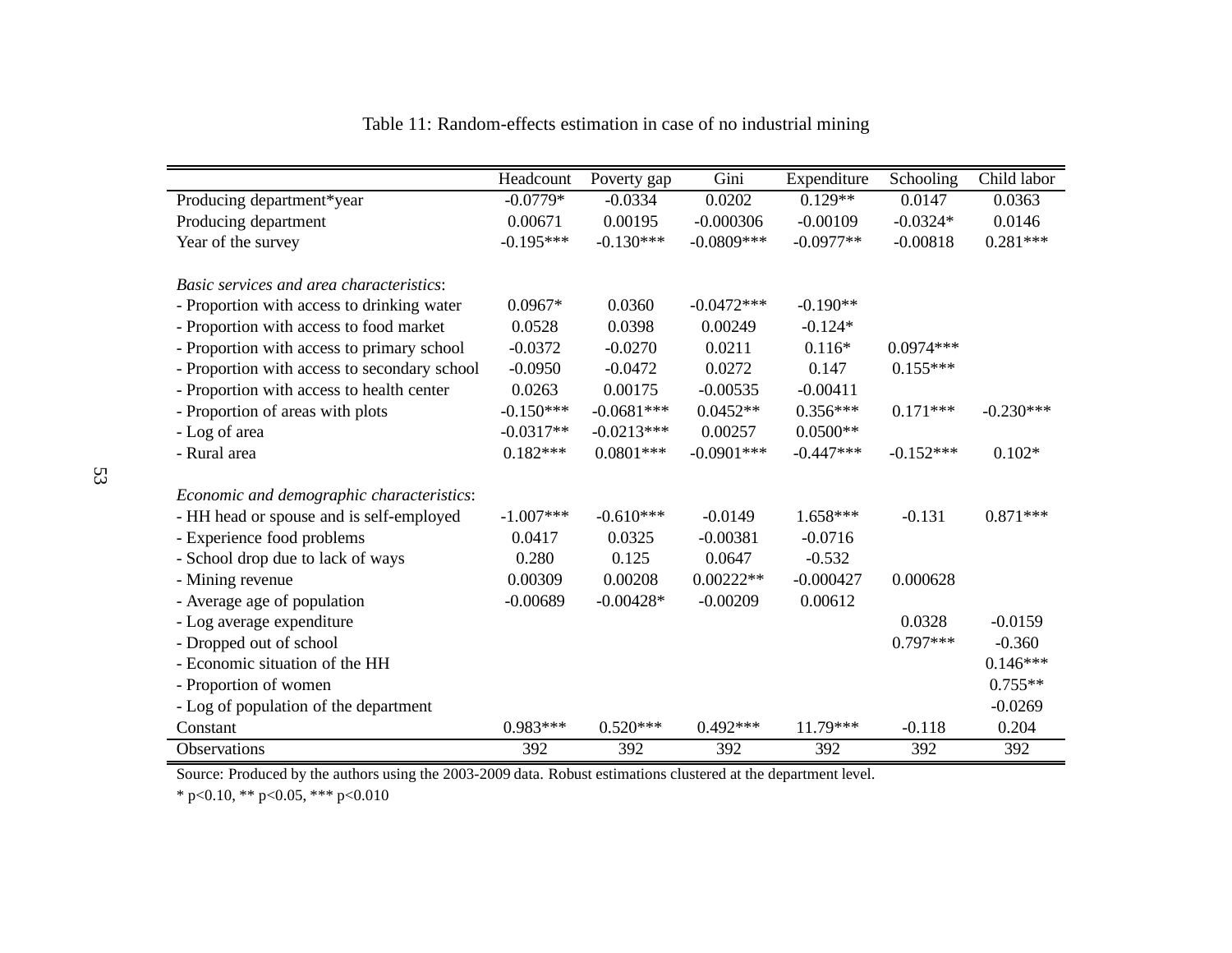|                                    | Headcount    | Poverty gap | Gini        | Expenditure | Schooling   | Child labor |
|------------------------------------|--------------|-------------|-------------|-------------|-------------|-------------|
| Producing department               | $-0.108$ *** | $-0.0480**$ | 0.00631     | $0.142***$  | $-0.0883**$ | $0.0889**$  |
| Headcount ratio in 2003            | $-0.101$     | $-0.0819$   | $-0.0579$   | 0.106       |             |             |
| Literacy rate in 2003              | $-0.208$     | $-0.0774$   | $0.180***$  | $0.440**$   |             |             |
| Proportion of areas with plots     | $-0.258***$  | $-0.127***$ | $0.104***$  | $0.608***$  |             |             |
| Log of area                        | $-0.00235$   | $-0.00854$  | $0.0277***$ | 0.0484      |             |             |
| Log of rural population            | $-0.000615$  | 0.000577    | 0.00181     | $-0.00105$  | $-0.0142**$ | $0.0169**$  |
| Producing province                 |              |             |             |             | $-0.0678*$  | $0.0691*$   |
| HH head or spouse is self-employed |              |             |             |             | $-0.124$    | 0.280       |
| Economic situation of the HH       |              |             |             |             | 0.0185      | 0.0998      |
| Proportion of women                |              |             |             |             | 0.621       | 0.589       |
| Log average expenditure            |              |             |             |             | $0.172***$  | $-0.121**$  |
| Constant                           | $0.707***$   | $0.286***$  | 0.0884      | $11.40***$  | $-1.937***$ | $1.496**$   |
| <b>Observations</b>                | 201          | 201         | 201         | 201         | 201         | 201         |
| $\,R^2$                            | 0.475        | 0.475       | 0.417       | 0.583       | 0.142       | 0.110       |

Table 12: Loayza et *al.* model estimations with provincial dummies

Source: Produced by the authors using the 2003-2009 data. The last two columns do not include the provincial dummies. \* p<0.10, \*\* p<0.05, \*\*\* p<0.010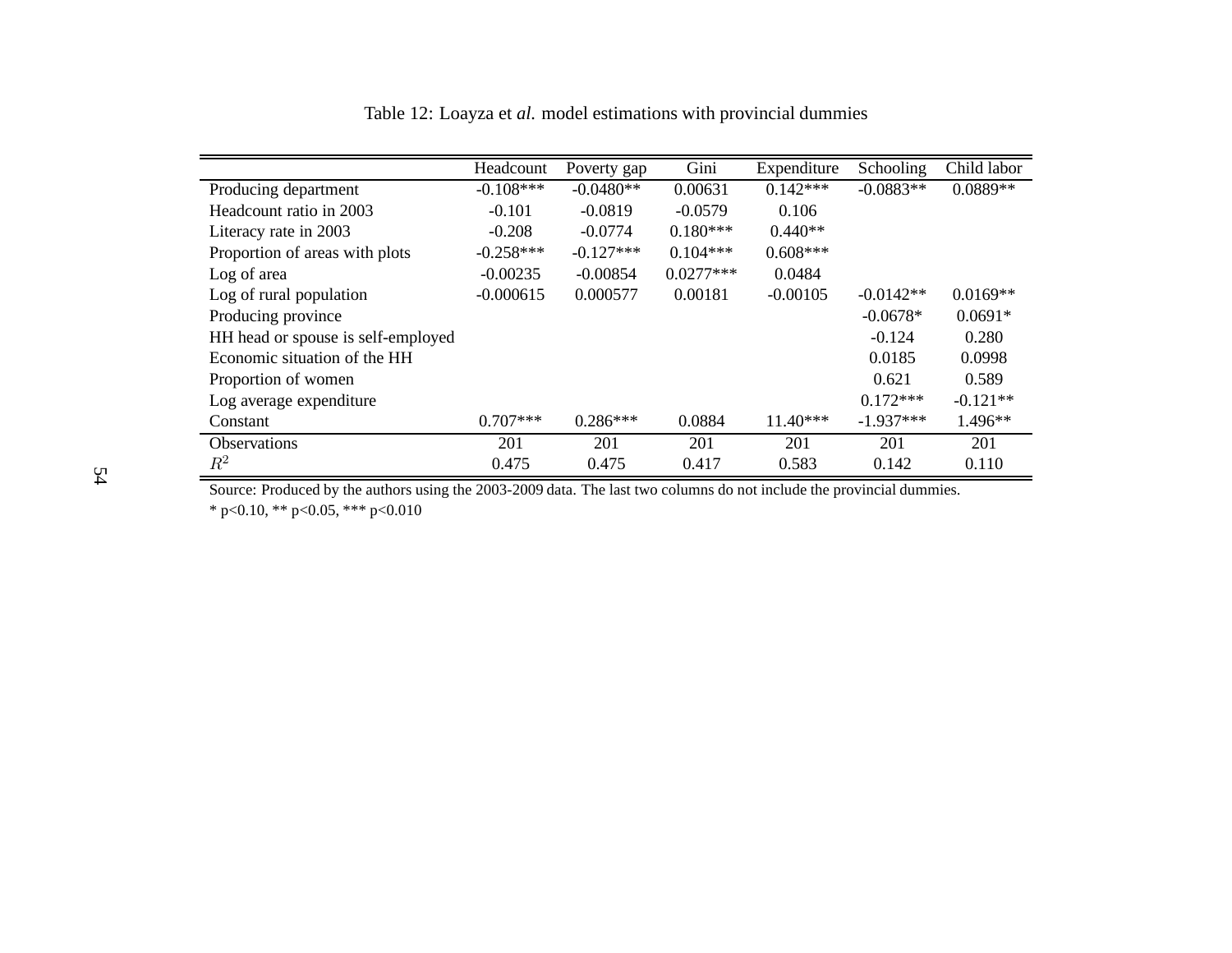Table 13: Loayza et *al.* model estimations with less covariates

|                                    | Headcount   | Poverty gap | Gini        | Expenditure | Schooling   | Child labor |
|------------------------------------|-------------|-------------|-------------|-------------|-------------|-------------|
| Producing department               | $-0.0766**$ | $-0.0339*$  | $0.0228*$   | $0.140**$   | $-0.0598$   | 0.0615      |
| Headcount ratio in 2003            | $0.225***$  | $0.0754*$   | $-0.0932**$ | $-0.449***$ |             |             |
| Literacy rate in 2003              | $-0.0889$   | $-0.0501$   | $0.0943**$  | 0.196       |             |             |
| Proportion of areas with plots     | $-0.249***$ | $-0.123***$ | $0.0787***$ | $0.555***$  |             |             |
| Producing province                 |             |             |             |             | $-0.0684**$ | $0.0644**$  |
| HH head or spouse is self-employed |             |             |             |             | $-0.119$    | 0.0882      |
| Economic situation of the HH       |             |             |             |             | $-0.0406$   | $0.129**$   |
| Proportion of women                |             |             |             |             | 0.404       | 0.372       |
| Log average expenditure            |             |             |             |             | $0.152***$  | $-0.109***$ |
| Constant                           | $0.453***$  | $0.161***$  | $0.326***$  | $12.05***$  | $-1.708***$ | $1.666***$  |
| <b>Observations</b>                | 201         | 201         | 201         | 201         | 284         | 284         |
| $\,R^2$                            | 0.147       | 0.126       | 0.158       | 0.265       | 0.097       | 0.067       |

Source: Produced by the authors using the 2003-2009 data. The last two columns do not include the provincial dummies.

\* p<0.10, \*\* p<0.05, \*\*\* p<0.010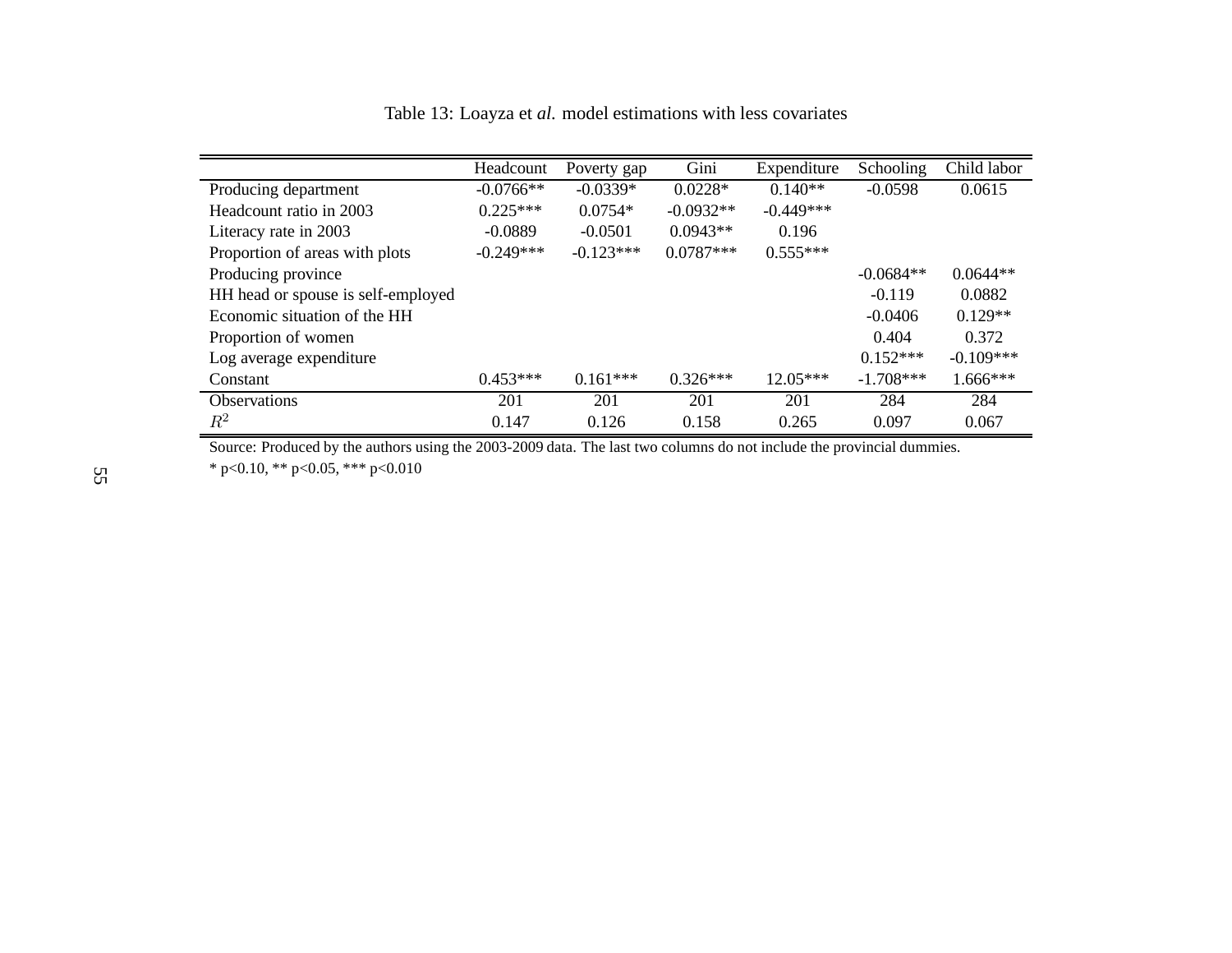# **E Figures**



Figure 4: Child schooling time as a function of industrial wage. We set  $A = 1$ ,  $\alpha = \beta = 0.5$ ,  $t_c = 2$ ,  $t_a = 1, w_c = 1, w_x = 1.5, p_0 = p_1 = 1.$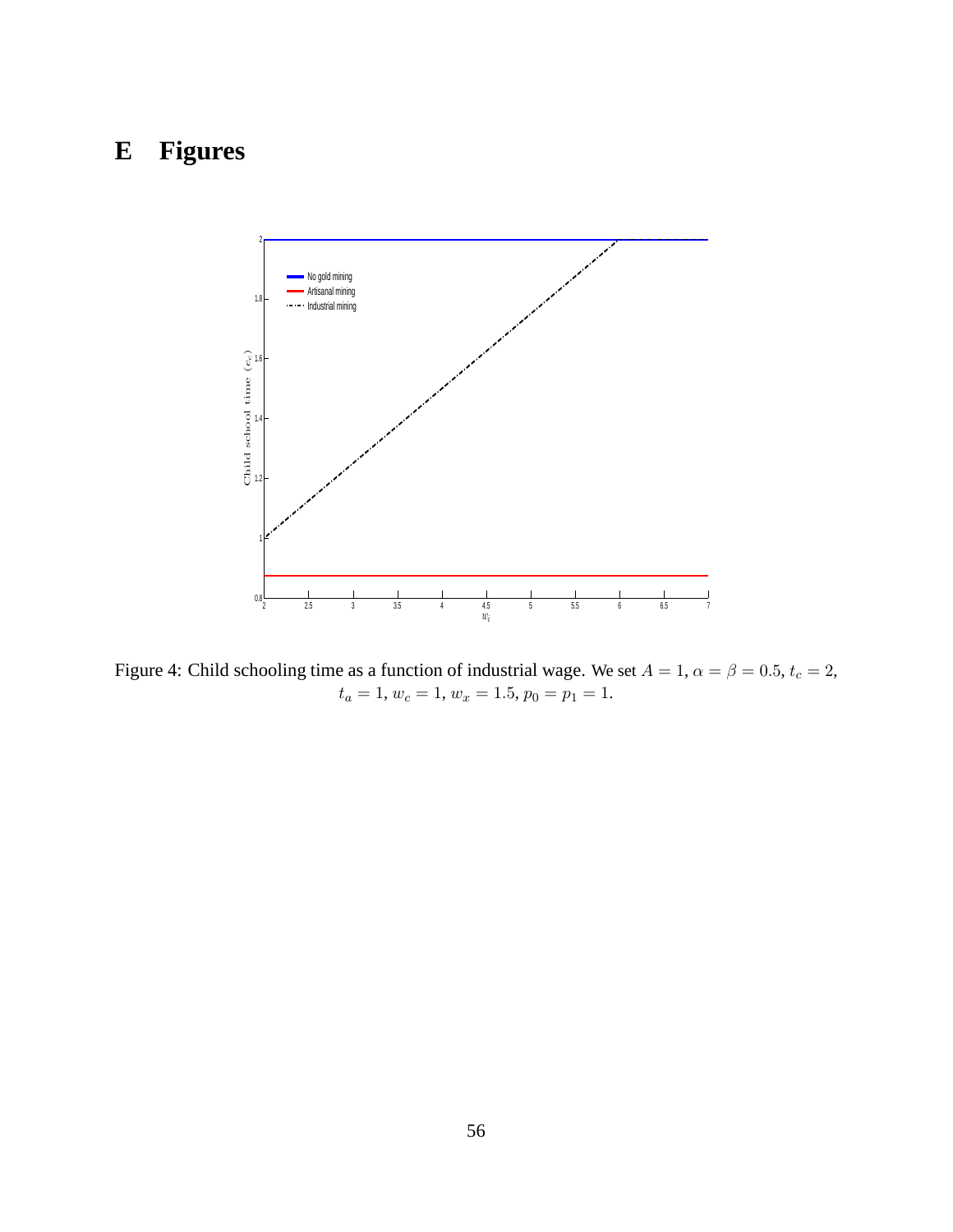

Figure 5: School goods expenditure as function of child wage. We set  $A = 1$ ,  $\alpha = \beta = 0.5$ ,  $t_c = 2$ ,  $t_a = 1, w_i = 4, w_x = 2, p_0 = p_1 = 1.$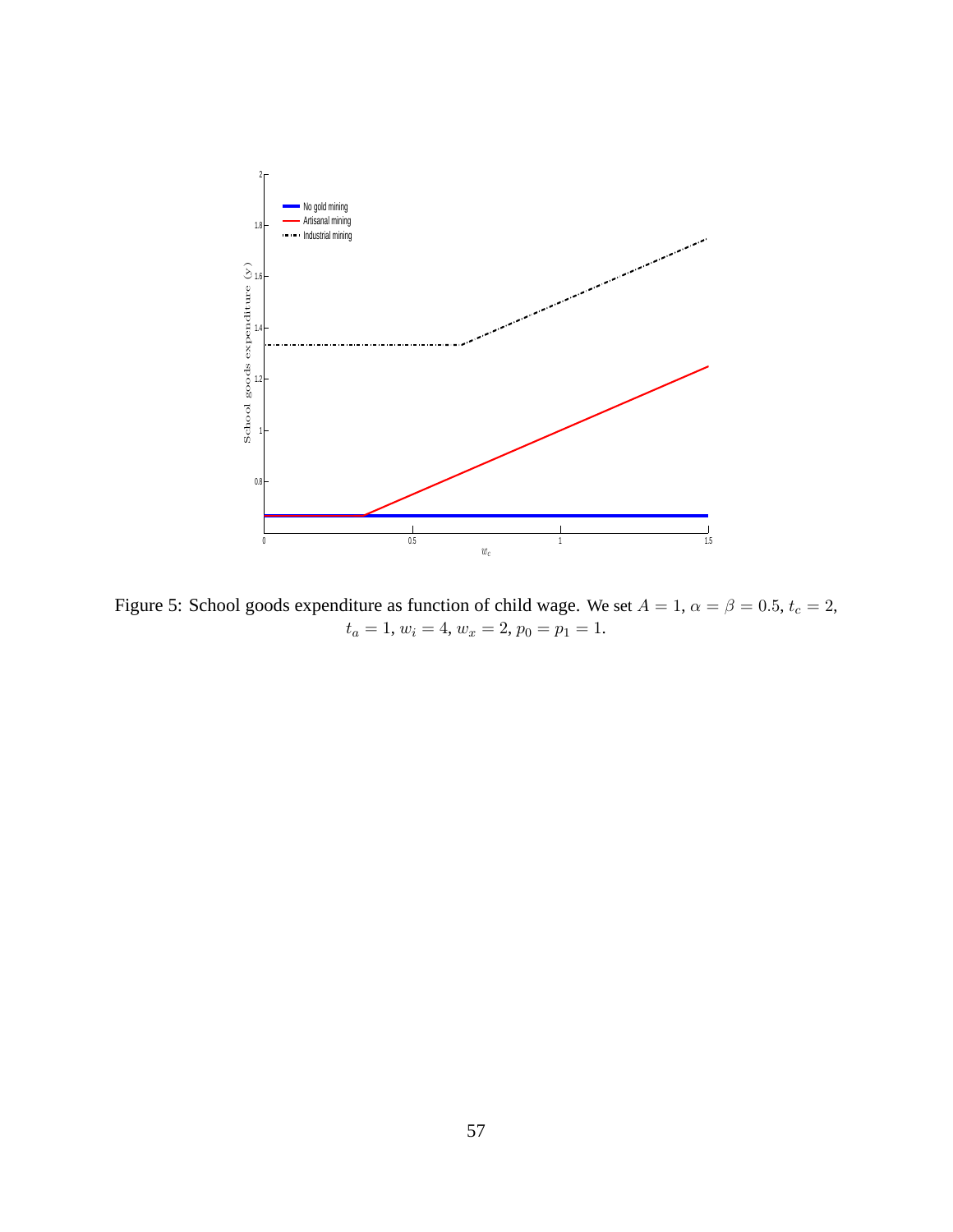

Figure 6: School goods expenditure as function of child wage. We set  $A = 1$ ,  $\alpha = \beta = 0.5$ ,  $t_c = 2$ ,  $t_a = 1, w_i = 4, w_x = 2, p_0 = 1, p_1 = 6.$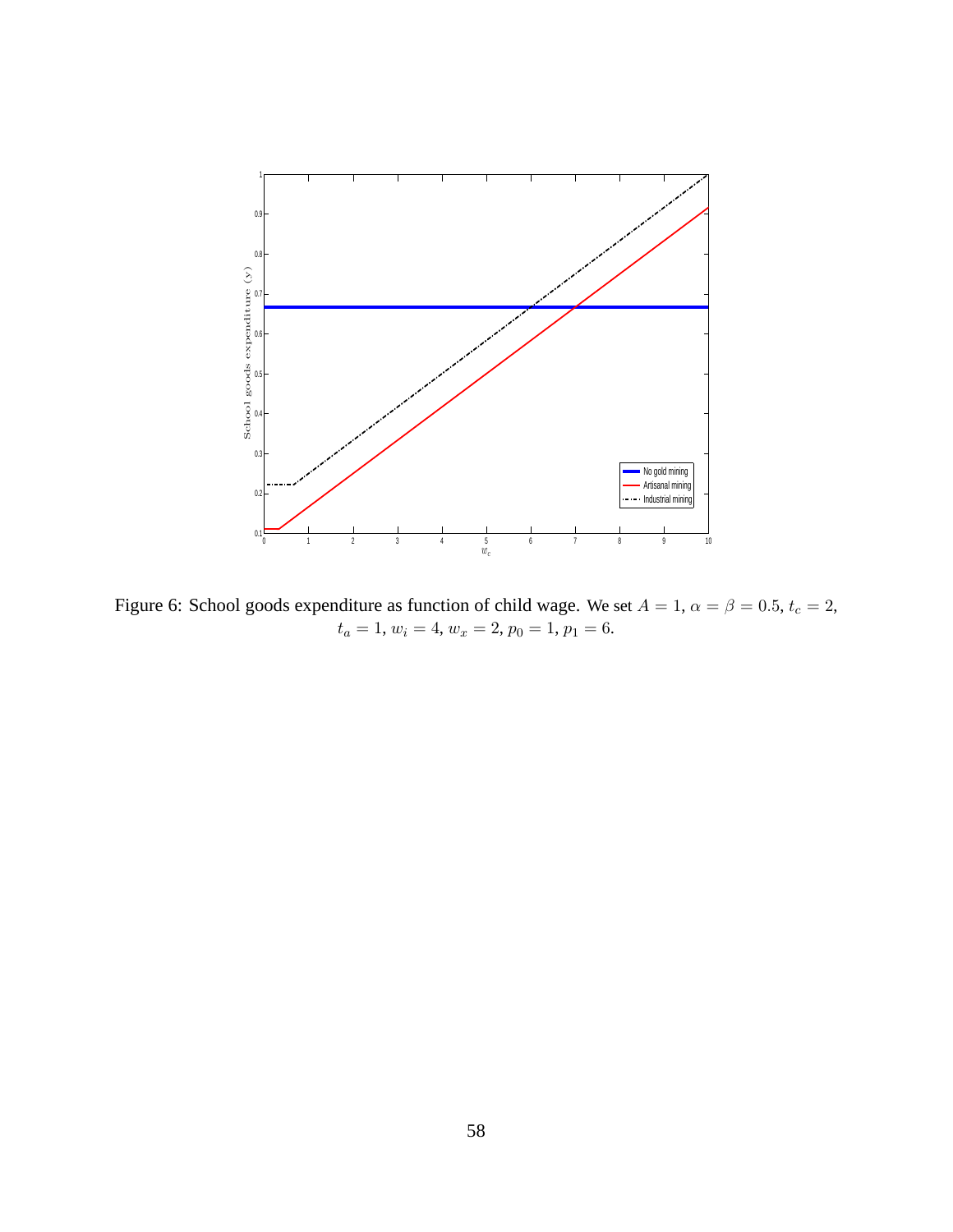

Figure 7: Impact on headcount with the DID model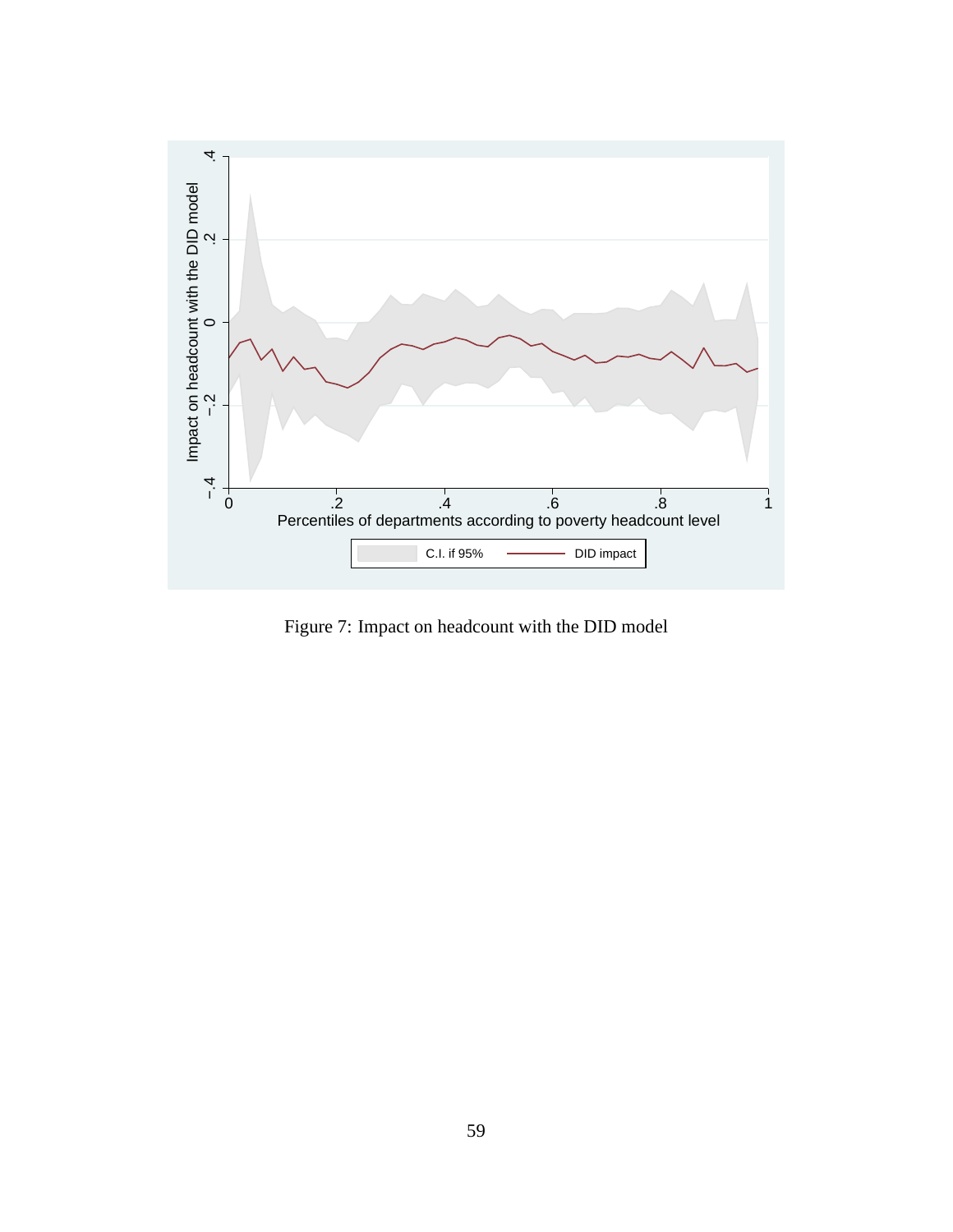

Figure 8: Impact on headcount with the DID model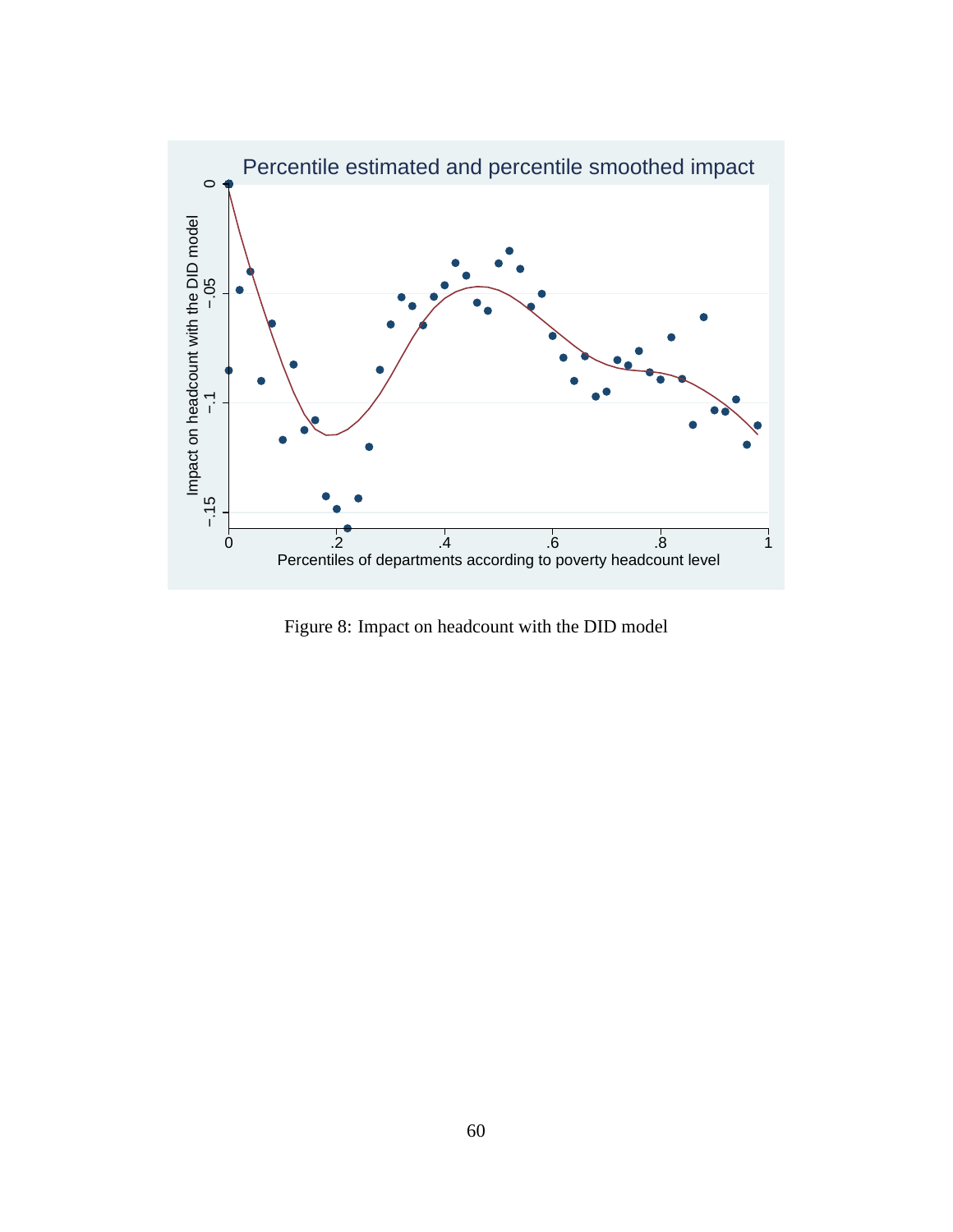

Figure 9: Impact on poverty gap with the DID model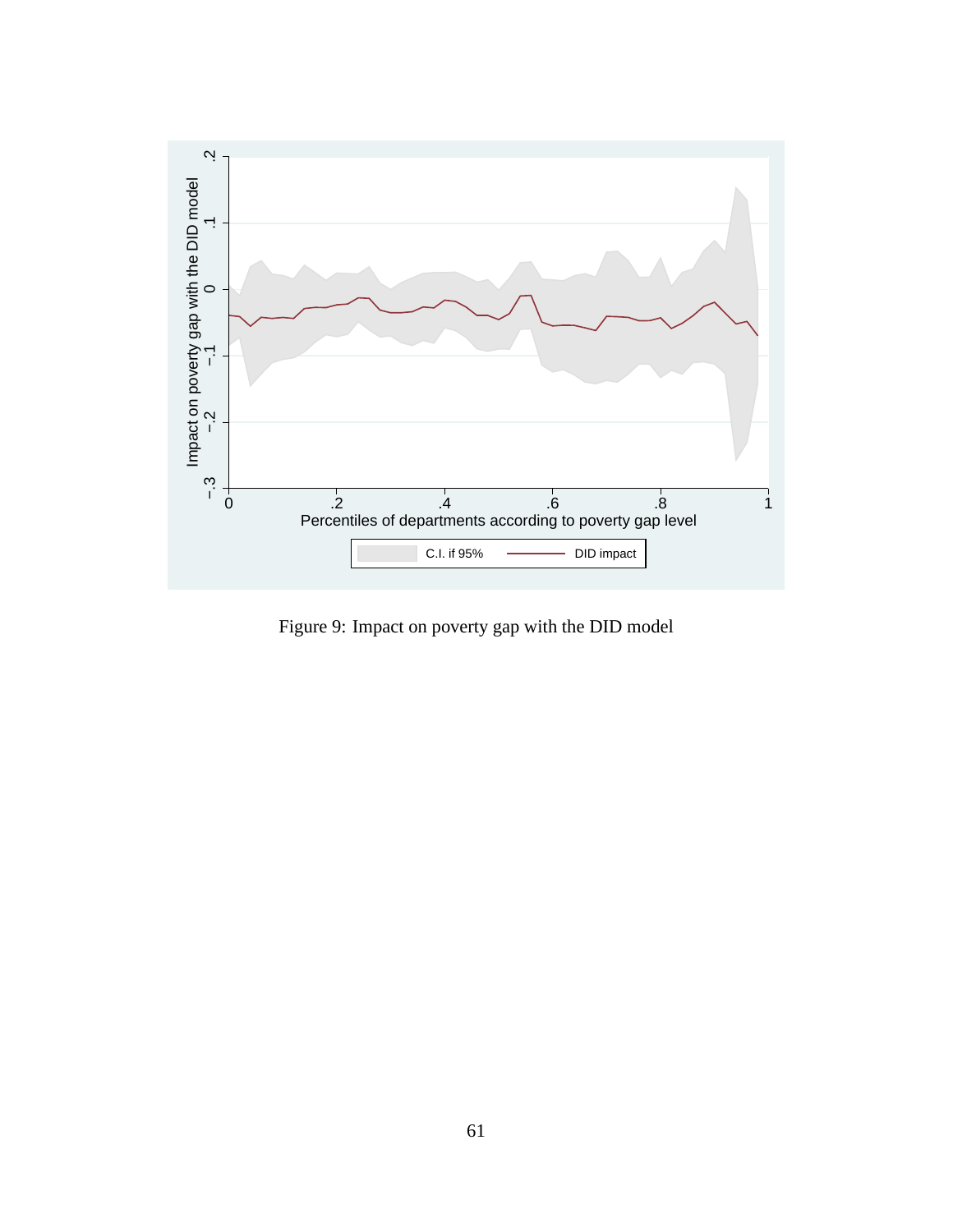

Figure 10: Impact on inequality with the DID model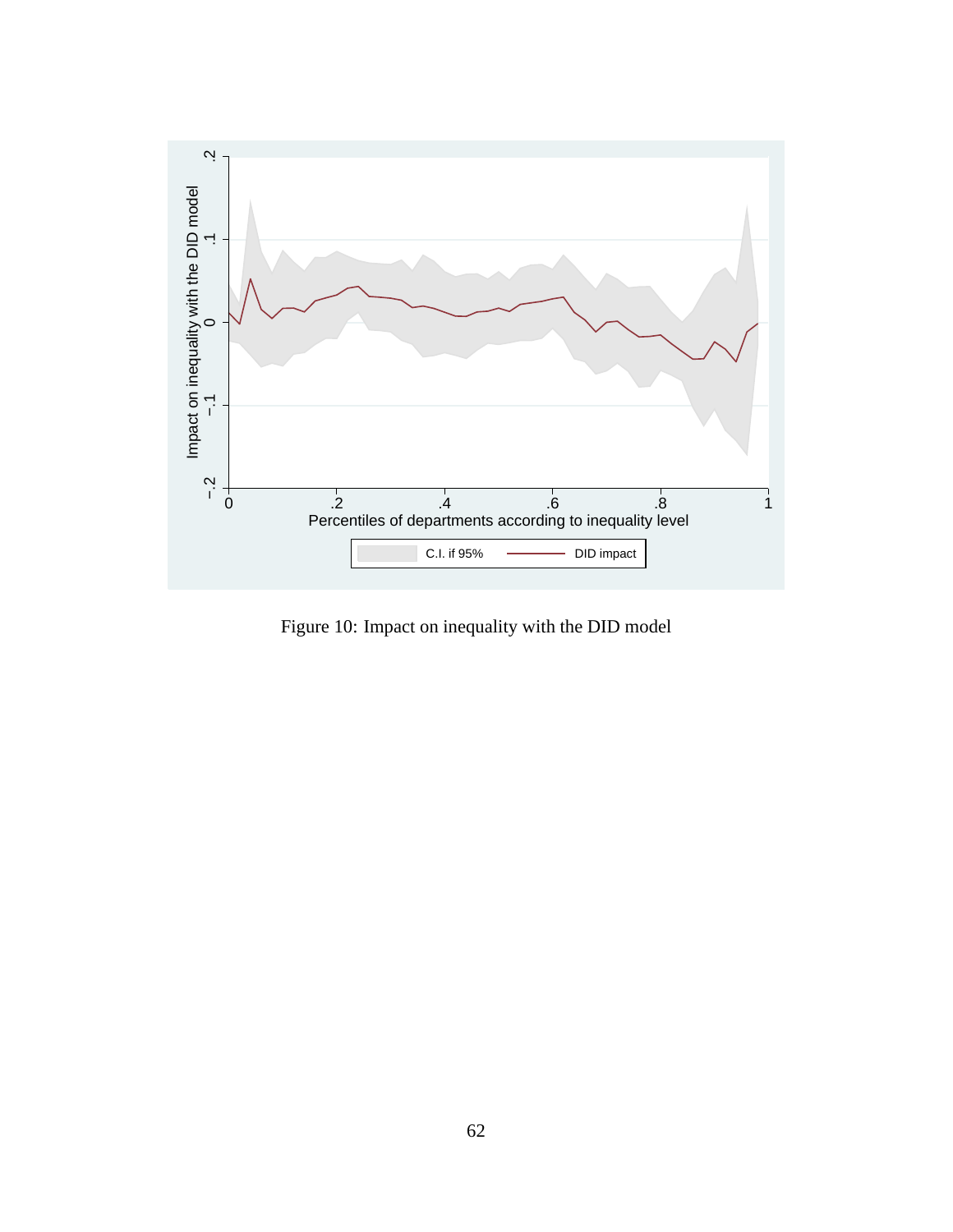

Figure 11: Impact on expenditure with the DID model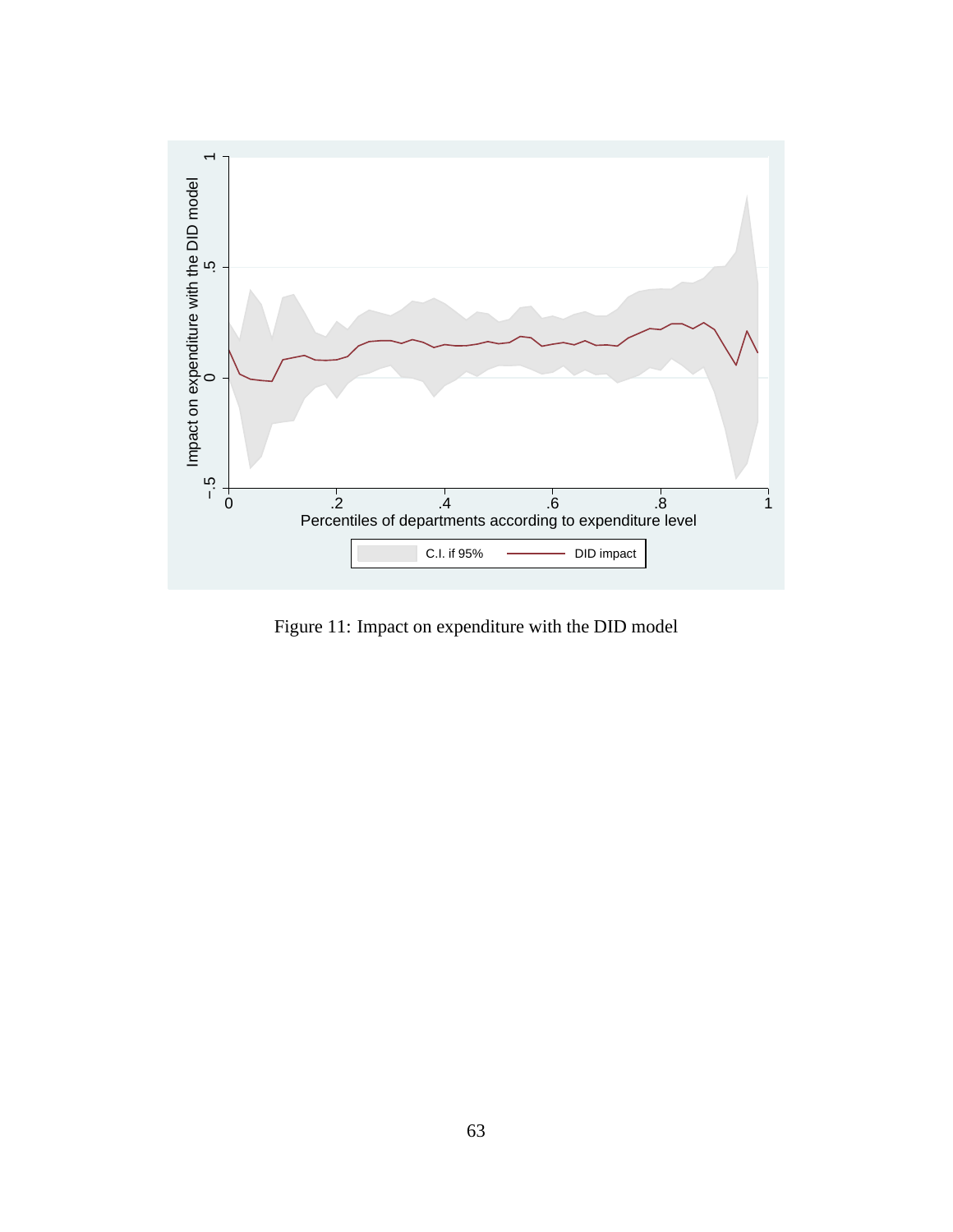

Figure 12: Impact on schooling with the DID model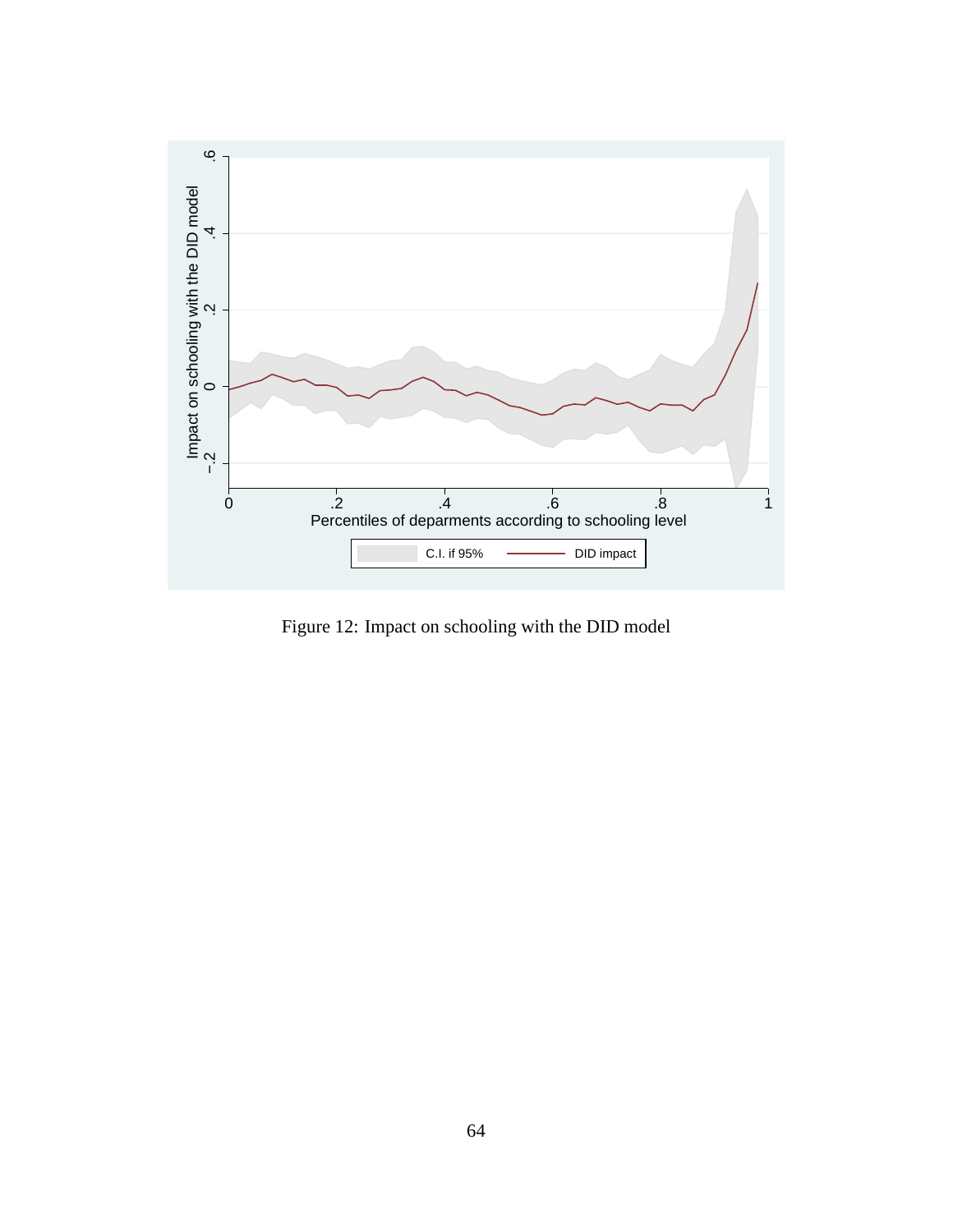

Figure 13: Impact on schooling with the DID model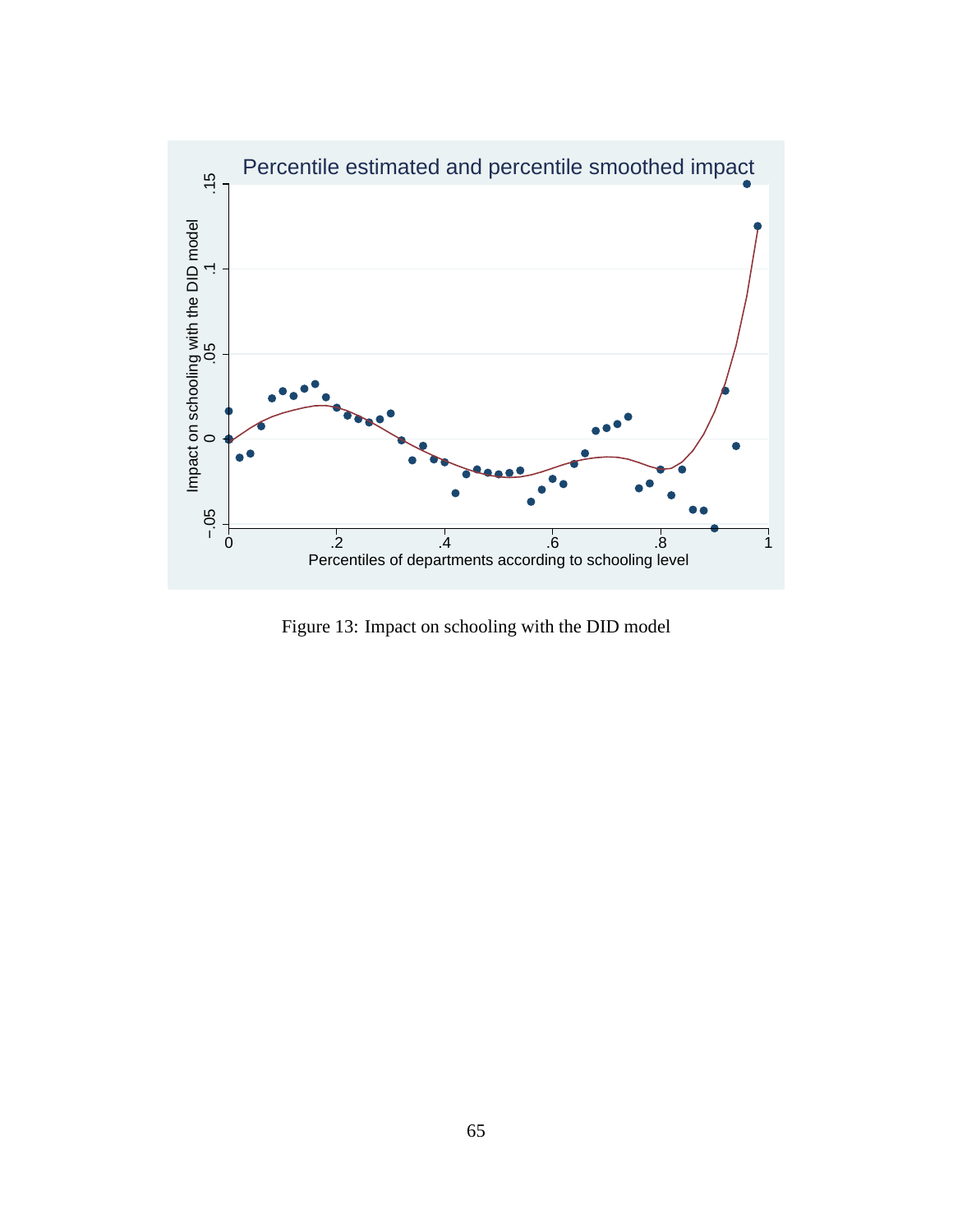

Figure 14: Impact on child labor with the DID model